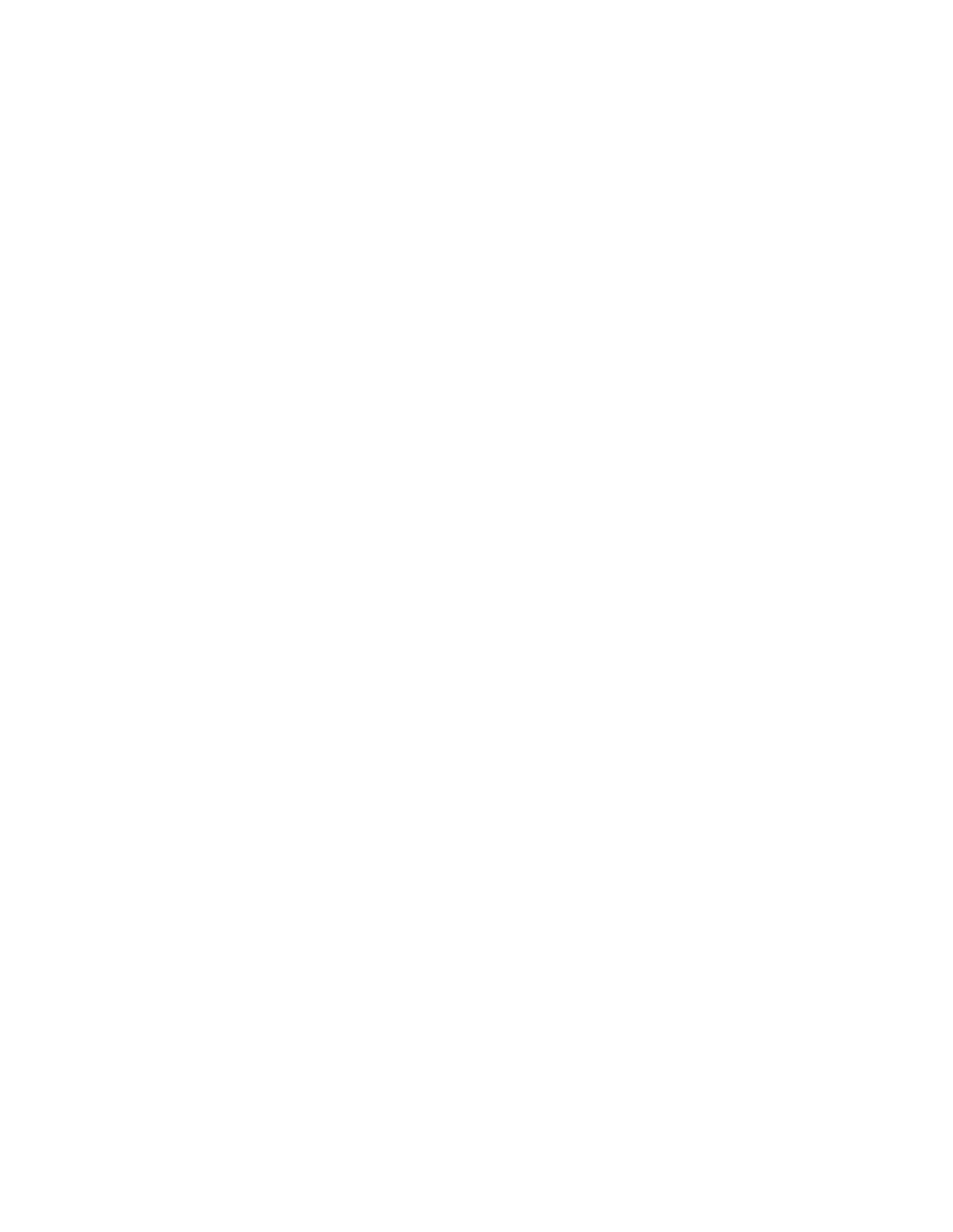# **Table of Contents**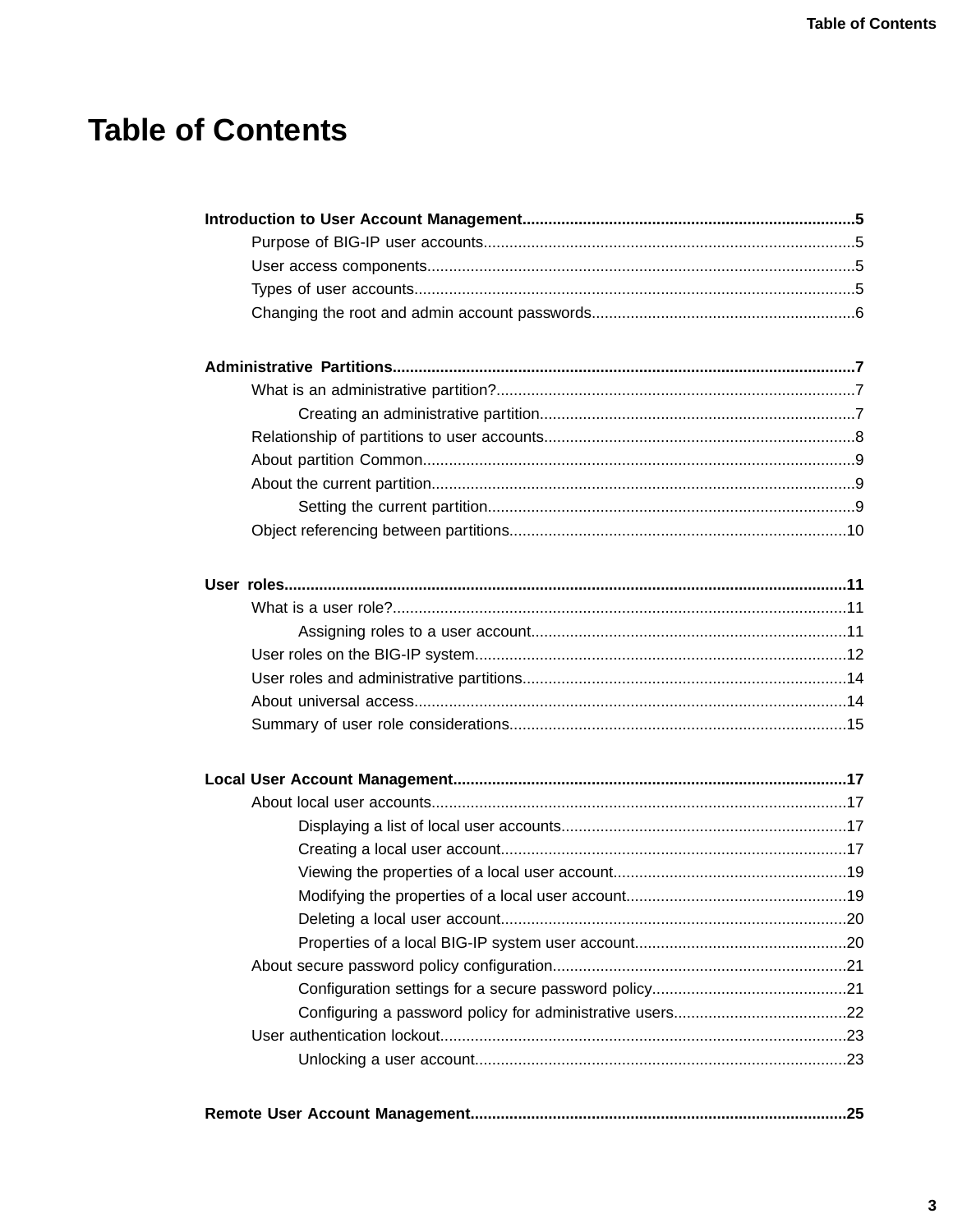| Importing BIG-IP configuration data onto other BIG-IP systems35 |  |
|-----------------------------------------------------------------|--|
|                                                                 |  |
|                                                                 |  |
|                                                                 |  |
|                                                                 |  |
|                                                                 |  |
|                                                                 |  |
|                                                                 |  |
|                                                                 |  |
|                                                                 |  |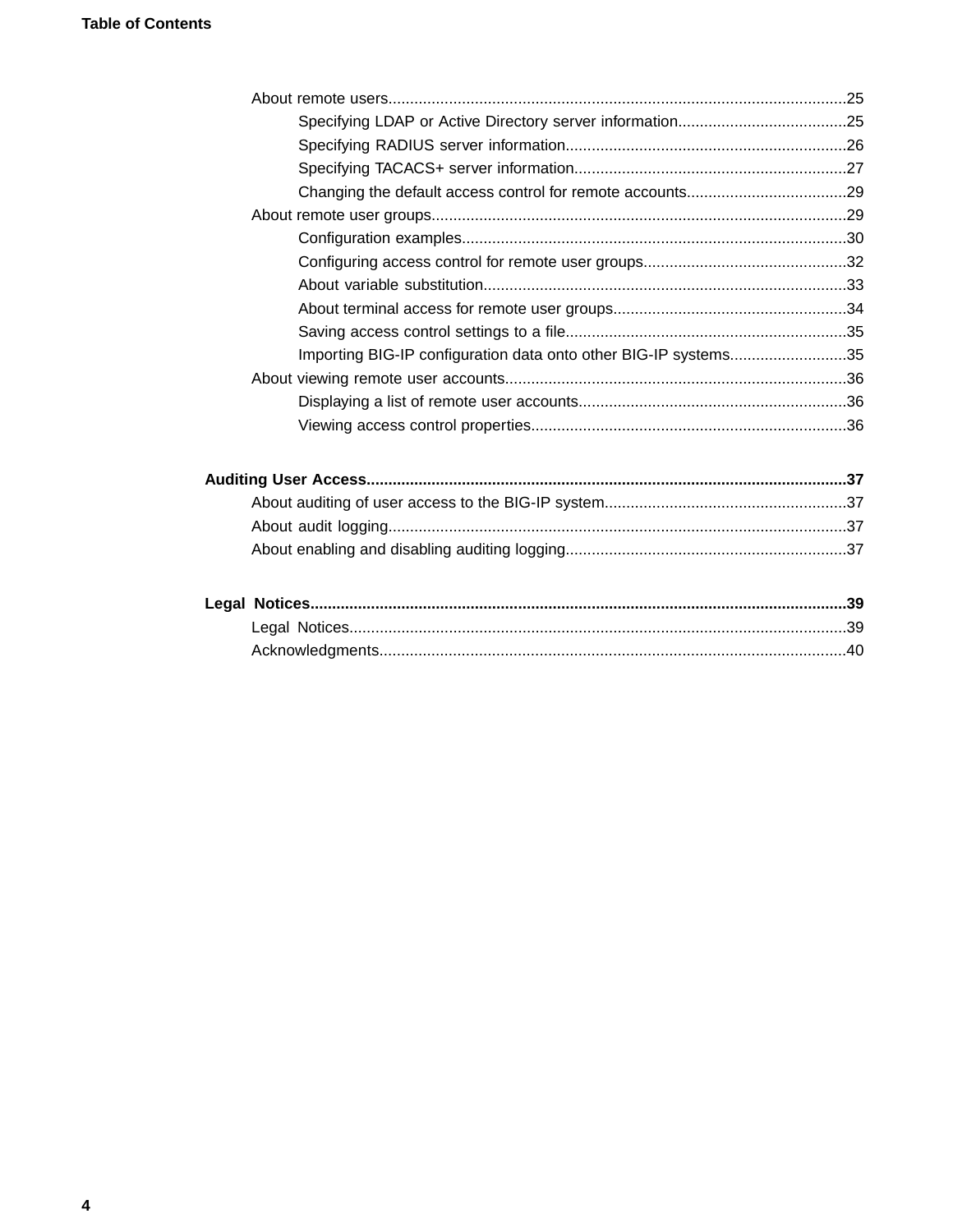# <span id="page-4-1"></span><span id="page-4-0"></span>**Purpose of BIG-IP user accounts**

An important part of managing the BIG-IP® system is creating and managing user accounts for BIG-IP system administrators. By creating user accounts for system administrators, you provide additional layers of security. User accounts ensure that the system:

- Verifies the identity of users logging into the system
- Controls user access to system resources

### <span id="page-4-2"></span>**User access components**

To control user authentication and authorization, you assign passwords, user roles, administrative partition access, and user roles to your BIG-IP user accounts:

- *Passwords* allow you to authenticate your users when they attempt to log in to the BIG-IP system.
- *User roles* and *partitions access* allow you to control user access to BIG-IP system resources.
- *Terminal access* controls whether or not a user can access any command line interfaces on the system.

# <span id="page-4-3"></span>**Types of user accounts**

The types of user accounts on the BIG-IP system are:

#### **The root account**

Every BIG-IP system has an account named  $root$ . A user who logs in to the system using the root account has full access to all BIG-IP system resources, including all administrative partitions and command line interfaces.

#### **The admin account**

Every BIG-IP system has an account named admin. A user who logs in to the system using the admin account has the Administrator role, which grants the user full access to all BIG-IP system resources, including all administrative partitions on the system. By default, the admin user account has access to the BIG-IP Configuration utility only. However, users logged in with this account can grant themselves access to both tmsh and the advanced shell. Although the BIG-IP system creates this account automatically, you must still assign a password to the account before you can use it. To initially set the password for the admin account, you must run the Setup utility. To change its password later, you use the BIG-IP Configuration utility's Users screens.

### **Local accounts**

A BIG-IP user with the correct user role can create other local user accounts for BIG-IP system administration. Each local user account on the BIG-IP system has one or more user roles assigned to the account (one per partition), as well as permissions related to tmsh and Bash shell access.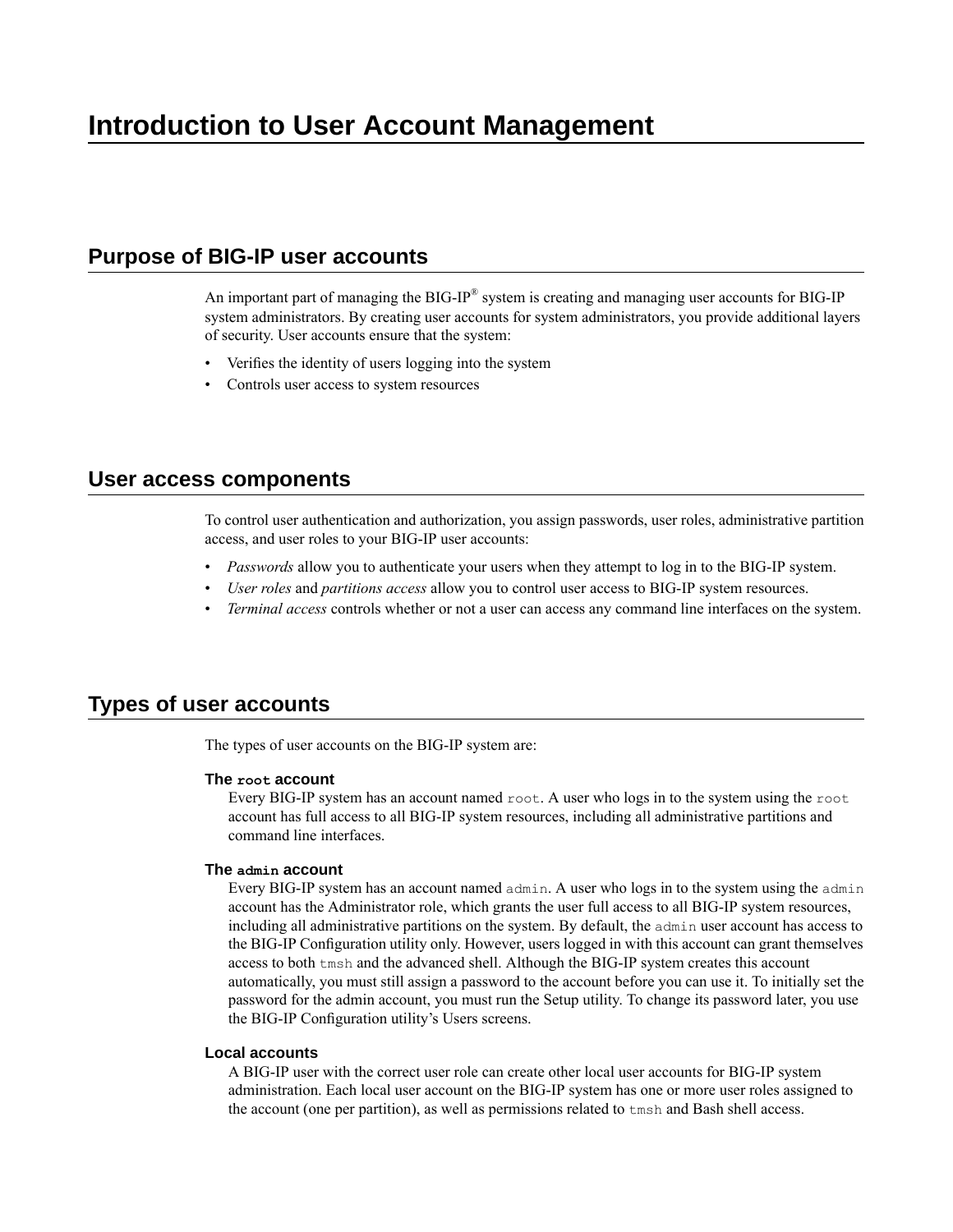#### **Remote accounts**

If your organization stores user accounts on a remote authentication server (such as an Active Directory server), you can configure the BIG-IP system to control access to BIG-IP configuration objects for all BIG-IP user accounts stored on the remote server. In this case, the remote server authenticates each BIG-IP user at login time, while the BIG-IP system itself grants the specified access control permissions.

Note: You are not required to have any user accounts on the BIG-IP system other than the root and admin *accounts. However, F5 Networks® recommendsthat you create other user accounts, as a way to intelligently control administrator access to system resources.*

# <span id="page-5-0"></span>**Changing the root and admin account passwords**

If you have an Administrator user role, you can use the BIG-IP<sup>®</sup> Configuration utility to change the passwords of the root and admin accounts.

- **1.** On the Main tab, expand **System**, and click **Platform**.
- **2.** For the **Root Account** setting, type a new password in the **Password**box, and re-type the new password in the **Confirm** box.
- **3.** For the **Admin Account**setting, type a new password in the **Password**box, and re-type the new password in the **Confirm** box.
- **4.** Click the **Update** button.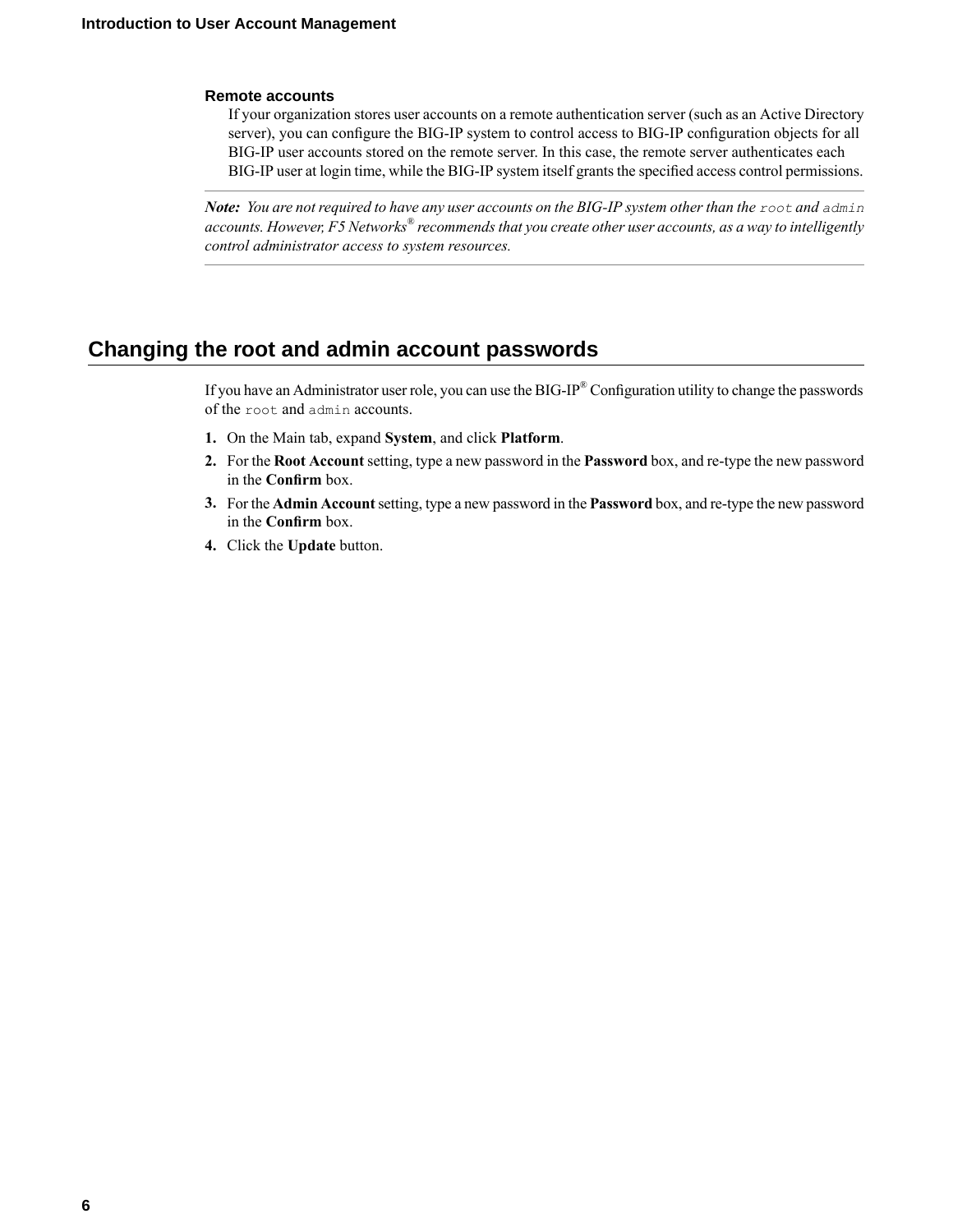# <span id="page-6-1"></span><span id="page-6-0"></span>**What is an administrative partition?**

An *administrative partition* is a logical container that you create, containing a defined set of BIG-IP® system objects. If you have the Administrator or User Manager user role assigned to your BIG-IP system user account, you can create administrative partitions to control other users' access to BIG-IP objects. More specifically, when a specific set of objects resides in a partition, you can give certain users the authority to view and manage the objects in that partition only, rather than to all objects on the BIG-IP system. This gives a finer granularity of administrative control. For example, a user that is assigned access to partition A with the role of Operator on that partition can mark nodes up or down, but only in that partition. You assign user access to partitions when you configure BIG-IP system user accounts.

The following illustration shows an example of user objects within partitions on the BIG-IP system.



**Figure 1: Sample administrative partitions on the BIG-IP system**

For every administrative partition on the BIG-IP system, the system creates an equivalent high-level folder with an equivalent name.

### <span id="page-6-2"></span>**Creating an administrative partition**

You perform this task to create an administrative partition. An *administrative partition* creates an access control boundary for users and applications.

- **1.** On the Main tab, expand **System** and click **Users**. The Users List screen opens.
- **2.** On the menu bar, click **Partition List**.
- **3.** Click **Create**.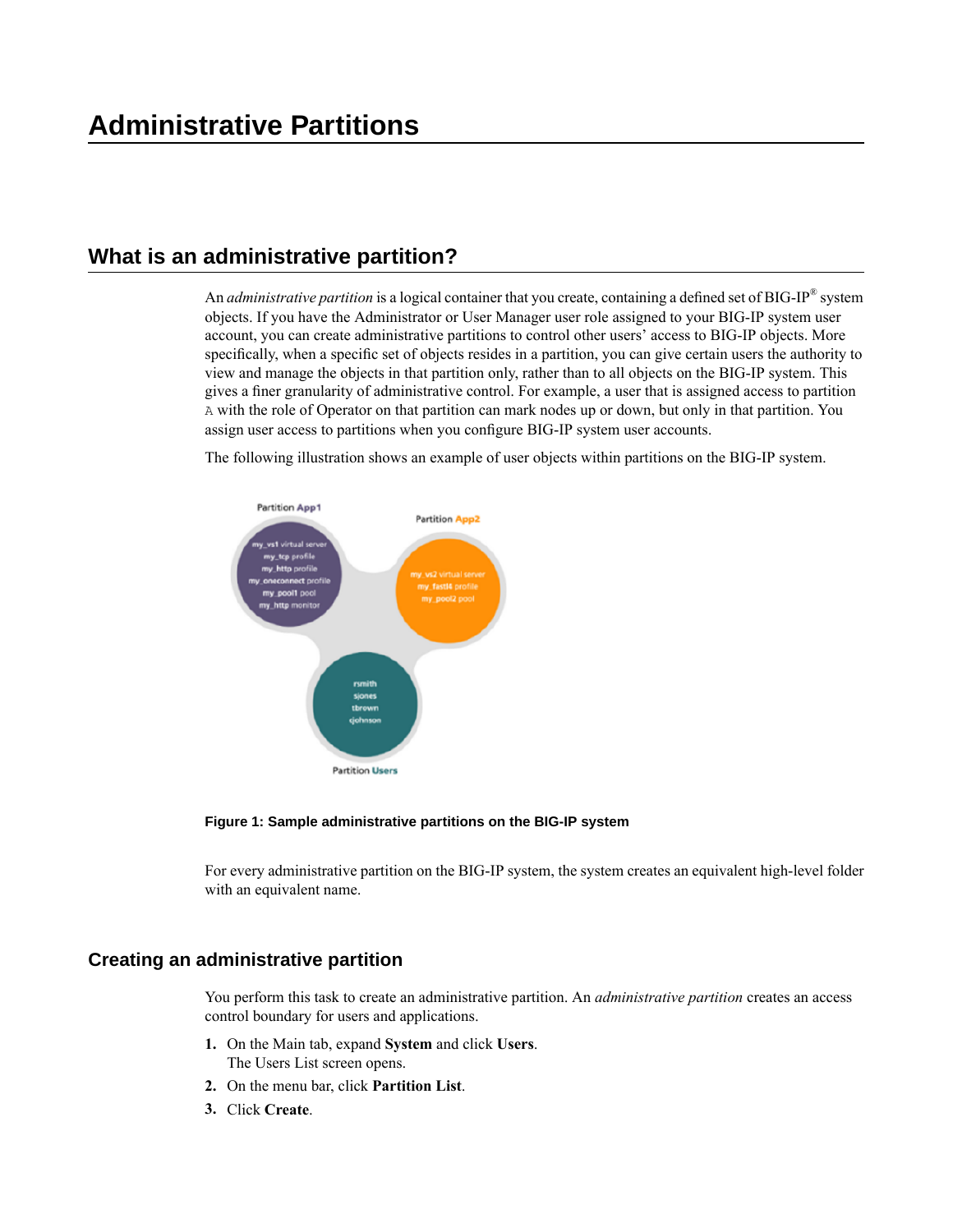The New Partition screen opens.

- **4.** In the **Partition Name** field, type a unique name for the partition. An example of a partition name is Spanned VIP.
- **5.** Type a description of the partition in the **Description** field. This field is optional.
- **6.** For the **Device Group** setting, choose an action:

| Action                                                                     | <b>Result</b>                                                                                                                                            |
|----------------------------------------------------------------------------|----------------------------------------------------------------------------------------------------------------------------------------------------------|
| <b>Retain the</b><br>default value.                                        | Choose this option if you want the folder corresponding to this partition to inherit<br>the value of the device group attribute from folder root.        |
| <b>Clear the check</b><br>box and select<br>the name of a<br>device group. | Choose this option if you do not want the folder corresponding to this partition to<br>inherit the value of the device group attribute from folder root. |

**7.** For the **Traffic Group** setting, choose an action:

| Action                      | <b>Result</b>                                                                                                                                                                                                        |
|-----------------------------|----------------------------------------------------------------------------------------------------------------------------------------------------------------------------------------------------------------------|
| value.                      | <b>Retain the default</b> Choose this option if you want the folder corresponding to this partition to inherit<br>the value of the traffic group attribute from folder root.                                         |
| name of a traffic<br>group. | <b>Clear the check</b> Choose this option if you do not want the folder corresponding to this partition to<br><b>box and select the</b> inherit the value of the traffic group attribute from folder $\text{root}$ . |

**8.** Click **Finished**.

The new partition appears in the partition list.

# <span id="page-7-0"></span>**Relationship of partitions to user accounts**

Partitions have a special relationship to user accounts. With respect to partitions and user accounts, you can:

#### **Assign partition access to user accounts**

You can configure a user account to grant the user access to one or more partitions, and you can assign a different user role to a user for each partition. Moreover, you can grant an individual user access to all partitions instead of to specific partitions only. Note that assigning partition access to a user does not necessarily give the user full access to all objects in the partition; the user role assigned to the user determines the type of access that the user has to each type of object in the partition.

#### **Create user accounts as partitioned objects**

Like other types of objects on the system, user account objects also reside in partitions. Placing user account objects into partitions controls other users' administrative access to those user accounts. Also, like other object types, a BIG-IP® system user account cannot reside in more than one partition simultaneously. When you first install the BIG-IP system, every existing user account ( $\text{root}$  and  $\text{admin}$ ) resides in partition Common.

*Important:* The partition in which a user account object resides does not affect the partition or partitions *to which that user is granted access to manage other BIG-IP objects.*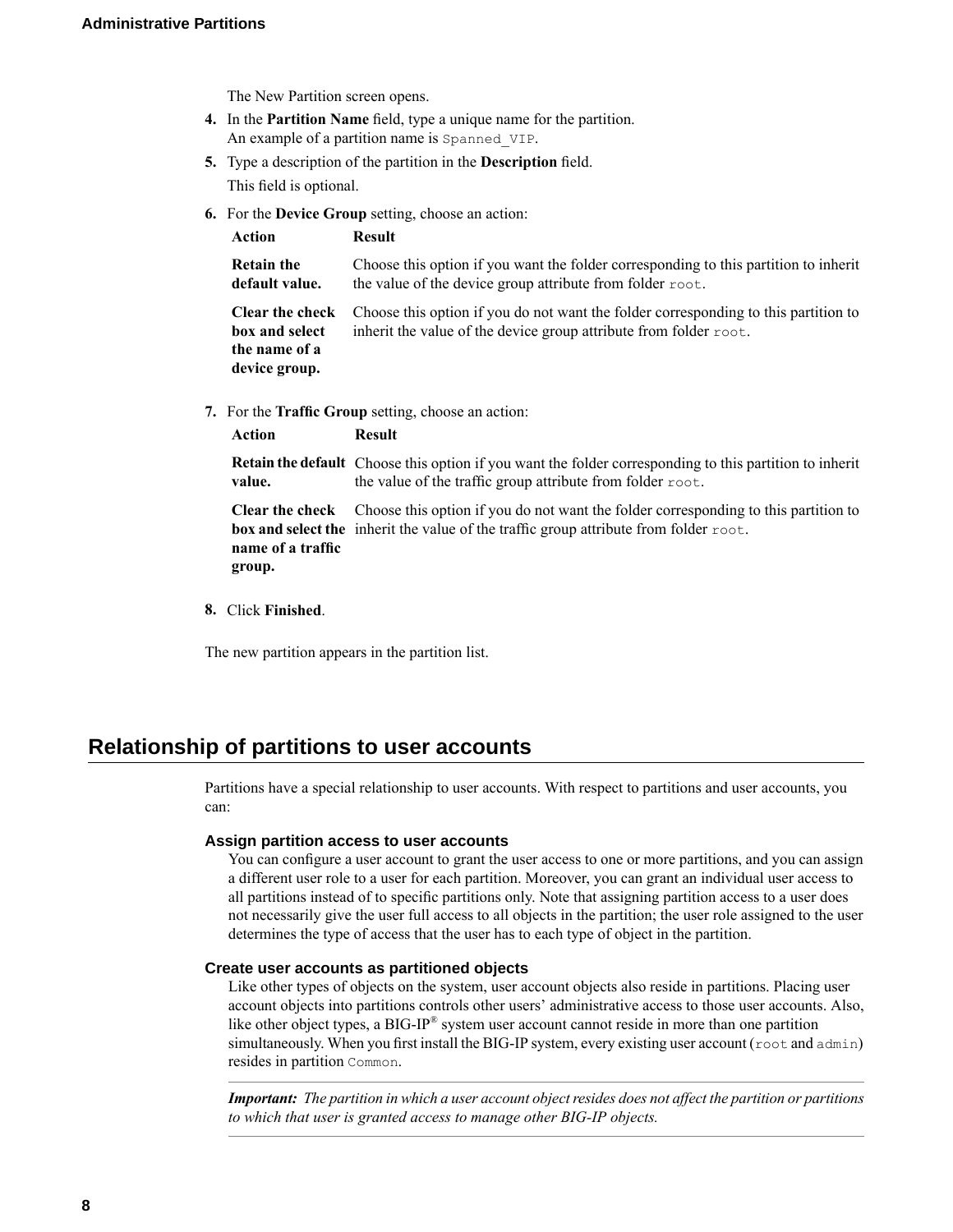# <span id="page-8-0"></span>**About partition Common**

During BIG-IP® system installation, the system automatically creates a partition named Common. At a minimum, this partition contains all of the BIG-IP objects that the system creates as part of the installation process. Until you create other partitions on the system, all objects that you or other users create or manage automatically reside in partition Common.

With respect to permissions, all users on the system except those with a user role of No Access have read accessto objectsin partition Common. When a user displays a list of a particular type of configuration object, the system displays not only the objects of that type within the user's current partition, but also the same type of object in Common. For example, if a user lists all virtual servers within the user's current partition (such as partition A), the list also shows the virtual servers in Common. In this case, unless the user has write access to Common, the virtual servers in Common are read-only for that user.

Some users, such as those with the user role of Administrator, can also create, update, and delete objects in partition Common. No user can delete partition Common itself.

# <span id="page-8-1"></span>**About the current partition**

The *current partition* is the specific partition to which the system is currently set for a logged-in user.

A user who has been granted access to one or more partitions, as well as all partitions, can actively select the current partition, that is, the specific partition he or she wants to view or manage. For example:

- If user jsmith has access to multiple partitions on the system, then before creating or managing any object on the BIG-IP® system, she must select the partition that she wants to be the current partition. After setting the current partition, any object that she creates resides in that partition, and she can modify or delete only the objects that reside in that partition until she sets the current partition to a different partition. Also, regardless of the current partition that jsmith selects, she also has read access to objects in partition Common.
- Conversely, if user  $r$  jones has access to partition A only, then any object that he creates while logged in to the BIG-IP system resides in partition A. Although he can view objects in partition Common, he cannotselect Common as his current partition because he hasread access only.For user rjones, partition A is automatically his current partition when he logs in to the system, and he cannot change the current partition to create objects in another partition.

### <span id="page-8-2"></span>**Setting the current partition**

Before you perform this task, confirm that your user account grants you permission to access more than one partition on the BIG-IP system.

You perform this task to change the current administrative partition on the BIG-IP® system. You change the partition when you want to create or manage BIG-IP configuration objects in a different partition than the current partition. For example, if the current partition is set to Common, but you have access to partition A and want to create a load balancing pool and virtual server in that partition, you must change the current partition to partition A before creating those objects.

**1.** Access the BIG-IP ®Configuration utility.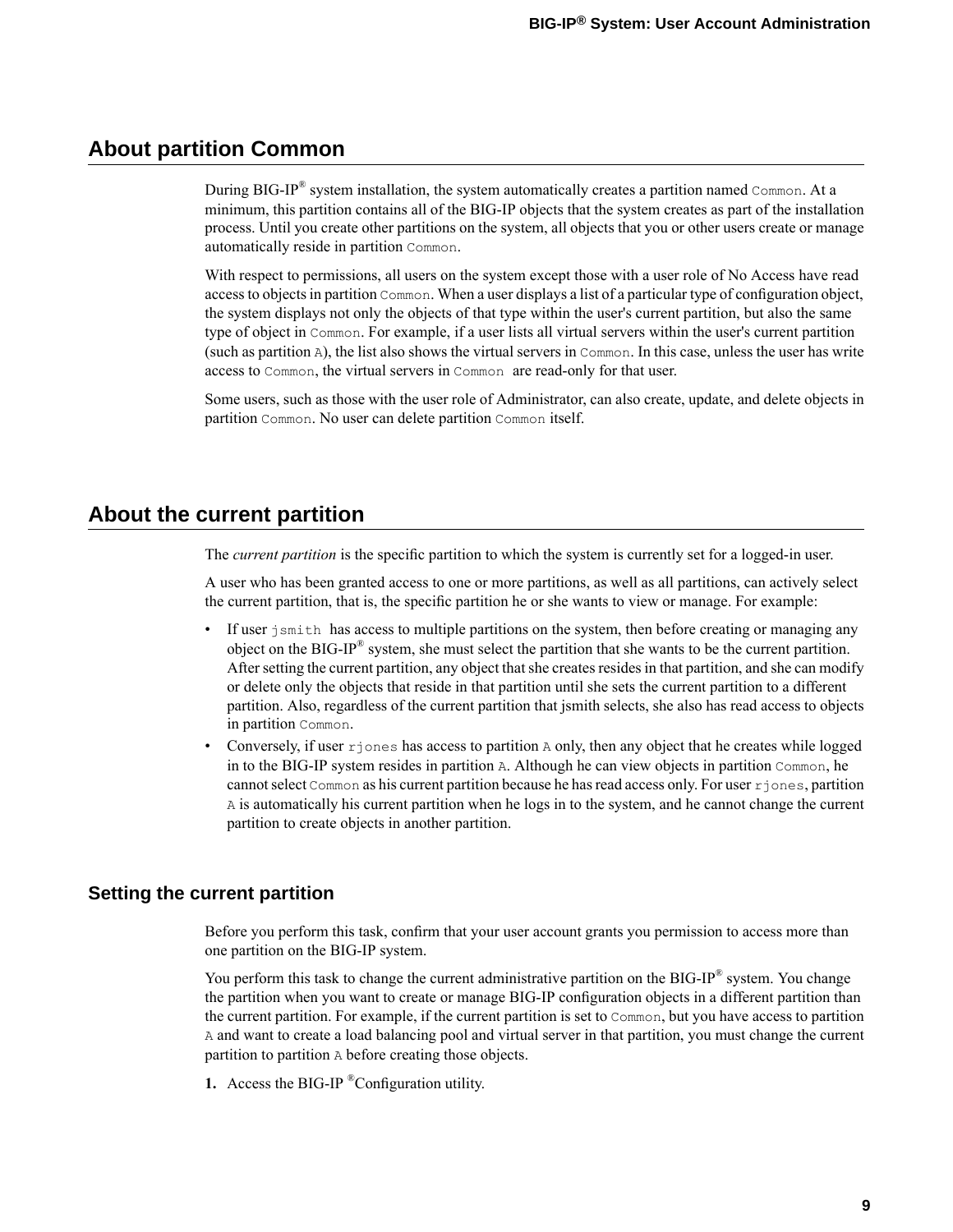- **2.** Locate the **Partition** list in the upper right corner of the BIG-IP Configuration utility screen, to the left of the **Log out** button.
- **3.** From the **Partition** list, select the partition in which you want to create or manage objects.

After you perform this task, any configuration objects that you create or manage reside in the selected partition. Any objects that you can view reside in the selected partition or partition Common. Also, each screen of the BIG-IP Configuration utility displays the role currently assigned to the user, based on the current partition.

# <span id="page-9-0"></span>**Object referencing between partitions**

Certain BIG-IP<sup>®</sup> system objects, such as virtual servers, can reference other objects. Examples of objects that a virtual server can reference are pools, profiles, and iRules®. On the BIG-IP system, there are rules for object referencing with respect to the administrative partitions in which those objects reside.

### **Valid object referencing**

The rules for valid object referencing are:

- An object and the object that it references can reside in the same partition.
- An object can reside in a user-created partition, such as partition A, while the object it references resides in partition **Common**.
- An iRule can reference any object, regardless of the partition in which the referenced object resides. For example, an iRule that resides in partition A can contain a pool statement that specifies a pool residing in partition B. Neither object is required to reside in Common.

### **Invalid object referencing**

Object referencing is restricted in these ways:

- An object cannot reside in partition Common, while the object that it references resides in a different partition. For example, you cannot have a virtual server residing in Common while the pool that the virtual server references resides in partition A.
- An object cannot reside in one user-created partition, while the object that it references resides in another user-created partition. For example, you cannot have a virtual server residing in A while the pool that the virtual server references resides in partition B.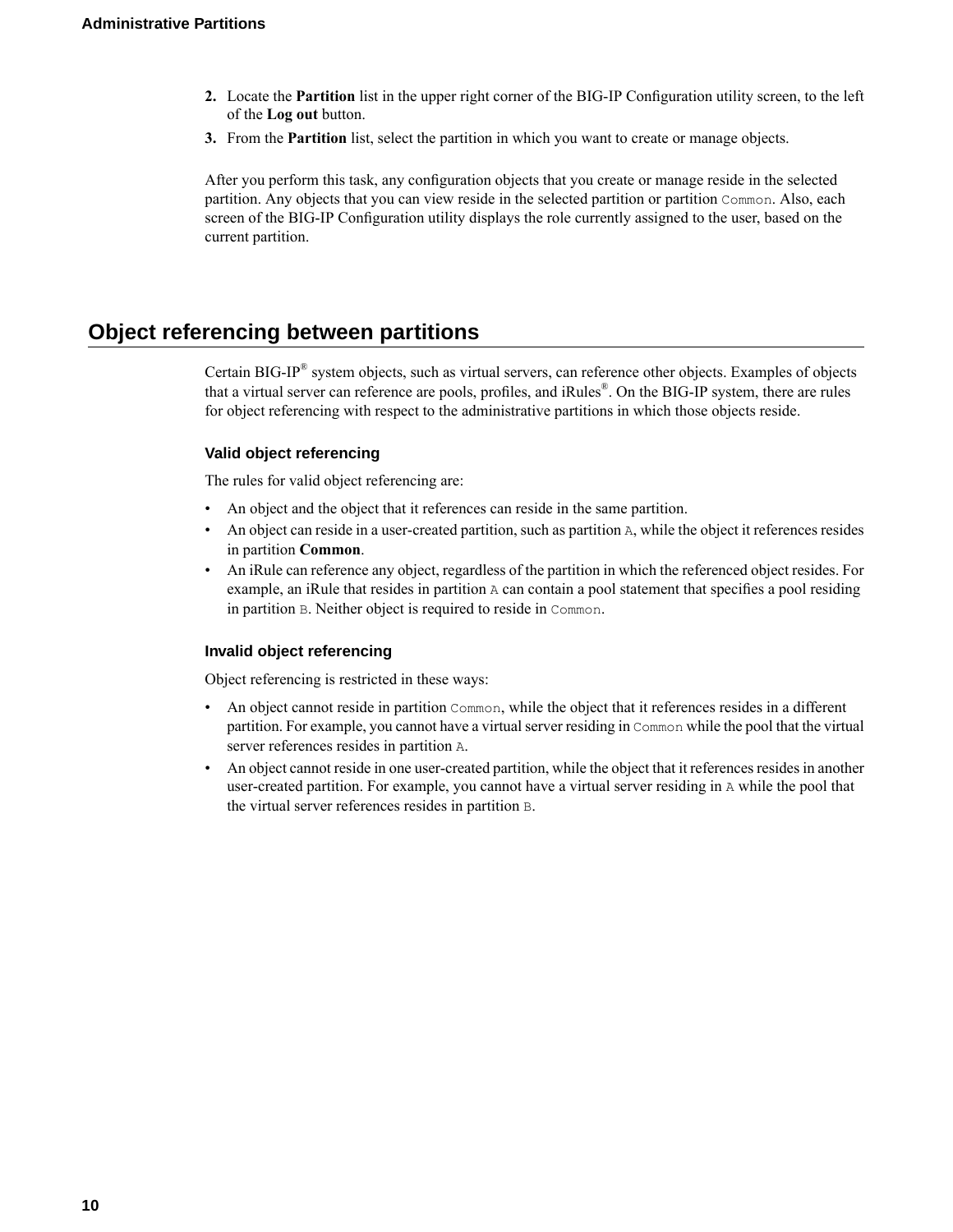# <span id="page-10-1"></span><span id="page-10-0"></span>**What is a user role?**

A *User role* is a property of a BIG-IP® administrative user account. For each BIG-IP user account, you can assign a different user role to each administrative partition to which you the user has access. This allows you to assign multiple user roles to each user account on the system.

A user role controls the following:

#### **The types of resources that the user can manage**

User roles define the types of resources, or objects, that a user can manage. For example, a user with the role of Operator can enable or disable nodes and pool members only. By contrast, a user with the Guest role cannot manage any BIG-IP system resources.

#### **The tasks that a user can perform**

For example, a user with the role of Operator can enable or disable nodes and pool members, but cannot create, modify, or delete them. Conversely, a user with the Manager role can perform all tasks related to objects within a partition, except for tasks related to user accounts.

The BIG-IP system offers several different user roles that you can choose from when assigning roles to a user account. Each user role grants a different level and type of permissions to the user.

**Note:** You must have an Administrator or User Manager user role to assign user roles to a BIG-IP user *account.*

### <span id="page-10-2"></span>**Assigning roles to a user account**

Before performing this task, ensure that you have a user role of Administrator or that you have a role of User Manager for the relevant partition.

You perform this task to change the user roles that are assigned to a user account. You can assign a different role for each partition to which the user has access. By default, the user role that the BIG-IP® system assigns to a user account on each partition is No Access.

Important: If you are performing this task while the user is logged into the system through tmsh, the *BIG-IP system terminatesthe user's tmsh session when the usersubsequently issues another tmsh command.* This behavior ensures that the user is notified of the change in permissions and that data integrity is *maintained.*

- **1.** Access the BIG-IP ®Configuration utility.
- **2.** In the upper-left corner of the screen, confirm that the **Partition** list is set to the partition in which the user account that you want to modify resides.
- **3.** On the Main tab, click **System** > **Users**.

The BIG-IP system displays the list of user accounts that reside in the current partition and in partition Common. Note that all users except those with a user role of No Access have at least read access to partition Common.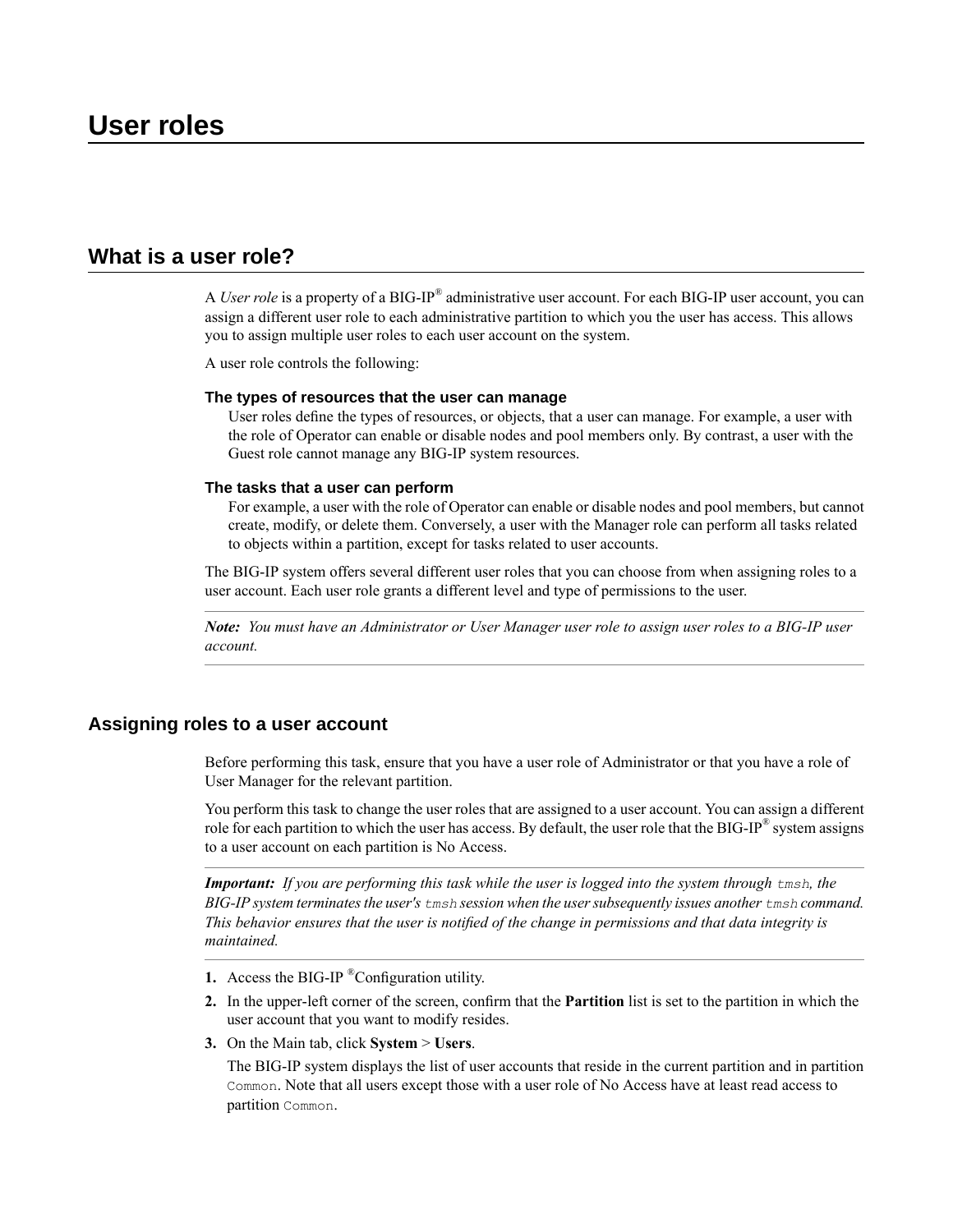- **4.** In the User Name column, click the user account name.
- **5.** For the **Partition Access** setting:
	- a) From the **Role** list to select a user role.
	- b) From the **Partition** list, select a partition name.
	- c) Click the **Add** button.
		- A user role pertaining to a partition now appears in the box.
	- d) Repeat these steps for each partition to which you want to assign a role for this user.

|                         | Role:<br>Partition:<br>Add | Certificate Manager<br>▼<br>Common<br>۰ |                  |
|-------------------------|----------------------------|-----------------------------------------|------------------|
|                         |                            | Role                                    | <b>Partition</b> |
| <b>Partition Access</b> | <b>User Manager</b>        |                                         | <b>USERS</b>     |
|                         | Certificate Manager        |                                         | Common           |
|                         | Edit Delete                |                                         |                  |

**Figure 2: Granting partition access to a BIG-IP user account**

After you configure this setting, one or more role-partition combinations are specified for assignment to this user account.

**6.** Click the **Update** button.

# <span id="page-11-0"></span>**User roles on the BIG-IP system**

This table lists and describes the various user roles that you can assign to a user account.

| <b>User role</b>          | <b>Description</b>                                                                                                                                                                                                                                                                                                                                                            |
|---------------------------|-------------------------------------------------------------------------------------------------------------------------------------------------------------------------------------------------------------------------------------------------------------------------------------------------------------------------------------------------------------------------------|
| Administrator             | This role grants users complete access to all objects on the system. These users<br>can change their own passwords and cannot have any other user role on the system.<br>Users with the Administrator role have access to all partitions on the system,<br>and this partition access cannot be changed.                                                                       |
| Resource<br>Administrator | This role grants users complete access to all partitioned and non-partitioned objects<br>on the system, except user account objects. In addition, accounts with the<br>Resource Administrator role can change their own passwords. Users with<br>the Resource Administrator role have access to all partitions on the system, and<br>this partition access cannot be changed. |
| User Manager              | A user with a User Manager role on all partitions (that is, with universal access)<br>can manage user accounts in these ways:                                                                                                                                                                                                                                                 |
|                           | Create a user account in any partition and assign roles for that user on any<br>partition.<br>Modify a user account in any partition and change the existing roles for that<br>user on any partitions.<br>View all user accounts.<br>Modify the password on any user account.<br>Enable or disable terminal access for any user account.<br>Change his or her own password.   |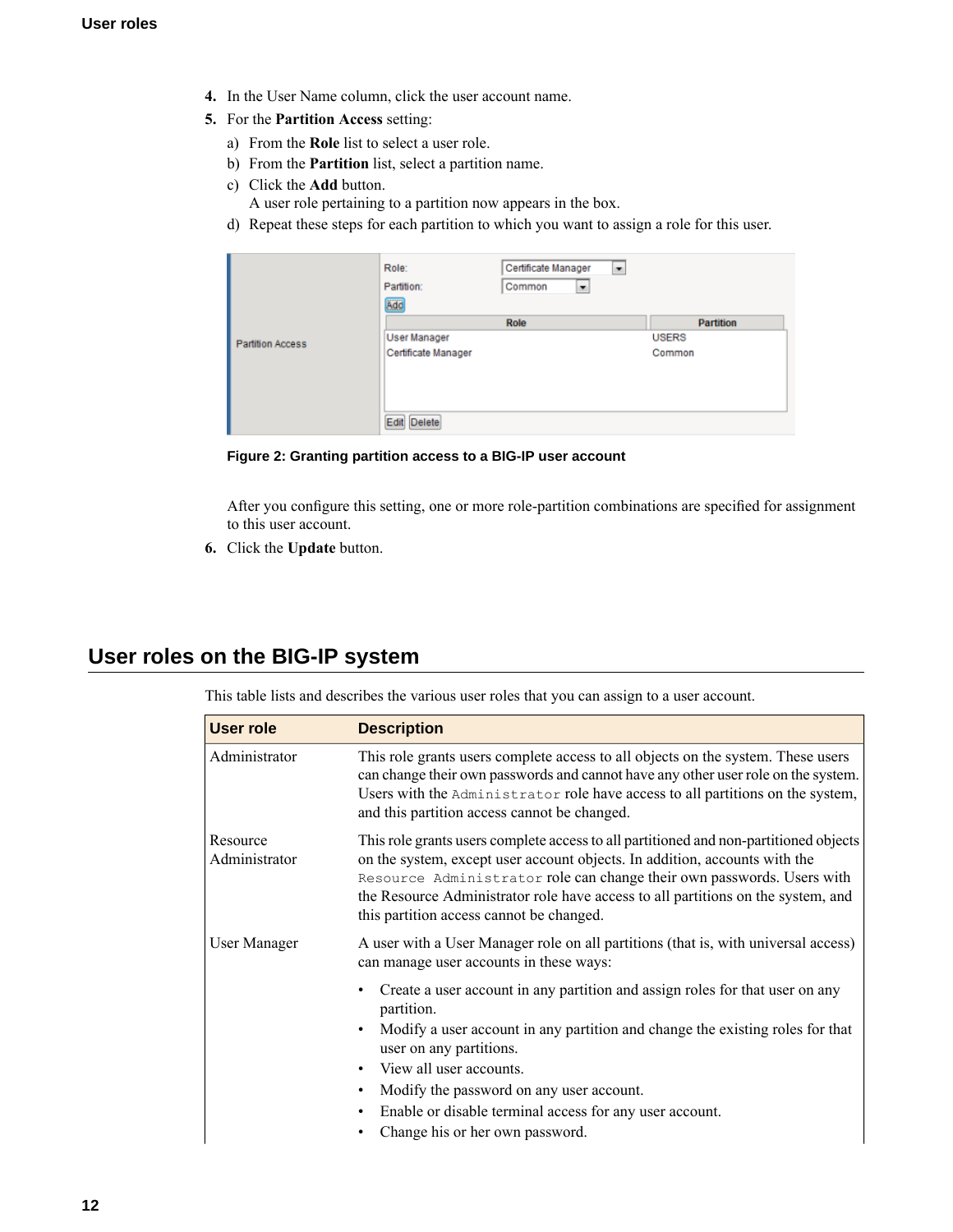| <b>User role</b>                     | <b>Description</b>                                                                                                                                                                                                                                                                                                                                                                                                                                                                                                                                                                                                                                                                                                                                                                                                                                                                                                                                                                                                                                                            |
|--------------------------------------|-------------------------------------------------------------------------------------------------------------------------------------------------------------------------------------------------------------------------------------------------------------------------------------------------------------------------------------------------------------------------------------------------------------------------------------------------------------------------------------------------------------------------------------------------------------------------------------------------------------------------------------------------------------------------------------------------------------------------------------------------------------------------------------------------------------------------------------------------------------------------------------------------------------------------------------------------------------------------------------------------------------------------------------------------------------------------------|
|                                      | A user with a User Manager role on a specific partition can manage user accounts<br>in the same way as above except that all actions are restricted to the specific<br>partition to which the user manager has access. Therefore the user manager cannot<br>change any user's role that is associated with another partition. For example,<br>suppose that:                                                                                                                                                                                                                                                                                                                                                                                                                                                                                                                                                                                                                                                                                                                   |
|                                      | User mjones has the User Manager role for partition A only.<br>User account rsmith resides in Partition A.<br>User rsmith has the role of Certificate Manager on Partition A.<br>User rsmith has the role of Operator on Partition B.                                                                                                                                                                                                                                                                                                                                                                                                                                                                                                                                                                                                                                                                                                                                                                                                                                         |
|                                      | In this case, user mjones can view, change, or delete rsmith's Certificate Manager<br>role for partition A. User mjones can view rsmith's Operator role for partition<br><b>B</b> but cannot change or delete that role.                                                                                                                                                                                                                                                                                                                                                                                                                                                                                                                                                                                                                                                                                                                                                                                                                                                      |
|                                      | With respect to deleting user accounts in partition A, user mjones cannot delete<br>the rsmith account because user rsmith has access to a partition other than A.                                                                                                                                                                                                                                                                                                                                                                                                                                                                                                                                                                                                                                                                                                                                                                                                                                                                                                            |
| Manager                              | This role grants users permission to create, modify, and delete virtual servers,<br>pools, pool members, nodes, custom profiles, custom monitors, and iRules <sup>®®</sup> .<br>These users can view all objects on the system and change their own passwords.                                                                                                                                                                                                                                                                                                                                                                                                                                                                                                                                                                                                                                                                                                                                                                                                                |
| Certificate Manager                  | This role grants users permission to manage device certificates and keys, as well<br>as perform Federal Information Processing Standard (FIPS) operations.                                                                                                                                                                                                                                                                                                                                                                                                                                                                                                                                                                                                                                                                                                                                                                                                                                                                                                                    |
| iRule Manager                        | This role grants users permission to create, modify, and delete iRules. Users with<br>this role cannot affect the way that an iRule is deployed. For example, a user with<br>this role can create an iRule but cannot assign it to a virtual server or move the<br>iRule from one virtual server to another. A user with this role can be assigned<br>universal access to administrative partitions.                                                                                                                                                                                                                                                                                                                                                                                                                                                                                                                                                                                                                                                                          |
| <b>Application Editor</b>            | This role grants users permission to modify nodes, pools, pool members, and<br>monitors. These users can view all objects on the system and change their own<br>passwords.                                                                                                                                                                                                                                                                                                                                                                                                                                                                                                                                                                                                                                                                                                                                                                                                                                                                                                    |
| <b>Acceleration Policy</b><br>Editor | This role allows users to view, create, modify, and delete all BIG-IP Application<br>Acceleration Manager™ policy objects in all administrative partitions. Users can<br>also view, create, update, and delete Application Acceleration Manager profiles.                                                                                                                                                                                                                                                                                                                                                                                                                                                                                                                                                                                                                                                                                                                                                                                                                     |
| Firewall Manager                     | This role allows users complete access to all firewall rules and supporting objects,<br>including rules in all contexts, address lists, port lists, and schedules; security<br>logging profiles and supporting objects, including log publishers and destinations;<br>IP intelligence and DoS profiles; association rights for all of the above security<br>profiles to virtual servers; and DoS Device Configuration (the L2-L4 DoS<br>protection configuration). Firewall Managers may be granted access on all partitions<br>or a single partition. Since global and management port rules are defined in<br>Common, only Firewall Managers with rights on Common are allowed to modify<br>global and management port rules. Firewall Managers have no create, update, or<br>delete rights to any other objects, but otherwise have the same read access as the<br>Manager role. Notably, the Firewall Manager role has no permission to create,<br>update, or delete non-network firewall configuration, including Application Security<br>or Protocol Security policies. |
| Web Application                      | This role grants users access to BIG-IP Application Security Manager™ security<br>Security Administrator policy objects. You can assign this role only when the BIG-IP system includes<br>the Application Security Manager module. Users with this role have access to<br>most objects in assigned partitions, plus Common. They can change their own<br>passwords, but they have no access to other user accounts, ARP entries, archives,                                                                                                                                                                                                                                                                                                                                                                                                                                                                                                                                                                                                                                    |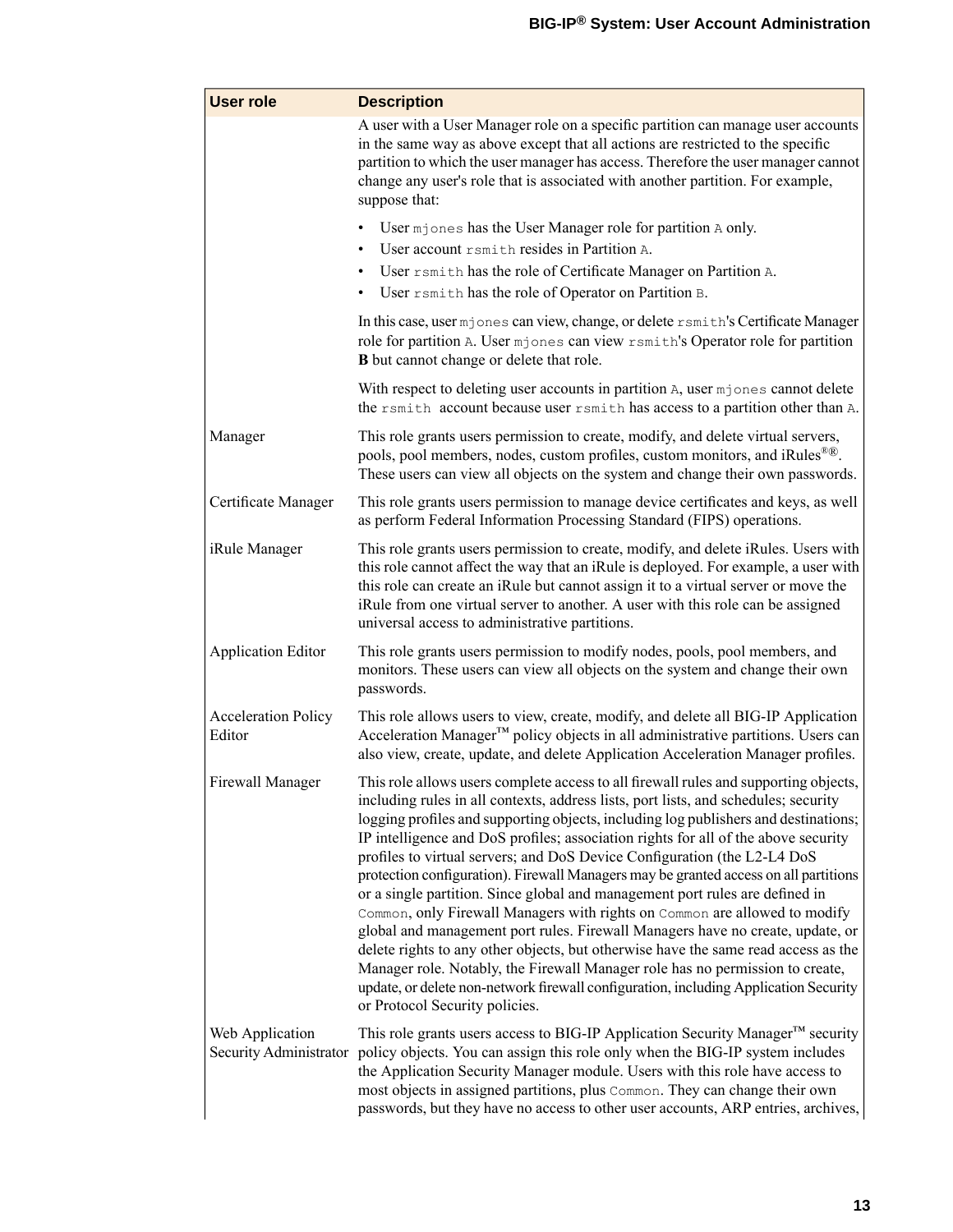| <b>User role</b>                      | <b>Description</b>                                                                                                                                                                                                                                                                                                                                                                                                                                                                                                         |
|---------------------------------------|----------------------------------------------------------------------------------------------------------------------------------------------------------------------------------------------------------------------------------------------------------------------------------------------------------------------------------------------------------------------------------------------------------------------------------------------------------------------------------------------------------------------------|
|                                       | SNMP configurations displayed in the BIG-IP Configuration utility, logs, and<br>support tools.                                                                                                                                                                                                                                                                                                                                                                                                                             |
| <b>Application Security</b><br>Editor | This role grants users permission to view and configure most parts of Application<br>Security Manager. You can assign this role only when the BIG-IP system includes<br>the Application Security Manager module. Users with this role have access to<br>most objects in assigned partitions, plus Common. They can change their own<br>passwords, but they have no access to other user accounts, ARP entries, archives,<br>SNMP configurations displayed in the BIG-IP Configuration utility, logs, and<br>support tools. |
| <b>Fraud Protection</b><br>Manager    | This role grants users permission to configure the BIG-IP Fraud Protection Service<br>(FPS) module.                                                                                                                                                                                                                                                                                                                                                                                                                        |
| Operator                              | This role grants users permission to enable or disable nodes and pool members.<br>These users can view all objects and change their own passwords.                                                                                                                                                                                                                                                                                                                                                                         |
| Auditor                               | This role grants users permission to view all configuration data on the system,<br>including logs and archives. Users with this role cannot create, modify, or delete<br>any data, nor can they view SSL keys or user passwords. Users with the Auditor<br>role have access to all partitions on the system, and this partition access cannot<br>be changed.                                                                                                                                                               |
| Guest                                 | This role grants users permission to view all objects on the system except for<br>sensitive data such as logs and archives. Users with this role can change their own<br>passwords.                                                                                                                                                                                                                                                                                                                                        |
| No Access                             | This role prevents users from accessing the system.                                                                                                                                                                                                                                                                                                                                                                                                                                                                        |

# <span id="page-13-0"></span>**User roles and administrative partitions**

As a BIG-IP® user with an Administrator or User Manager user role, you can assign user roles to other BIG-IP user accounts. Specifically, for each BIG-IP user account, you can assign a specific user role to each administrative partition to which you grant the user access. In this way, you can control the BIG-IP configuration objects that the user can manage, as well as the types of actions the user can perform on those objects.

*Important: When a local user with multiple roleslogsin to the system, the system appliesthe most powerful* of those roles to the user and sets the current partition to the partition associated with that role. This role *remains in effect until the user changes the current partition or the user logs off the system.*

# <span id="page-13-1"></span>**About universal access**

When you create a BIG-IP administrative user account, you can grant the user access to all administrative partitions on the system, instead of to specific partitions only. This type of access is known as *universal access*. When you grant universal access to a user, you can assign only one user role, which applies to all partitions on the system for that user.

For example, if you create a user account and assign the role of Operator with the partition access set to **All**, the user has Operator permissions within all partitions on the system. You cannot assign any other user roles to that user account.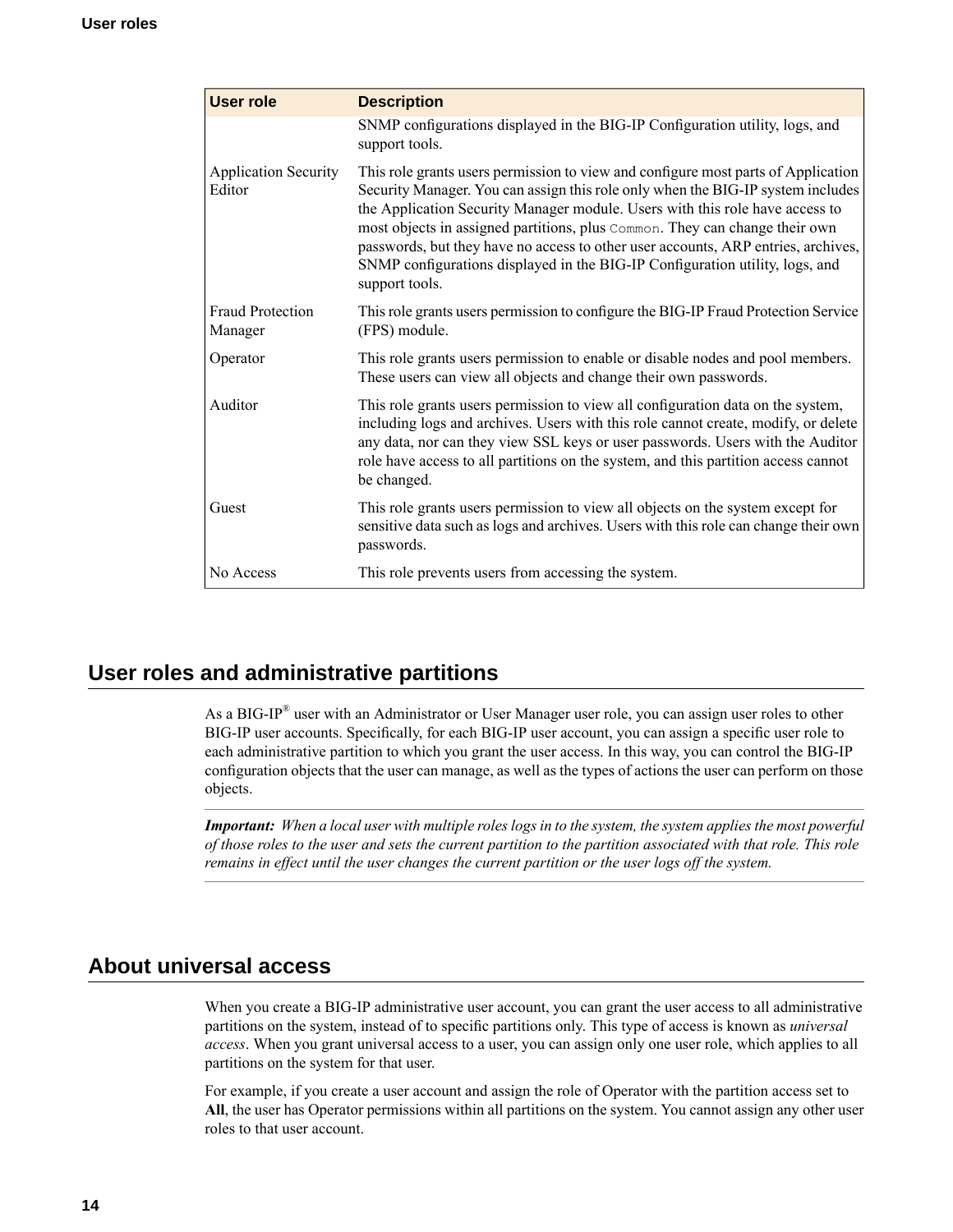You can assign universal access to any user role except No Access. Moreover, certain user roles on the system automatically provide a user with universal access, and you cannot change this. The user roles that automatically and permanently provide universal access are:

- Administrator
- Resource Administrator
- Web Application Security Administrator
- Auditor

**Note:** When you assign the user role No Access to a user account, the role always applies to all partitions *on the system.*

### <span id="page-14-0"></span>**Summary of user role considerations**

When managing user roles for BIG-IP<sup>®</sup> user accounts, it is helpful to understand these system behaviors and restrictions. Some apply to all user accounts, while others apply to remote accounts only.

#### **All user accounts**

This section summarizes some high-level concepts about configuring access control for all BIG-IP user accounts, whether stored locally on the BIG-IP system or on a remote authentication server:

- A user account can have only one user role for each administrative partition on the BIG-IP system.
- If a user has multiple roles on the system, the user's most powerful role is applied on first login.
- If you have an Administrator role, you can grant universal access to any user, except those that have a role of No Access.
- A user with the role of Administrator, Resource Administrator, Application Security Administrator, or Auditor always has universal partition access (that is, access to all partitions).For these users, you cannot change this universal access.
- A user with universal access can have only one role on the system, and the role applies to all partitions. On initial login, the user's current partition is set to Common.
- During a user's login session, the role for the current partition is continually displayed in the upper left area of each screen of the BIG-IP Configuration utility.
- If you change a role on a user account while the user is logged into the system through tmsh, the BIG-IP system terminates the user's tmsh session when the user subsequently issues another tmsh command.

#### **Remote user accounts**

This section summarizes some high-level concepts about configuring access control for remotely-stored BIG-IP user accounts. Specific BIG-IP system behavior with respect to granting permissions depends on the type of remote authentication server. For more detailed information, see the section titled Remote User Account Management.

- When assigning user role-partition combinations to a single remote user group, you can specify multiple combinations to the group (that is, for the same attribute string). However, for a single user group, you cannot specify multiple roles for the same partition. Within one remote group, the BIG-IP system disallows any attempt to assign multiple roles to the same partition.
- For a user with multi-group membership, if you assign more than one role to the same partition, the BIG-IP system chooses a role and partition for the user at login time, based primarily on the line order that you specified in the remote role configuration on the BIG-IP system.
- If you attempt to assign multiple role-partition combinations to a user, and one of those combinations grants universal access (that is, access to all partitions), then the BIG-IP system will either disallow the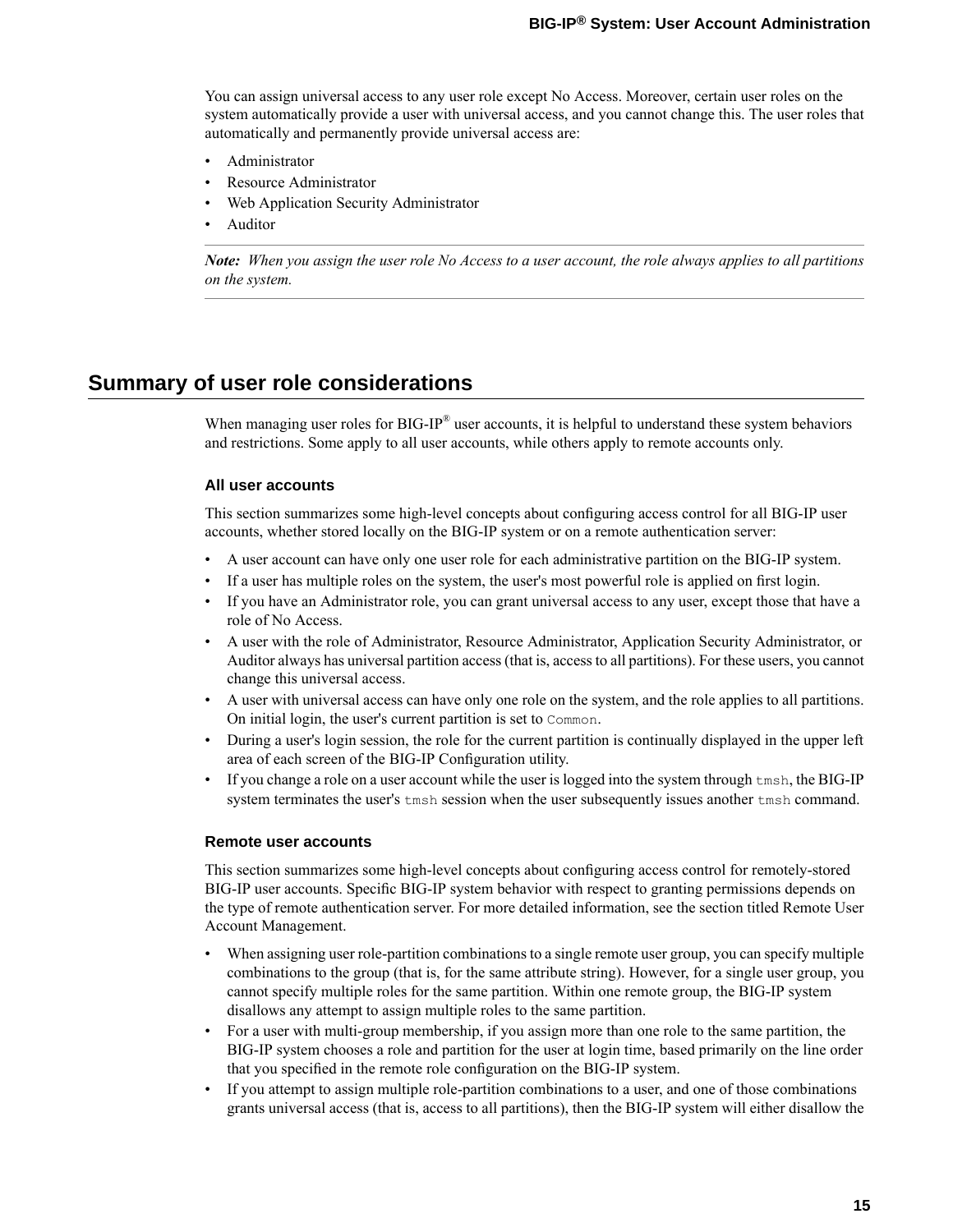universal access assignment (if configuring one user group only), or, depending on configured line order, grant universal access to the user and ignore all other role assignments for individual partitions.

• If you are logged in to the BIG-IP system as a member of the account Other External Users ,and you modify the role of that account to a lesser role, the system modifies the user role of your own account to the lesser role also. The change occurs when you log out and log in again to the BIG-IP system.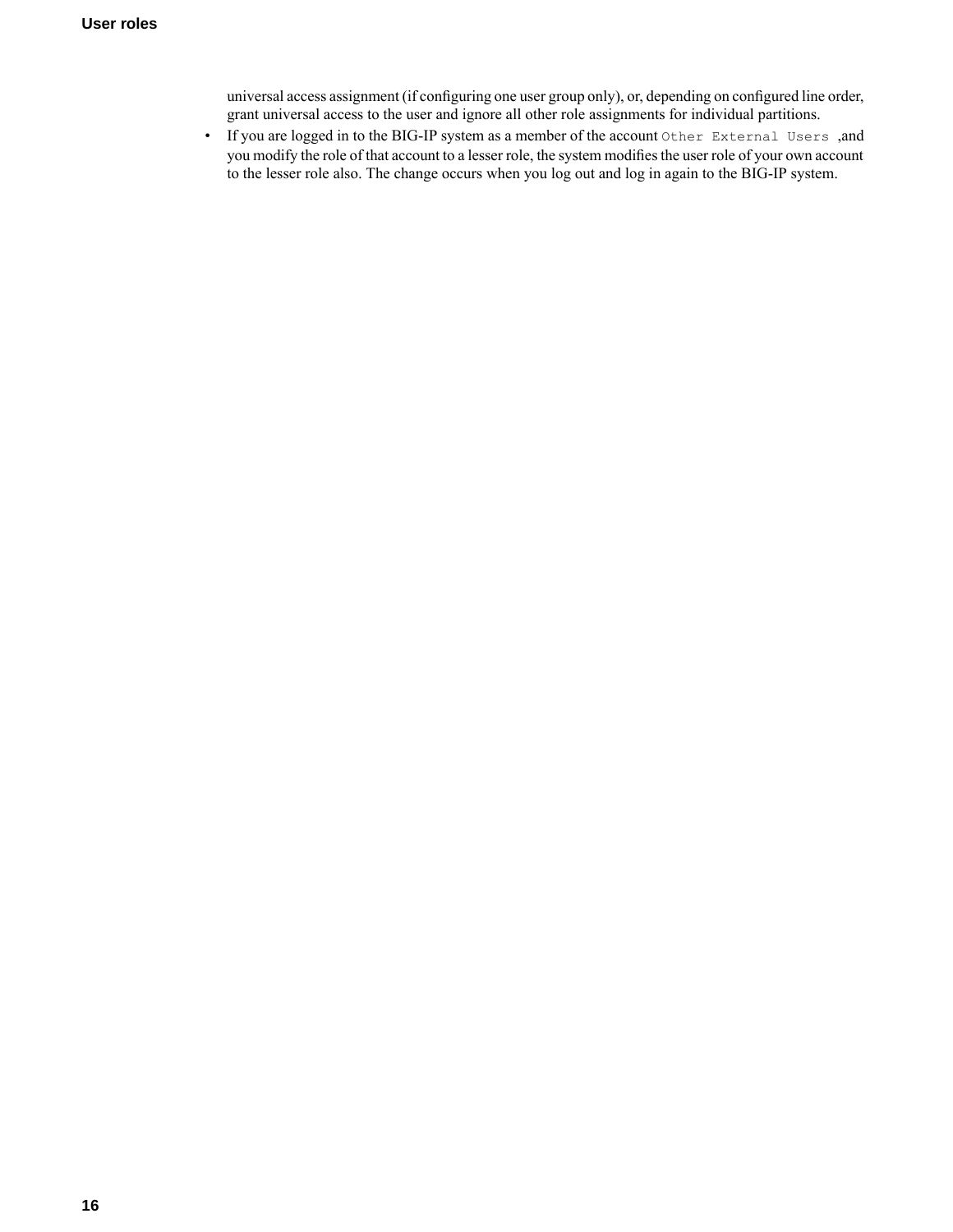# <span id="page-16-1"></span><span id="page-16-0"></span>**About local user accounts**

Managing local user accounts refers to the tasks of creating, viewing, modifying, and deleting user accounts that reside on the  $BIG-IP^{\circledR}$  system.

The BIG-IP system stores local user accounts (including user names, passwords, and user roles) in a local user-account database. When a user logs into the BIG-IP system using one of these locally-stored accounts, the BIG-IP system checks the account to determine the user role assigned to that user account for each partition to which the user has access.

For example, suppose you grant local user jsmith access to partitions A and B, and in the process, assign her a role of Manager for partition A and a role of Operator for partition B. This means that user jsmith can create, modify, and delete several types of local traffic objects that reside in partition A, but in partition B, she is restricted to enabling and disabling nodes, pool members, virtual servers, and virtual addresses.

For user  $r$  jones, you can grant him access to the same partitions A and B, but assign him the roles of Certificate Manager and Guest, respectively. For user rjones, this means that with respect to partition A, he can fully manage digital certificates that reside in that partition, but he has no permission to manage other types of objects in the partition. For objects in partition B, he has read access only.

### <span id="page-16-2"></span>**Displaying a list of local user accounts**

Before performing this task, ensure that you have a role of Administrator or that you have a role of User Manager for the relevant partition.

Using the BIG-IP<sup>®</sup> Configuration utility, you can display a list of existing local user accounts. If the user role assigned to your account is Administrator, you can view any user account on the BIG-IP® system, in any partition. If the user role assigned to your account is User Manager, you can view any user account in any partition to which you have access on the BIG-IP system.

- **1.** On the Main tab, click **System** > **Users**.
- **2.** From the **Partition** list in the upper-left corner of the screen, set the current partition to the partition in which the relevant user accounts reside.
- **3.** View the list of user accounts.

### <span id="page-16-3"></span>**Creating a local user account**

To perform this task, you must have the Administrator or User Manager user role assigned to your user account. Note that if the user role assigned to your account is User Manager, you can only create a user account in the partitions to which you have access.

You perform this task to create a local user account for BIG-IP ®administrative users.

*Note: User accounts on the BIG-IP® system are case-sensitive. Thus, the system treats user accounts such as JONES and Jones astwo separate user accounts. Note, however, that certain user names,such as admin,*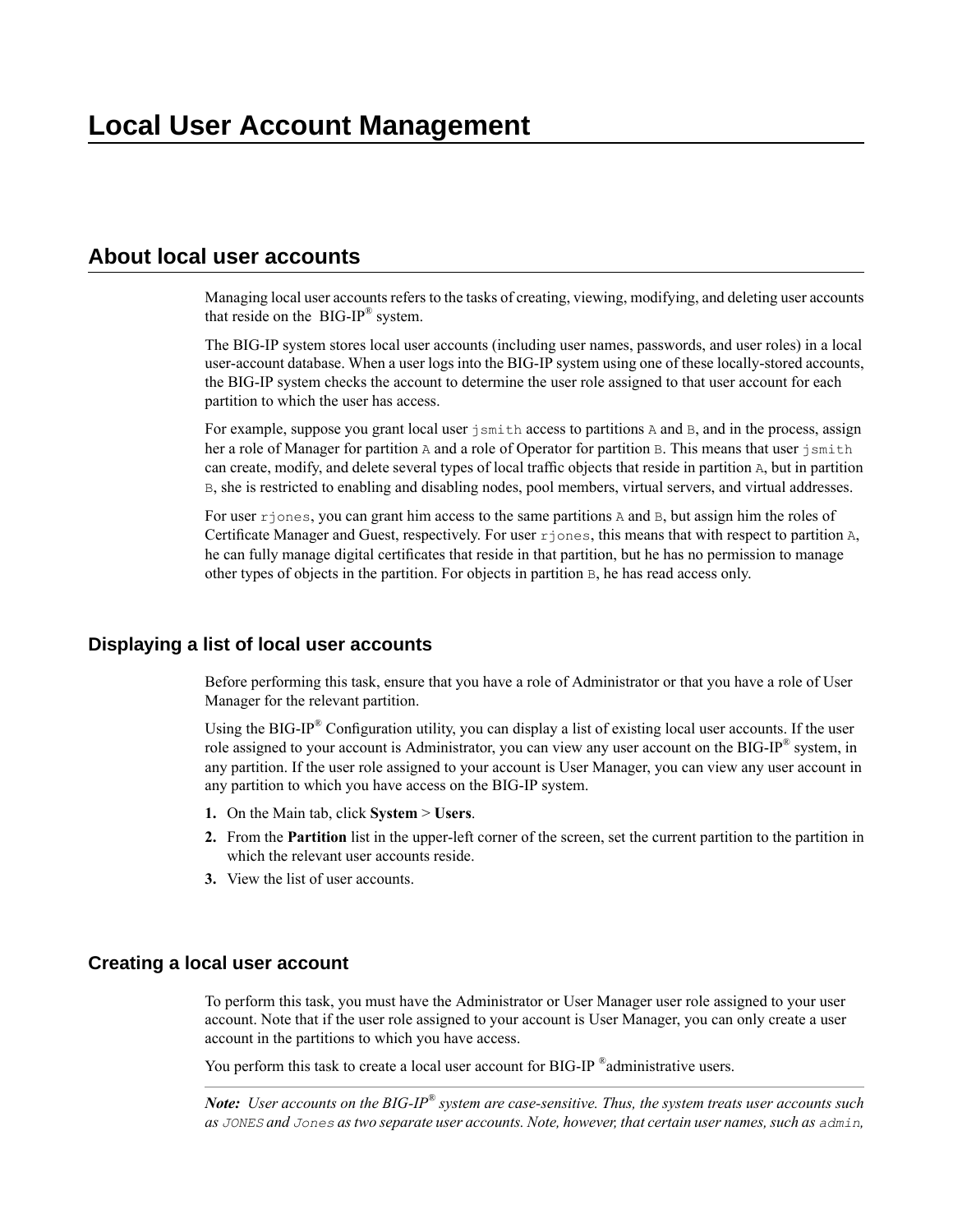*are reserved, and are therefore exempt from case-sensitivity. For example, you cannot create a user account named Admin, aDmin, or ADMIN.*

- **1.** Access the BIG-IP ®Configuration utility.
- **2.** On the Main tab, click **System** > **Users**.

The BIG-IP system displays the list of user accounts that reside in the current partition and in partition Common. Note that all users except those with a user role of No Access have at least read access to partition Common.

**3.** From the **Partition** list in the upper-left corner of the screen, set the current partition to the partition in which you want the user account to reside.

Important: The partition you select in this step is not the partition to which you want the user account *to have access.*

**4.** Click the **Create** button.

If the **Create** button is unavailable, you do not have permission to create a local user account. You must have the Administrator or User Manager role assigned to your user account in order to create a local user account.

- **5.** For the **Password** setting:
	- a) In the **New** field, type a password for the user account.
	- b) In the **Confirm** field, type the password again.

If the two passwords match, the BIG-IP system assigns the password to the user account. The user can log in to the system later and change this password.

- **6.** For the **Partition Access** setting:
	- a) From the **Role** list to select a user role.
	- b) From the **Partition** list, select a partition name.
	- c) Click the **Add** button.

A user role pertaining to a partition now appears in the box.

d) Repeat these steps for each partition to which you want to assign a role for this user.

|                         | Role:<br>Partition:<br>Add | Certificate Manager<br>٠<br>Common<br>٠ |                  |
|-------------------------|----------------------------|-----------------------------------------|------------------|
|                         |                            | Role                                    | <b>Partition</b> |
| <b>Partition Access</b> | <b>User Manager</b>        |                                         | <b>USERS</b>     |
|                         | Certificate Manager        |                                         | Common           |
|                         | Edit Delete                |                                         |                  |

**Figure 3: Granting partition access to a BIG-IP user account**

After you configure this setting, one or more role-partition combinations are specified for assignment to this user account.

**7.** If you want to allow user access to the command line interface, then from the **Terminal Access** list, select a level of access.

*Note: The advanced shell is only available for accounts with the Administrator or Resource Administrator user role.*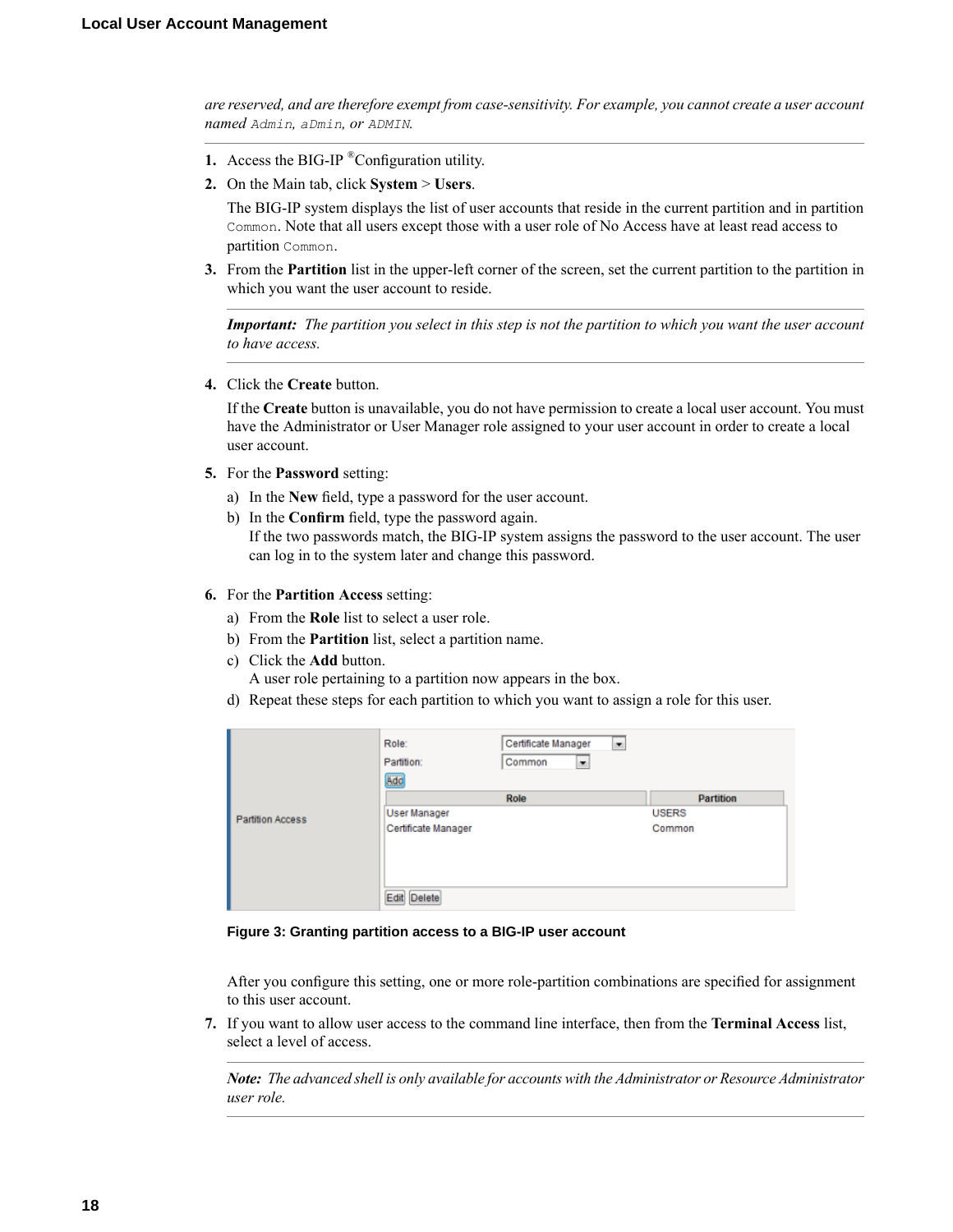**8.** Click the **Finished** button.

After you perform this task, a user account exists on the BIG-IP system that assigns one or more roles, each corresponding to a partition on the system. The task also grants some level of terminal access, either tmsh or Bash shell access.

### <span id="page-18-0"></span>**Viewing the properties of a local user account**

Before performing this task, ensure that you have a user role of Administrator or that you have a role of User Manager for the relevant partition.

Using the BIG-IP® Configuration utility, you can view the properties of an individual account.

- **1.** On the Main tab, click **System** > **Users**.
- **2.** From the **Partition** list in the upper-left corner of the screen, set the current partition to the partition in which the relevant user accounts reside.
- **3.** In the user-account list,find the user account you want to view and click the account name. This displays the properties of that user account.

### <span id="page-18-1"></span>**Modifying the properties of a local user account**

Before performing this task, ensure that you have a user role of Administrator or that you have a role of User Manager for the relevant partition.

Using the BIG-IP<sup>®</sup> Configuration utility, you can modify the properties of an existing local user account, other than the root account.

Warning: If you change a role on a user account while the user is logged into the system through the Traffic *Management Shell (tmsh), the BIG-IP system terminatesthe user's tmsh session when the usersubsequently issues another tmsh command.*

- **1.** On the Main tab, click **System** > **Users**.
- **2.** From the **Partition** list in the upper-left corner of the screen, set the current partition to the partition in which the relevant user accounts reside.
- **3.** In the user account list, find the user account you want to view and click the account name. This displays the properties of that user account.
- **4.** To change the user's password, locate the **Password** setting and replace the existing password in the **New** and **Confirm** fields with the new password.
- **5.** To modify a user's role and partition access, do any of the following:
	- a) To add a role for a partition, from the **Role** list select a role, and from the **Partition** list, select a partition. Then click the **Add** button. The new role-partition entry appears in the **Partitian Access** box.
	- b) To modify a role or partition, in the **Partition Access** box, select the role-partition entry you want to modify, and click the **Edit** button. Then from the **Role** or **Partition** list, select a new role or partition. Then click the **Add** button.
	- c) To delete a role-partition entry, in the **Partition Access** box, select the role-partition entry you want to delete, and click the **Delete** button.

You can add, modify, or delete only those role-partition entries that you are authorized to manage based on your own user role and partition access.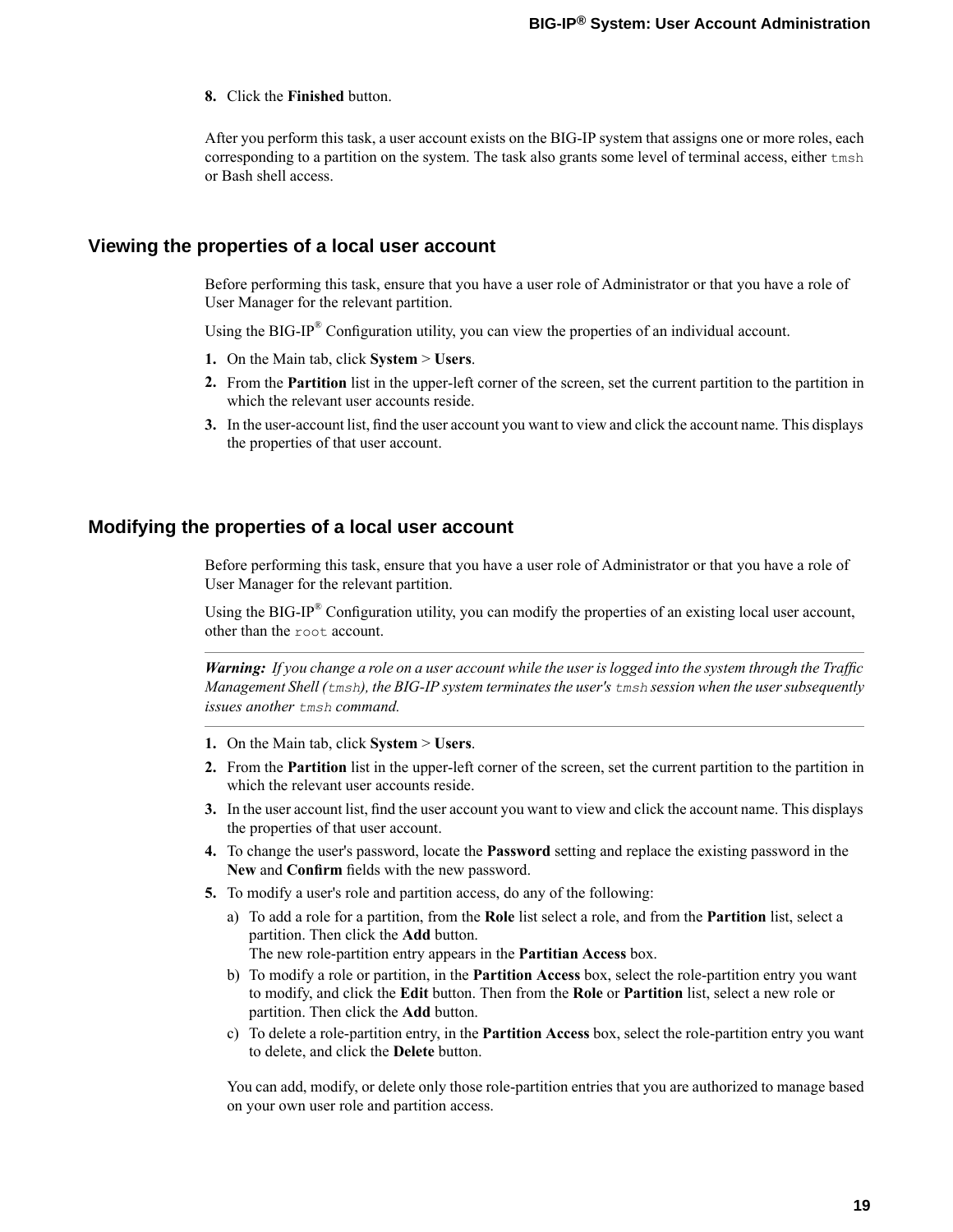**6.** If you want to change the user's access to the command line interface, then from the **Terminal Access** list, select a level of access.

*Note: The advanced shell is only available for accounts with the Administrator or Resource Administrator user role.*

**7.** Click the **Update** button.

### <span id="page-19-0"></span>**Deleting a local user account**

Before performing this task, ensure that you have a user role of Administrator or that you have a role of User Manager for the relevant partition.

When you delete a local user account, you remove it permanently from the local user-account database on the BIG-IP system. If the account you are using has the Administrator or User Manager user role, you can delete other local user accounts. A user with the Administrator role can delete any user account on the BIG-IP® system in any partition. A user with the User Manager role can delete user accounts on the BIG-IP system in only those partitions to which she has access.

**Note:** You cannot delete the admin user account, nor can you delete the user account with which you are *logged in.*

*Warning: The Administrator user role provides access to the BIG-IP system prompt. If another user with* the Administrator user role is currently logged in to the system and you delete the user account, the user can still run commands at the BIG-IP system command prompt until he or she logs off of the system.

- **1.** On the Main tab, click **System** > **Users**.
- **2.** In the user-account list, locate the name of the account you want to delete and select the check box to the left of the account name.
- **3.** Click the **Delete** button.
- **4.** Click **Delete** again.

### <span id="page-19-1"></span>**Properties of a local BIG-IP system user account**

This table lists and describes the properties that define a local BIG-IP user account.

| <b>Property</b>     | <b>Description</b>                                                                                                                                                                                                                                                                                                                | <b>Default</b><br>Value |
|---------------------|-----------------------------------------------------------------------------------------------------------------------------------------------------------------------------------------------------------------------------------------------------------------------------------------------------------------------------------|-------------------------|
|                     | User Name Specifies the name of the user account. The BIG-IP system is case-sensitive,<br>which means that names such as JONES and Jones are treated as separate user<br>accounts.                                                                                                                                                | No default<br>value     |
| Partition           | When viewing the properties of an existing user account, displays the name of No default<br>the partition in which the user account object resides. All partitionable BIG-IP value<br>system objects (including user account objects) have the <b>Partition</b> property.<br>Note that you cannot edit the value of this setting. |                         |
| Password            | Specifies a password that the user will use to log in to the BIG-IP system.                                                                                                                                                                                                                                                       | No default<br>value     |
| Partition<br>Access | Specifies a user role for each partition to which the user has access when logged All<br>on to the BIG-IP system. When you assign the user role of Administrator,                                                                                                                                                                 |                         |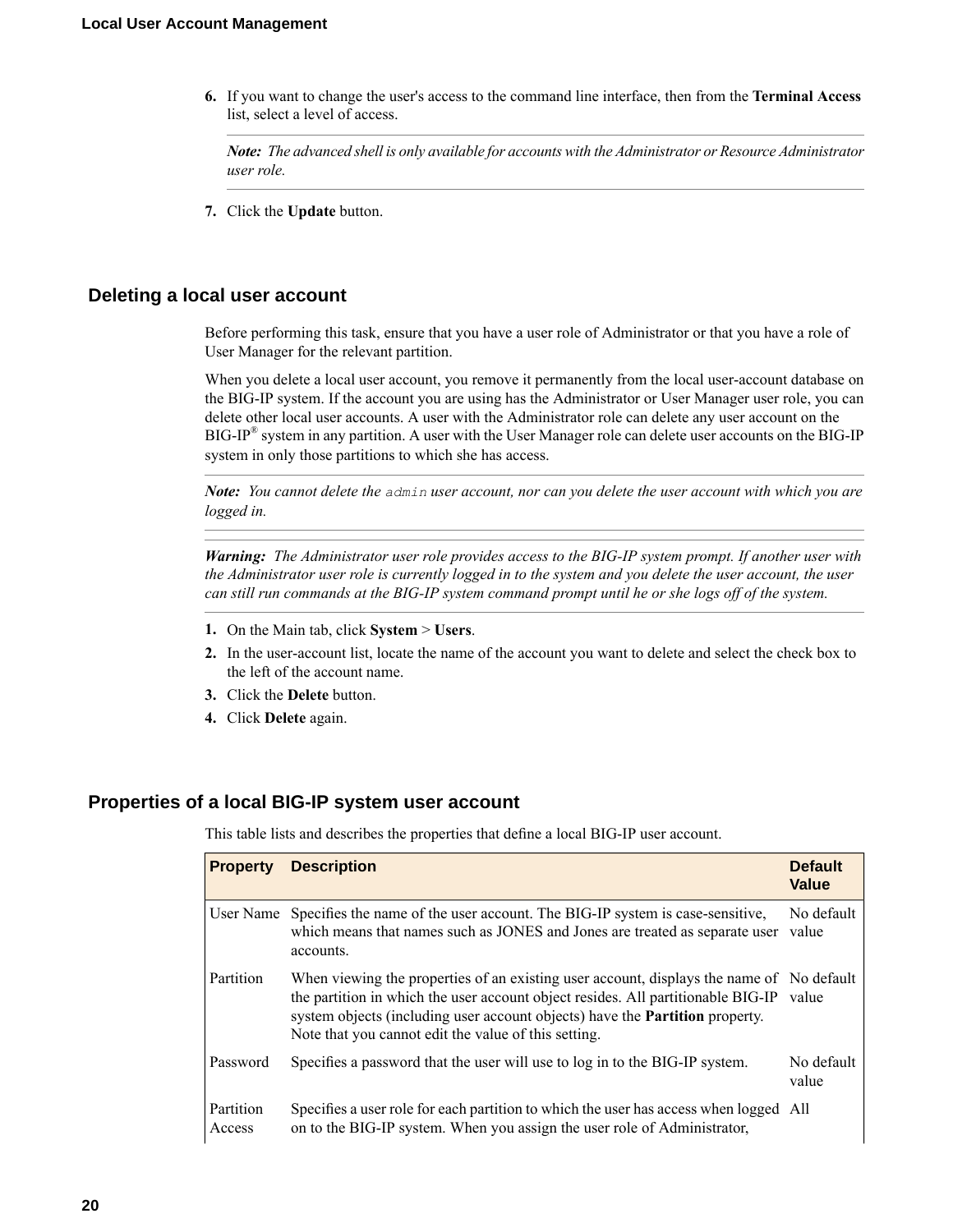| <b>Property</b>    | <b>Description</b>                                                                                                                                                                                                                                                                                                                                                  | <b>Default</b><br>Value |
|--------------------|---------------------------------------------------------------------------------------------------------------------------------------------------------------------------------------------------------------------------------------------------------------------------------------------------------------------------------------------------------------------|-------------------------|
|                    | Resource Administrator, or Auditor, the list of partitions to choose from becomes<br>unavailable. (Accounts with these roles always have universal partition access,<br>that is, access to all partitions.)                                                                                                                                                         |                         |
| Terminal<br>Access | Specifies the level of access to the BIG-IP system command line interface.<br>Possible values are: Disabled and Advanced shell. Users with the Administrator<br>or Resource Administrator role assigned to their accounts can have advanced<br>shell access, that is, permission to use all BIG-IP system command line utilities,<br>as well as any Linux commands. | <b>Disabled</b>         |

# <span id="page-20-0"></span>**About secure password policy configuration**

The BIG-IP® system includes an optional administrative feature: a security policy for creating passwords for local BIG-IP system user accounts. A secure password policy ensures that BIG-IP system users who have local user accounts create and maintain passwords that are as secure as possible.

The secure password policy feature includes two distinct types of password restrictions:

#### **Enforcement restrictions**

These are, specifically, character restrictions that you can enable or disable. They consist of the minimum password length and the required character types (numeric, uppercase, lowercase, and other kinds of characters). When enabled, the BIG-IP system never enforces restrictions on user accounts that have the Administrator role assigned to them. Consequently, a user with Administrator permissions does not need to adhere to these restrictions when either changing his or her own password, or changing the passwords of other user accounts.

#### **Policy restrictions**

These restrictions represent the minimum and maximum lengths of time that passwords can be in effect. Also included in this type of policy restriction are the number of days prior to password expiration that users are warned, and the number of previous passwords that the BIG-IP system should store, to prevent users from re-using former passwords. These restrictions are always enabled, although using the default values provides a minimal amount of restriction.

Passwords for remotely-stored user accounts are not subject to this password policy, but might be subject to a separate password policy defined on the remote system.

### <span id="page-20-1"></span>**Configuration settings for a secure password policy**

| <b>Setting</b>                  | <b>Description</b>                                                                                                                                                                                                                                                       | <b>Default</b><br>value |
|---------------------------------|--------------------------------------------------------------------------------------------------------------------------------------------------------------------------------------------------------------------------------------------------------------------------|-------------------------|
| Secure Password<br>Enforcements | Enables or disables character restrictions, that is, a policy for minimum Disabled<br>password length and required characters. When you enable this setting,<br>the BIG-IP Configuration utility displays the Minimum Length and<br><b>Required Characters settings.</b> |                         |
| Minimum Length                  | Specifies the minimum number of characters required for a password, 6<br>and the allowed range of values is $6$ to 255. This setting appears only<br>when you enable the Secure Password Enforcement setting.                                                            |                         |

This table lists and describes the settings for a password policy.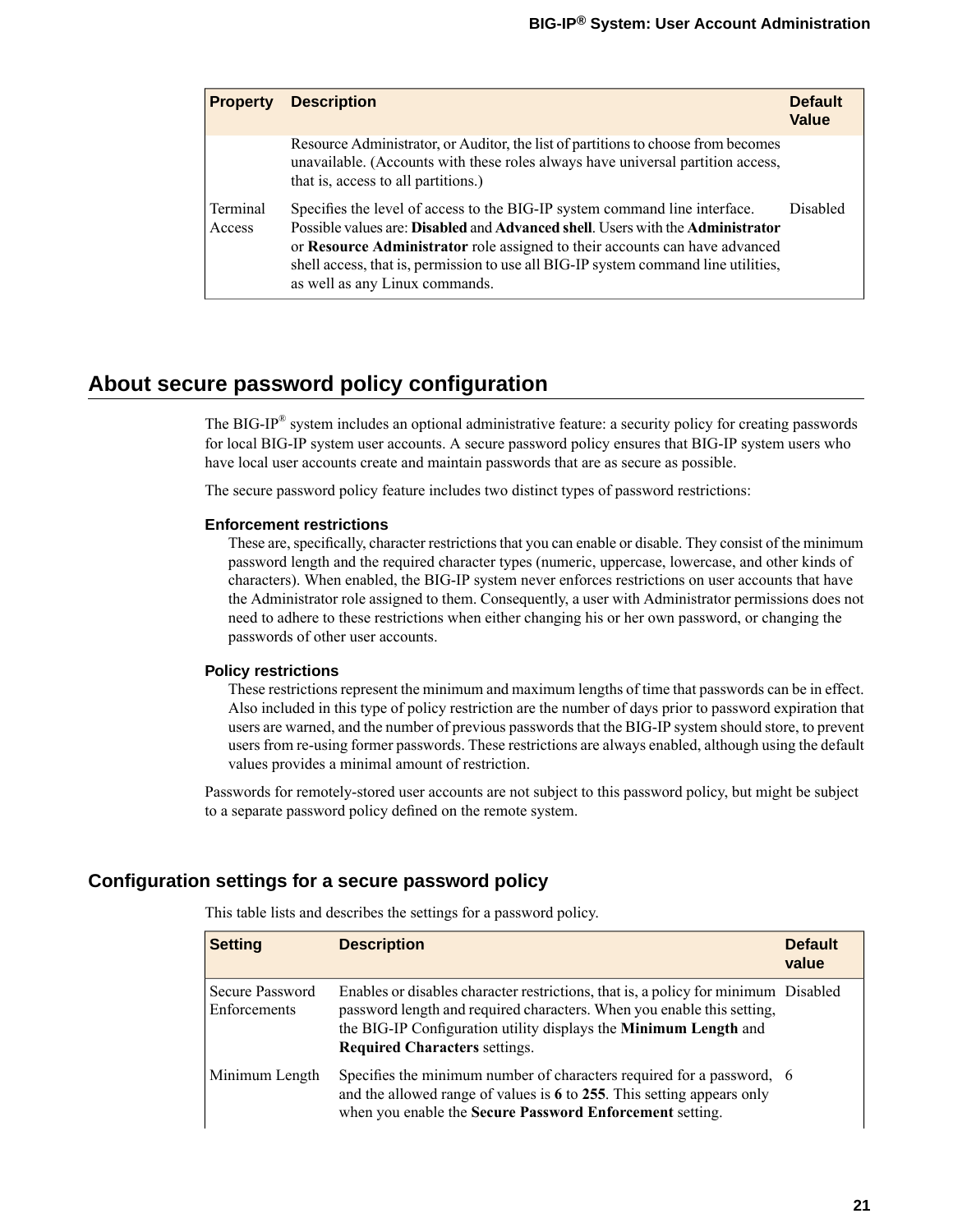| <b>Setting</b>            | <b>Description</b>                                                                                                                                                                                                                                 | <b>Default</b><br>value |
|---------------------------|----------------------------------------------------------------------------------------------------------------------------------------------------------------------------------------------------------------------------------------------------|-------------------------|
| Required<br>Characters    | Specifies the number of numeric, uppercase, lowercase, and other<br>characters required for a password. The allowed range of values is $0$ to<br>127. This setting appears only when you enable the Secure Password<br><b>Enforcement</b> setting. | $\Omega$                |
| Password Memory           | Specifies, for each user account, the number of former passwords that 0<br>the BIG-IP system retains to prevent the user from re-using a recent<br>password. The range of allowed values is $0$ to 127.                                            |                         |
|                           | Minimum Duration Specifies the minimum number of days before a user can change a<br>password. The range of allowed values is 0 to 255.                                                                                                             | $\theta$                |
|                           | Maximum Duration Specifies the maximum number of days that a user's password can be<br>valid. The range of allowed values is 1 to 99999. This setting applies<br>to all user accounts.                                                             | 99999                   |
|                           | Expiration Warning Specifies the number of days prior to password expiration that the system 7<br>sends a warning message to a user. The range of allowed values is 1 to<br>255. This setting applies to all user accounts.                        |                         |
| Maximum Login<br>Failures | Denies access to a user after the specified number of failed authentication 0<br>attempts. The administrator can then reset the lock to re-enable access<br>for the user.                                                                          |                         |

### <span id="page-21-0"></span>**Configuring a password policy for administrative users**

Use this procedure to require BIG-IP $^{\circledast}$  system users to create strong passwords and to specify the maximum number of BIG-IP login failures that the system allows before the user is denied access.

Important: You must have the user role of Administrator assigned to your account to configure this feature.

- **1.** On the Main tab, click **System** > **Users**.
- **2.** On the menu bar, click **Authentication**.
- **3.** From the **Secure Password Enforcement** list, select **Enabled**. Additional settings appear on the screen.
- **4.** For the **Minimum Length** and **Required Characters** settings, configure the default values, according to your organization's internal security requirements.
- **5.** In the **Password Memory** field, type the number of passwords that the user cannot re-use. The valid range is from 0 to 127.
- **6.** In the **Minimum Duration** field, type the minimum number of days before which users cannot change their passwords. The valid range is from 0 to 255.
- **7.** In the **Maximum Duration** field, type the maximum number of days that a password is valid. Users must change their passwords before the maximum duration is reached.

The value of this setting determines when users receive warning messages to change their passwords. If you change the value of this setting, any subsequent warning messages that users receive indicate the previous maximum duration value, rather than the new value. Once a user changesthe password, however, subsequent reminder messages show the new value.

- **8.** In the **Expiration Warning** field, type the number of days before the password expires that the user receives a password expiration warning. The valid range is from 1 to 255.
- **9.** In the **Maximum Login Failures** field, specify a number.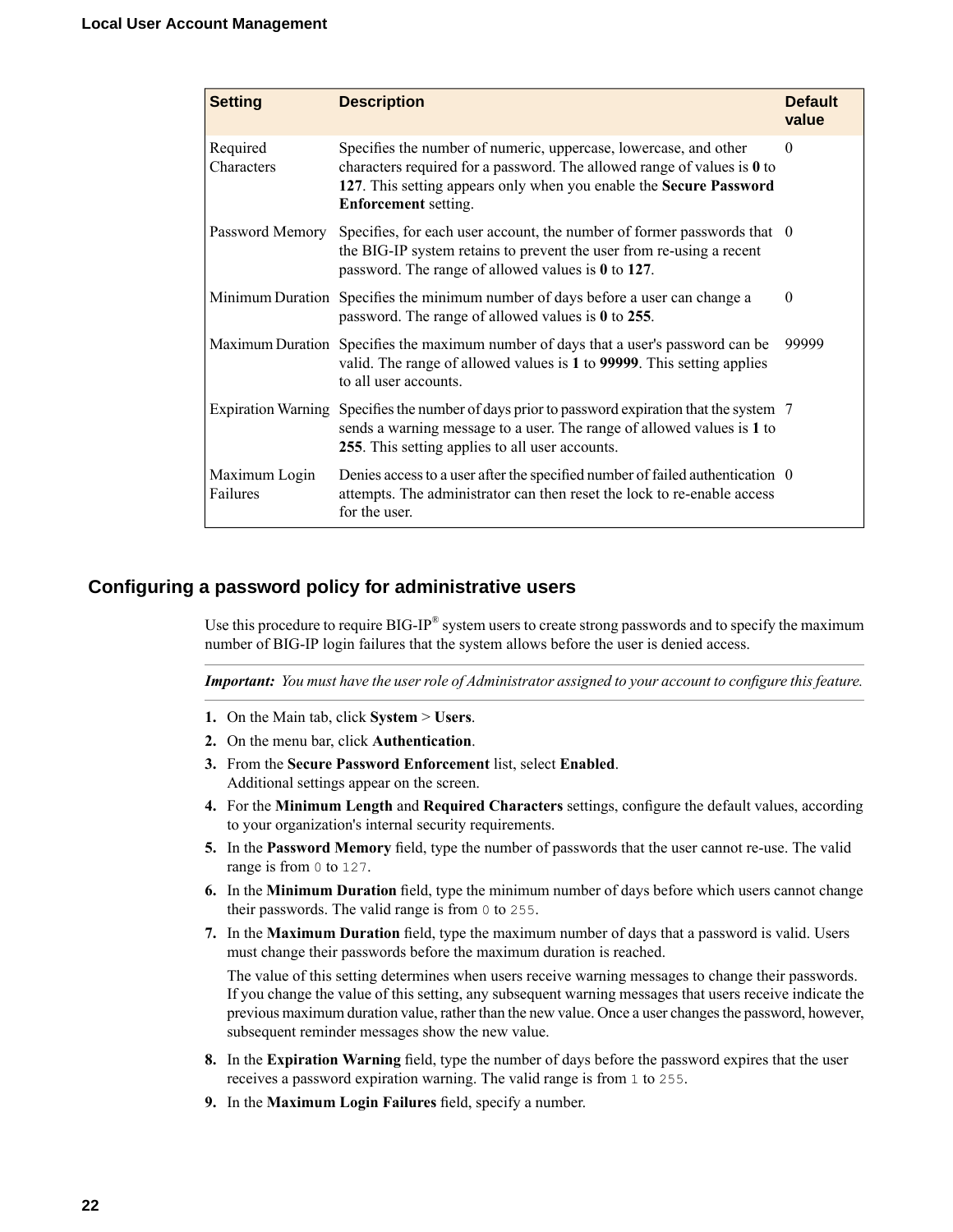If the user fails to log in the specified number of times, the user is locked out of the system. Therefore, F5 Networks recommends that you specify a value that allows for a reasonable number of login failures before user lockout.

**10.** Click **Update**.

# <span id="page-22-0"></span>**User authentication lockout**

When you configure the password policy restrictions for user accounts, you can configure the number of failed authentication attempts that a user can perform before the user is locked out of the system. If a user becomes locked out, you can remove the lock to re-enable access for the user.

### <span id="page-22-1"></span>**Unlocking a user account**

Before performing this task, you must have an Administrator user role or have a User Manager role with access to the partition containing the locked user account.

If a user exceeds the number of failed login attempts that the password policy allows, the BIG-IP system locks the user account. You can perform this task to unlock the account.

- **1.** Access the BIG-IP ®Configuration utility.
- **2.** On the Main tab, click **System** > **Users** > **User List**.

The BIG-IP system displays the list of user accounts that reside in the current partition and in partition Common. Note that all users except those with a user role of No Access have at least read access to partition Common.

- **3.** In the upper-left corner of the screen, from the **Partition** list, select the partition in which the user account that you want to unlock resides.
- **4.** In the user account list, locate the name of the account you want to unlock and select the check box to the left of the account name.
- **5.** Click the **Unlock**button.

After you perform this task, the user can attempt to log in to the BIG-IP system.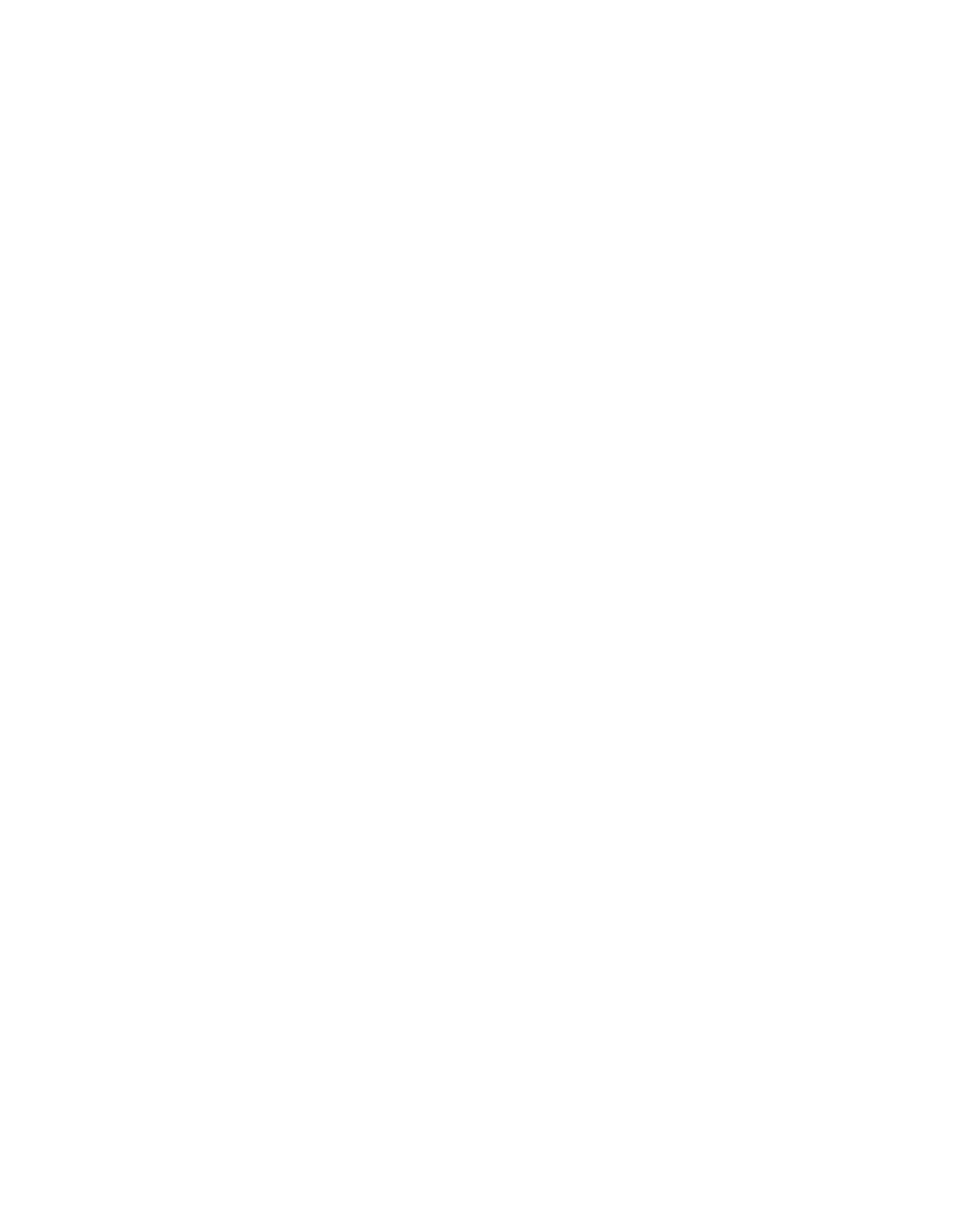# <span id="page-24-1"></span><span id="page-24-0"></span>**About remote users**

Each BIG-IP® system requires one or more administrative user accounts. Rather than store these BIG-IP user accounts locally on the BIG-IP system, you can store BIG-IP user accounts on a remote authentication server, either LDAP, Active Directory, RADIUS, or TACACS+. In this case, you create all of your standard BIG-IP user accounts (including user names and passwords) on the remote server, using the mechanism supplied by that server's vendor. The remote server then performs all authentication of those user accounts.

To implement access control for remotely-stored BIG-IP user accounts, you can use the BIG-IP Configuration utility or tmsh. You first specify information for the type of remote authentication server, and then you configure these access control properties:

- User role
- Partition access
- Terminal access

To ensure easy management of access control for remote accounts, the BIG-IP system automatically creates a single user account named Other External Users. This user account represents all of the remotely-stored BIG-IP user accounts that conform to the access-control properties defined on the BIG-IP system.

### <span id="page-24-2"></span>**Specifying LDAP or Active Directory server information**

Before you begin:

- Verify that the BIG-IP<sup>®</sup> system user accounts have been created on the remote authentication server.
- Verify that the appropriate user groups, if any, are defined on the remote authentication server.
- If you want to verify the certificate of the authentication server, import one or more SSL certificates.

You can configure the BIG-IP system to use an LDAP or Microsoft® Windows® Active Directory ®server for authenticating BIG-IP system user accounts, that is, traffic that passes through the management interface (MGMT).

Important: The values you specify in this procedure for the Role, Partition Access, and Terminal Access *settings do not apply to group-based access control. These values represent the default values that the* BIG-IP system applies to any user account that is not part of a remotely-stored user group. Also, for the *Other External Users user account, you can modify the Role, Partition Access, and Terminal Access* settings only when your current partition on the BIG-IP system is set to Common. If you attempt to modify *these settings when your current partition is other than Common, the system displays an error message.*

- **1.** On the Main tab, click **System** > **Users** > **Authentication**.
- **2.** On the menu bar, click **Authentication**.
- **3.** Click **Change**.
- **4.** From the **User Directory** list, select **Remote - LDAP** or **Remote - Active Directory**.
- **5.** In the **Host** field, type the IP address of the remote server.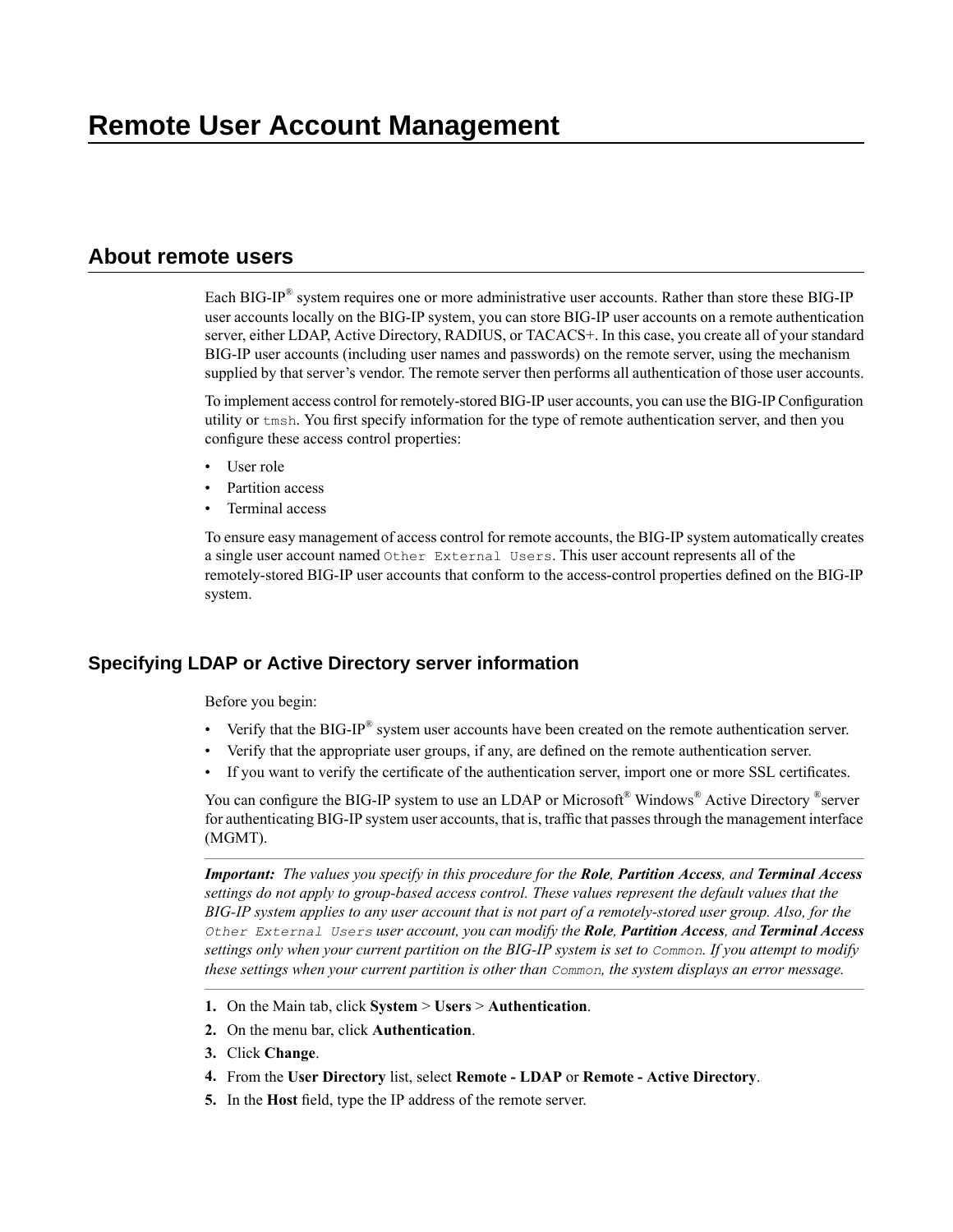The route domain to which this address pertains must be route domain 0.

- **6.** For the **Port** setting, retain the default port number (389) or type a new port number. This number represents the port number that the BIG-IP system uses to access the remote server.
- **7.** In the **Remote Directory Tree** field, type the file location (tree) of the user authentication database on the LDAP or Active Directory server.

At minimum, you must specify a domain component (that is,  $dc=[value]$ ).

**8.** For the **Scope** setting, retain the default value (Sub) or select a new value.

This setting specifies the level of the remote server database that the BIG-IP system should search for user authentication.

- **9.** For the **Bind** setting, specify a user ID login for the remote server:
	- a) In the **DN** field, type the distinguished name for the remote user ID.
	- b) In the **Password** field, type the password for the remote user ID.
	- c) In the **Confirm** field, re-type the password that you typed in the **Password** field.
- **10.** To enableSSL-based authentication, from the**SSL** list select **Enabled**and, if necessary, configure these settings:
	- a) From the **SSL CA Certificate** list, select the name of a chain certificate, that is, the third-party CA or self-signed certificate that normally resides on the remote authentication server.
	- b) From the **SSL Client Key** list, select the name of the client SSL key.

Use this setting only when the remote server requires that the client present a certificate.

c) From the **SSL Client Certificate** list, select the name of the client SSL certificate.

Use this setting only if the remote server requires that the client present a certificate.

- **11.** From the Role list, select the user role that you want the BIG-IP system to assign by default to all BIG-IP system user accounts authenticated on the remote server.
- **12.** From the **Partition Access** list, select the default administrative partition that all remotely-authenticated BIG-IP system user accounts can access.
- **13.** From the **Terminal Access** list, select either of these as the default terminal access option for remotely-authenticated user accounts:

| Option          | <b>Description</b>                                                                                                         |
|-----------------|----------------------------------------------------------------------------------------------------------------------------|
| <b>Disabled</b> | Choose this option when you do not want the remotely-stored user accounts<br>to have terminal access to the BIG-IP system. |
| tmsh            | Choose this option when you want the remotely-stored user accounts to have<br>only tmsh access to the BIG-IP system.       |

### **14.** Click **Finished**.

You can now authenticate administrative user accounts that are stored on a remote LDAP or Active Directory server. If you have no need to configure access control for remotely-stored user groups, your configuration tasks are complete.

### <span id="page-25-0"></span>**Specifying RADIUS server information**

Before you begin:

- Verify that the BIG-IP<sup>®</sup> system user accounts have been created on the remote authentication server.
- Verify that the appropriate user groups, if any, are defined on the remote authentication server.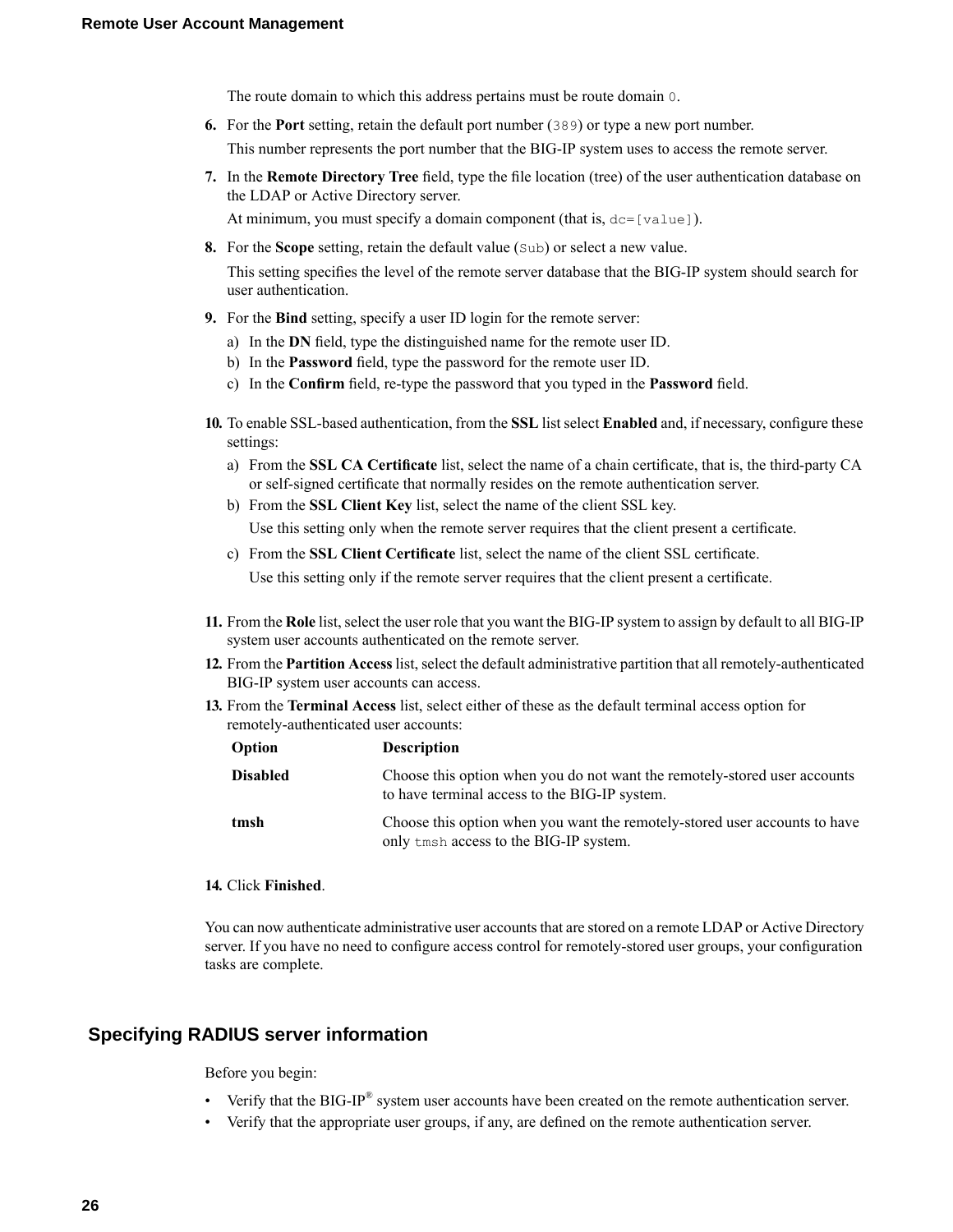You can configure the BIG-IP system to use a RADIUS server for authenticating BIG-IP system user accounts, that is, traffic that passes through the management interface (MGMT).

Important: The values you specify in this procedure for the Role, Partition Access, and Terminal Access *settings do not apply to group-based authorization.These valuesrepresent the default valuesthat the BIG-IP* system applies to any user account that is not part of a role group that is defined on the remote authentication server. Also, for the Other External Users user account, you can modify the Role, Partition Access, and Terminal Access settings only when your current partition on the BIG-IP system is set to Common. If you attempt to modify these settings when your current partition is other than Common, the system displays *an error message.*

- **1.** On the Main tab, click **System** > **Users** > **Authentication**.
- **2.** On the menu bar, click **Authentication**.
- **3.** Click **Change**.
- **4.** From the **User Directory** list, select **Remote - RADIUS**.
- **5.** For the **Primary** setting:
	- a) In the **Host** field, type the name of the primary RADIUS server.

The route domain with which this host is associated must be route domain 0.

- b) In the **Secret** field, type the password for access to the primary RADIUS server.
- c) In the **Confirm** field, re-type the RADIUS secret.
- **6.** If you set the Server Configuration setting to Primary and Secondary, then for the Secondary setting:
	- a) In the **Host** field, type the name of the secondary RADIUS server.

The route domain with which this host is associated must be route domain 0.

- b) In the **Secret** field, type the password for access to the secondary RADIUS server.
- c) In the **Confirm** field, re-type the RADIUS secret.
- **7.** From the **Role** list, select the user role that you want the BIG-IP system to assign by default to all BIG-IP system user accounts authenticated on the remote server.
- **8.** From the **Partition Access** list, select the default administrative partition that all remotely-authenticated BIG-IP system user accounts can access.
- **9.** From the **Terminal Access** list, select either of these as the default terminal access option for remotely-authenticated user accounts:

| Option          | <b>Description</b>                                                                                                         |
|-----------------|----------------------------------------------------------------------------------------------------------------------------|
| <b>Disabled</b> | Choose this option when you do not want the remotely-stored user accounts<br>to have terminal access to the BIG-IP system. |
| tmsh            | Choose this option when you want the remotely-stored user accounts to have<br>only tmsh access to the BIG-IP system.       |

#### **10.** Click **Finished**.

You can now authenticate administrative traffic for BIG-IP system user accounts that are stored on a remote RADIUS server. If you have no need to configure access control for remotely-stored user groups, your configuration tasks are complete.

### <span id="page-26-0"></span>**Specifying TACACS+ server information**

Before you begin: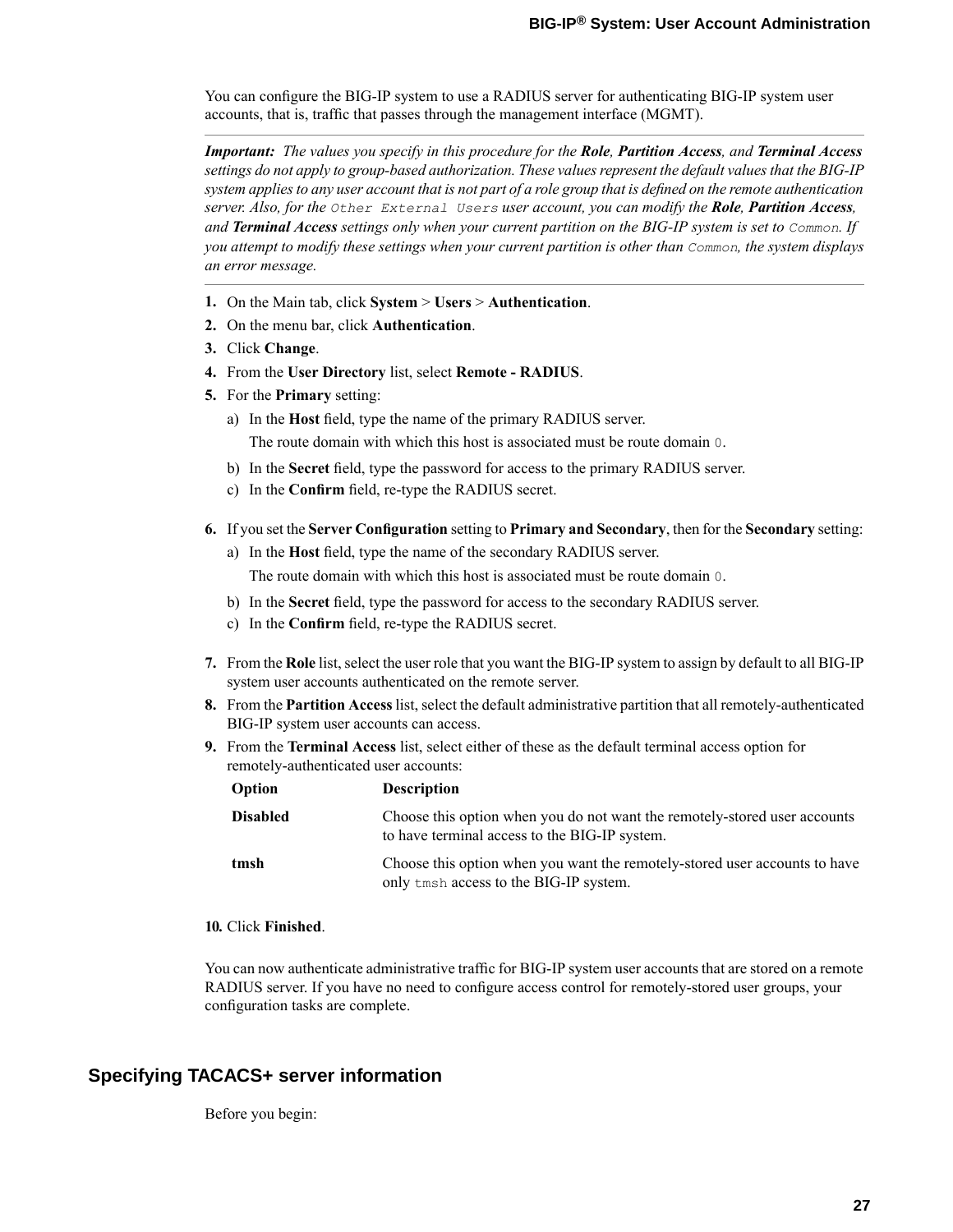- Verify that the BIG-IP<sup>®</sup> system user accounts have been created on the remote authentication server.
- Verify that the appropriate user groups, if any, are defined on the remote authentication server.

You can configure the BIG-IP system to use a TACACS+ server for authenticating BIG-IP system user accounts, that is, traffic that passes through the management interface (MGMT).

**Important:** The values you specify in this procedure for the **Role**, Partition Access, and Terminal Access *settings do not apply to group-based authorization.These valuesrepresent the default valuesthat the BIG-IP* system applies to any user account that is not part of a remote role group. Also, for the Other External Users user account, you can modify the Role, Partition Access, and Terminal Access settings only when your current partition on the BIG-IP system is set to Common. If you attempt to modify these settings when *your current partition is other than Common, the system displays an error message.*

- **1.** On the Main tab, click **System** > **Users** > **Authentication**.
- **2.** On the menu bar, click **Authentication**.
- **3.** Click **Change**.
- **4.** From the **User Directory** list, select **Remote - TACACS+**.
- **5.** For the **Servers** setting, type an IP address for the remote TACACS+ server. The route domain to which this address pertains must be route domain 0.
- **6.** Click **Add**.

The IP address for the remote TACACS+ server appears in the **Servers** list.

**7.** In the **Secret** field, type the password for access to the TACACS+ server.

*Warning: Do not include the symbol # in the secret. Doing so causes authentication of local user accounts (such as root and admin) to fail.*

- **8.** In the **Confirm Secret** field, re-type the TACACS+ secret.
- **9.** From the **Encryption** list, select an encryption option:

| Option          | <b>Description</b>                                           |
|-----------------|--------------------------------------------------------------|
| <b>Enabled</b>  | Specifies that the system encrypts the TACACS+ packets.      |
| <b>Disabled</b> | Specifies that the system sends unencrypted TACACS+ packets. |

**10.** In the **Service Name** field, type the name of the service that the user is requesting to be authenticated to use (usually ppp).

Specifying the service causes the TACACS+ server to behave differently for different types of authentication requests. Examples of service names that you can specify are: ppp, slip, arap, shell, tty-daemon, connection, system, and firewall.

**11.** In the **Protocol Name** field, type the name of the protocol associated with the value specified in the **Service Name** field.

This value is usually ip. Examples of protocol names that you can specify are: ip, lcp, ipx, atalk, vines, lat, xremote, tn3270, telnet, rlogin, pad, vpdn, ftp, http, deccp, osicp, and unknown.

- **12.** From the Role list, select the user role that you want the BIG-IP system to assign by default to all BIG-IP system user accounts authenticated on the remote server.
- **13.** From the **Partition Access** list, select the default administrative partition that all remotely-authenticated BIG-IP system user accounts can access.
- **14.** From the **Terminal Access** list, select either of these as the default terminal access option for remotely-authenticated user accounts: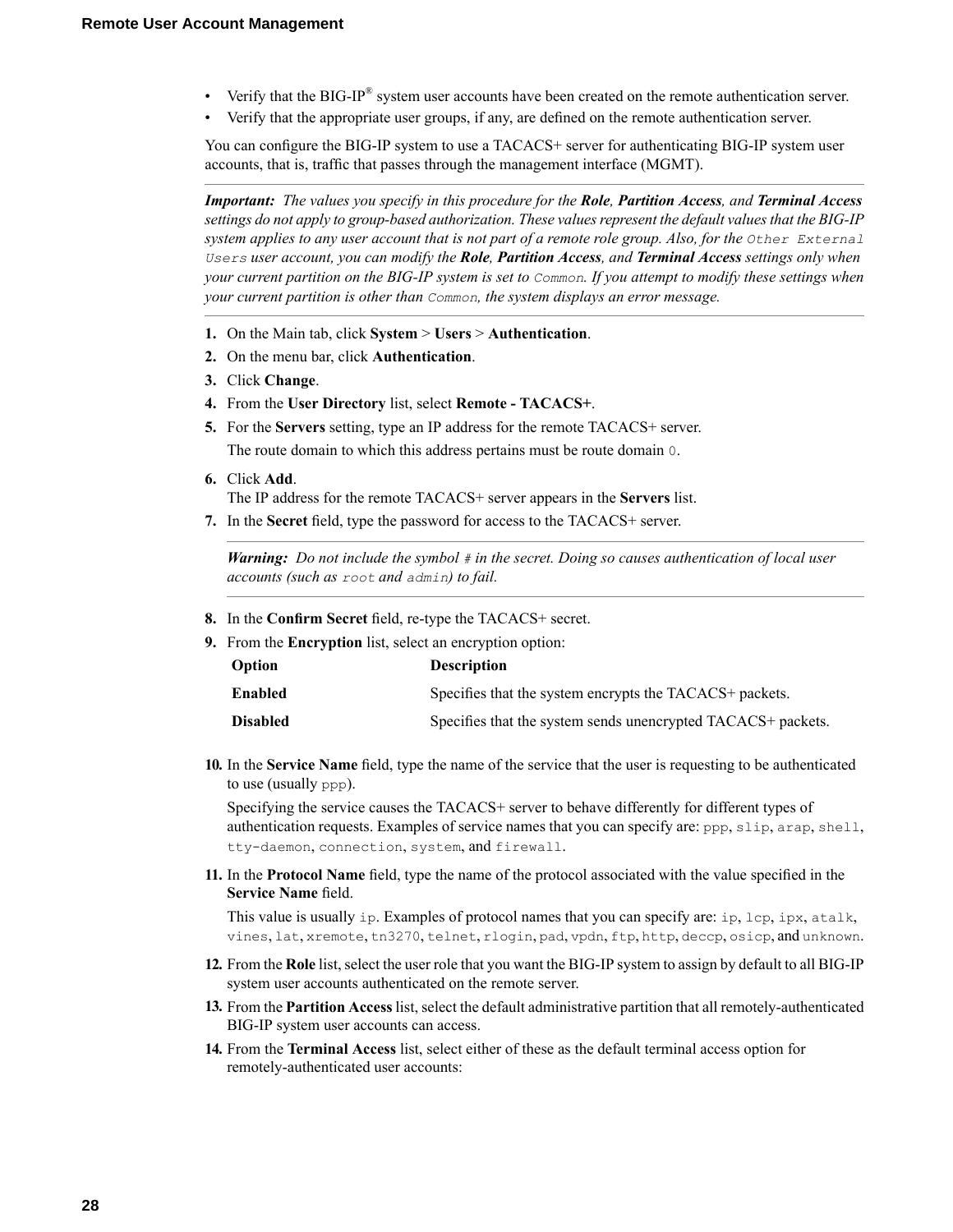| Option          | <b>Description</b>                                                                                                         |
|-----------------|----------------------------------------------------------------------------------------------------------------------------|
| <b>Disabled</b> | Choose this option when you do not want the remotely-stored user accounts<br>to have terminal access to the BIG-IP system. |
| tmsh            | Choose this option when you want the remotely-stored user accounts to have<br>only tmsh access to the BIG-IP system.       |

#### **15.** Click **Finished**.

You can now authenticate administrative traffic for BIG-IP system user accounts that are stored on a remote TACACS+ server. If you have no need to configure access control for remotely-stored user groups, your configuration tasks are complete.

### <span id="page-28-0"></span>**Changing the default access control for remote accounts**

You perform this task to change the user role, partition access, and terminal access that you want the BIG-IP system to assign by default to all remote users that are members of the user account Other External Users.

- **1.** On the Main tab, click **System** > **Users** > **Authentication**.
- **2.** Click **Change**.
- **3.** From the **User Directory** list,select **Remote - Active Directory**, **Remote - LDAP**, **Remote - RADIUS**, or **Remote - TACACS+**.
- **4.** From the **Role** list, select a user role.

The BIG-IP system assigns this user role to any remote account that is not part of a remote user group to which you have explicitly assigned a user role.

**5.** From the **Partition Access** list, select a partition name.

All remote user accounts that are members of the BIG-IP account Other External Users can have access to either all partitions or the same individual partition. Individual members of this account cannot have access to different partitions.

- **6.** From the **Terminal Access** list, select **Enabled** or **Disabled**.
- **7.** Click **Update**.

After you perform this task, most BIG-IP user accounts stored on a remote authentication server have the specified user role, as well as partition and console access. Remote accounts that are part of a role group are not subject to these authentication settings.

### <span id="page-28-1"></span>**About remote user groups**

On the BIG-IP® system, you can assign access control properties (user role, partition, and terminal access) to any group of BIG-IP user accounts defined on a remote authentication server. You can assign these properties by using either the BIG-IP configuration utility or the Traffic Management Shell (tmsh) to specify the appropriate remote attribute string and line-order for each group of BIG-IP users, along with the access control values you want to assign to the group.

You can configure access control for remote groups of BIG-IP user accounts in these ways:

• By specifying on the BIG-IP system the relevant attribute string and the role, partition access, and terminal access that you want to assign to the group.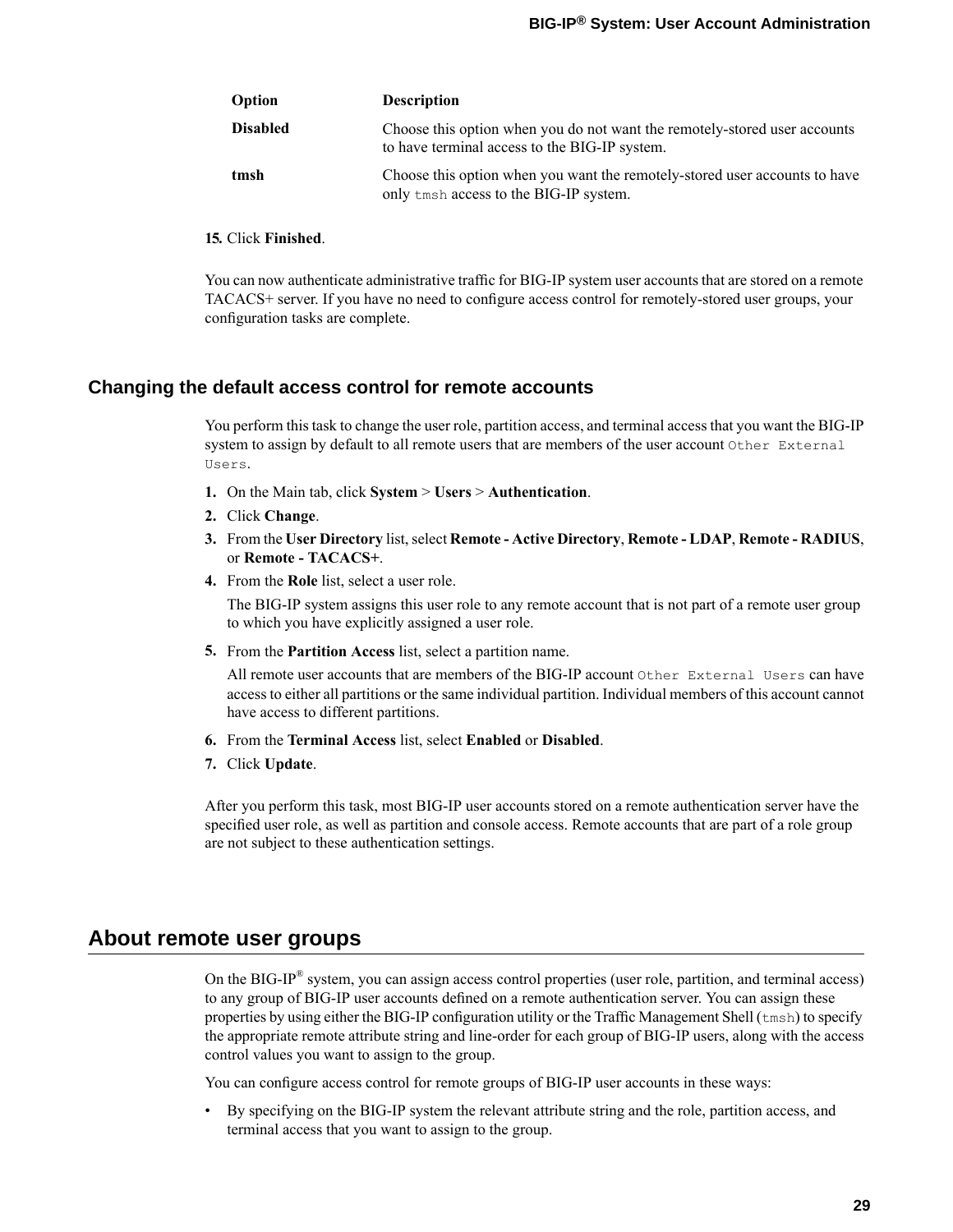• By specifying on the BIG-IP system the relevant attribute string and then using variable substitution (tmsh only).

*Note: Note that access control for these group-based user accounts is separate from the access control assigned to accounts represented by the BIG-IP user account named Other External Users.*

### <span id="page-29-0"></span>**Configuration examples**

Because some types of remote servers allow a user to be a member of multiple user groups, configuration of user roles and partitions for BIG-IP ®user groups on those servers can result in conflicts. For example, two separate remote user groups might specify different roles on the same administrative partition. For a user that is a member of both groups, this configuration breaks the BIG-IP rule that a user cannot have two roles for any one partition.

In the case of such conflicts, the BIG-IPsystem must choose one of the conflicting roles for the user at login time. The primary way that the BIG-IP system makes this choice is by using line order. The line order that you specify within each remote role configuration affects how the system ultimately resolves any conflicts.

By contrast, within a single remote user group, no conflicts occur because the BIG-IP system prevents administrators from assigning more than role to the same partition.

#### <span id="page-29-2"></span>**Example 1: Conflicting role-partition entries within a group**

The following example shows that two user roles Guest and Certificate Manager are associated with the same partition, A, for the same remote user group, BigIPAdminGroup.

This configuration is invalid because no one user can have more than one role for a specific partition. If an administrative user attempts to implement this configuration, the BIG-IPsystem disallows the configuration and displays an error message.

```
BigIPAdminGroup
         attribute memberOF=CN=BigIPAdminGroup,OU=BIP,DC=dean,DC=local
         console tmsh
         line-order 30
         role guest
         user-partition A
         attribute memberOF=CN=BigIPAdminGroup, OU=BIP, DC=dean, DC=local
         console tmsh
         line-order 30
         role manager
         user-partition B
         attribute memberOF=CN=BigIPAdminGroup,OU=BIP,DC=dean,DC=local
         console tmsh
         line-order 30
         role certificate manager
         user-partition A
```
#### <span id="page-29-1"></span>**Example 2: Conflicting role-partition entries in multiple groups**

In the following example, the remote server contains two BIG-IP® user groups  $\texttt{BigDWetworkGroup}$ andBigIPAdminGroup, and the BIG-IP system has three partitions, A, B, and C.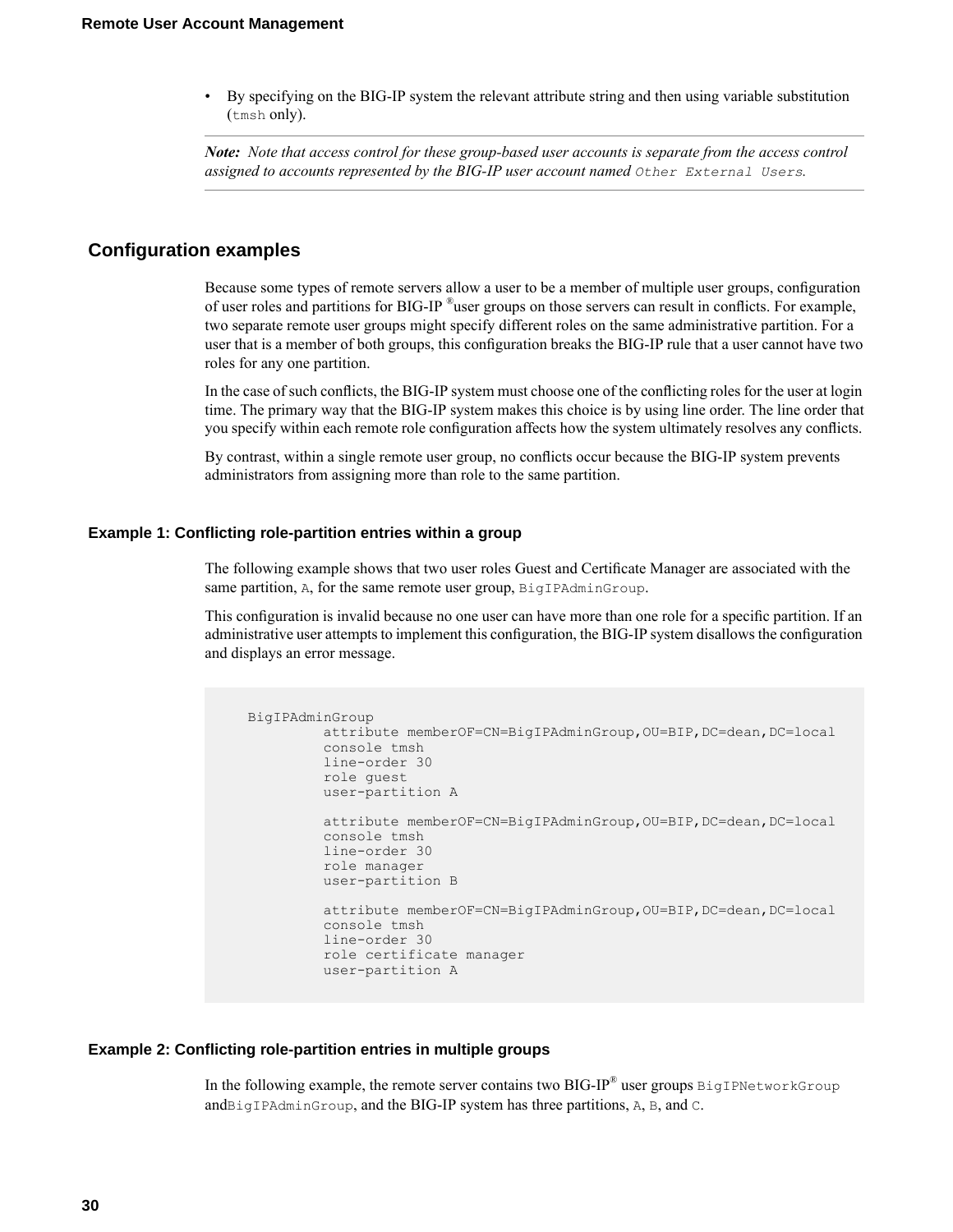Suppose that user  $\frac{1}{2}$  smith is a member of both groups. The configuration below shows that on login to the BIG-IP system, user jsmith will clearly be assigned the role of Operator for partition B, and Manager for partition C. But for partition A, there is a conflict, because a user can have only one role per partition on the system, and this configuration attempts to assign the roles of both Manager and Guest for that partition.

To resolve the conflict, the BIG-IP system uses line order to determine which of the conflicting roles to assign to jsmith for partition A. In this case, the system will choose Manager, the role with the lowest line-order number (20).

```
BigIPNetworkGroup
        attribute memberOF=CN=BigIPNetworkGroup,OU=BIP,DC=dean,DC=local
        console tmsh
        line-order 20
        role manager
        user-partition A
        attribute memberOF=CN=BigIPNetworkGroup,OU=BIP,DC=dean,DC=local
        console tmsh
        line-order 10
        role operator
       user-partition B
       attribute memberOF=CN=BigIPNetworkGroup,OU=BIP,DC=dean,DC=local
        console tmsh
        line-order 40
       role manager
       user-partition C
BigIPAdminGroup
        attribute memberOF=CN=BigIPAdminGroup,OU=BIP,DC=dean,DC=local
         console tmsh
        line-order 30
        role guest
         user-partition A
```
### **Example 3: Conflicting role-partition entries due to universal access**

In the following example, suppose that user  $j$  smith is a member of three remote user groups: BigIPGuestGroup, BigIPOperatorGroup, and BigipAdminGroup, and the BIG-IP system has three partitions, A, B, and C.

In this configuration, the role specified for BigIPAdminGroup creates a conflict, because some entries specify a particular role for each partition, while BigIPAdminGroup specifies a role of Administrator for all three partitions. To resolve the conflict, the BIG-IP system uses the configured line order.

Because the line order for BigIPAdminGroup is 9 and therefore not the lowest line-order number, the BIG-IP system will ignore the role of Administrator for jsmith, leaving her with a role of Guest on partitions A and C, and Operator on partition B.

```
BigIPGuestGroup
            attribute memberOF=CN=BigIPGuestGroup,OU=BIP,DC=dean,DC=local
            console tmsh
            line-order 2
            role guest
            user-partition A
   BigIPOperatorGroup
            attribute memberOF=CN=BigIPOperatorGroup,OU=BIP,DC=dean,DC=local
```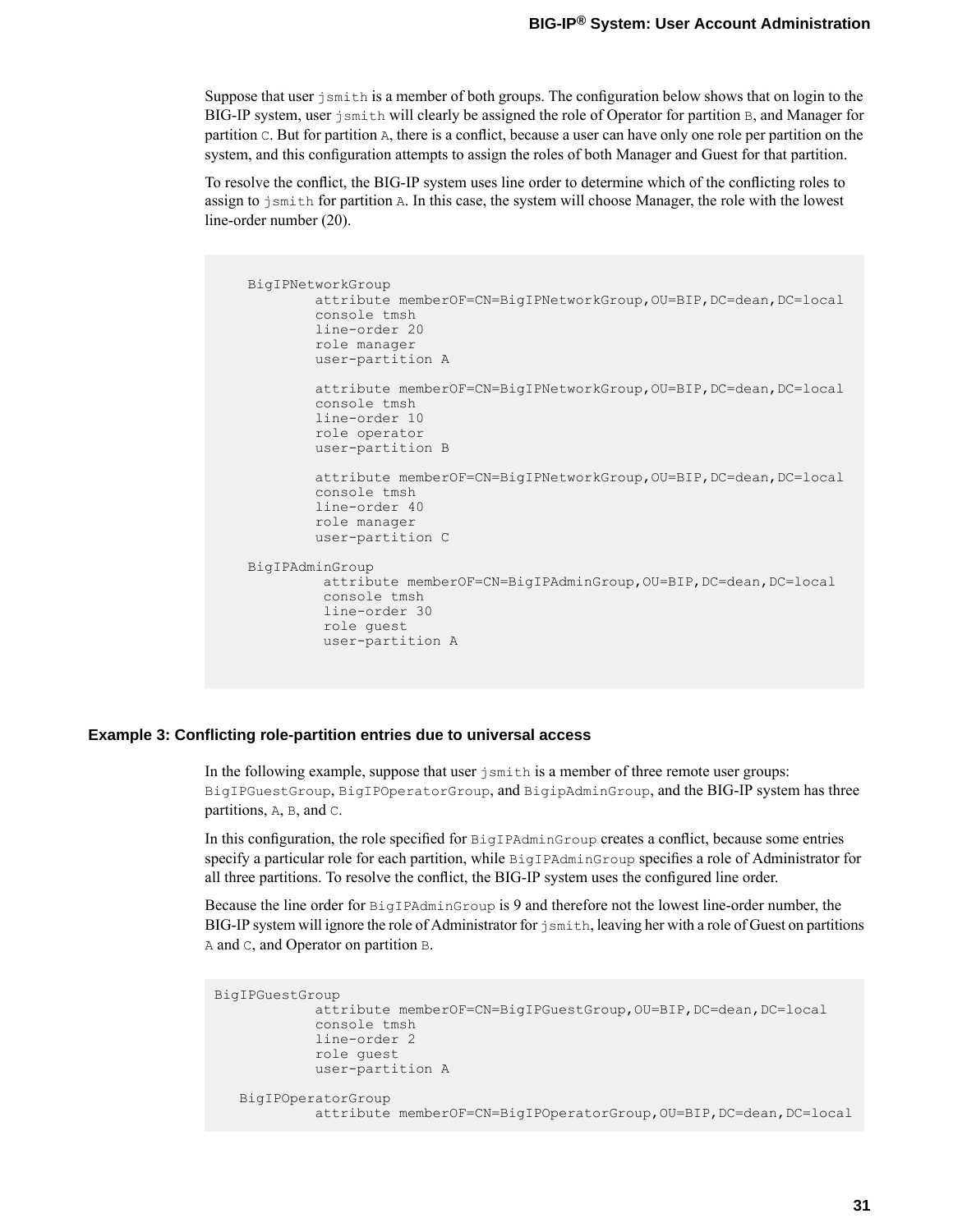```
console tmsh
        line-order 10
         role operator
         user-partition B
BigIPAdminGroup
        attribute memberOF=CN=BigIPAdminGroup,OU=BIP,DC=dean,DC=local
         console tmsh
         line-order 9
         role administrator
         user-partition All
BigIPGuestGroup
        attribute memberOF=CN=BigIPGuestGroup,OU=BIP,DC=dean,DC=local
         console tmsh
         line-order 3
        role guest
         user-partition C
```
### <span id="page-31-0"></span>**Configuring access control for remote user groups**

You perform this task to assign a user role, a corresponding administrative partition, and a type of terminal access to a remotely-stored group of user accounts. For a given user group, you can assign as many role-partition combinations as you need, as long as each role is associated with a different partition. If the partition you associate with a role is All, this entry might or might not take effect, depending on whether the All designation conflicts with other role-partition combinations for that user group. For any conflicts, line order in the configuration is a consideration. To assign multiple role-partition combinations for a user group, you repeat this task for each combination, specifying the same attribute string for each task.

- **1.** On the Main tab, click **System** > **Users**.
- **2.** On the menu bar, click **Remote Role Groups**.
- **3.** Click **Create**.
- **4.** In the **Group Name** field, type the group name that is defined on the remote authentication server. An example of a group name is **BigIPOperatorsGroup**.
- **5.** In the **Line Order** field, type a number.

This value specifies the order of this access control configuration in the file

/config/bigip/auth/remoterole for the named group. The LDAP and Active Directory servers read this file line by line. The order of the information is important; therefore, F5 Networks recommends that you specify a value of 1000 for the first line number. This allows you, in the future, to insert lines before the first line.

**6.** In the **Attribute String** field, type an attribute.

An example of an attribute string is

memberOF=cn=BigIPOperatorsGroup, cn=users, dc=dev, dc=net.

The BIG-IP system attempts to match this attribute with an attribute on the remote authentication server. On finding a match, the BIG-IP system applies the access control settings defined here to the users in that group. If a match is not found, the system applies the default access control settings to all remotely-stored user accounts (excluding any user account for which access control settings are individually configured).

**7.** From the **Remote Access** list, select a value.

| <b>Description</b> |
|--------------------|
|                    |

| Enabled<br>Choose this value if you want to enable remote access for the defined user group. |  |
|----------------------------------------------------------------------------------------------|--|
|----------------------------------------------------------------------------------------------|--|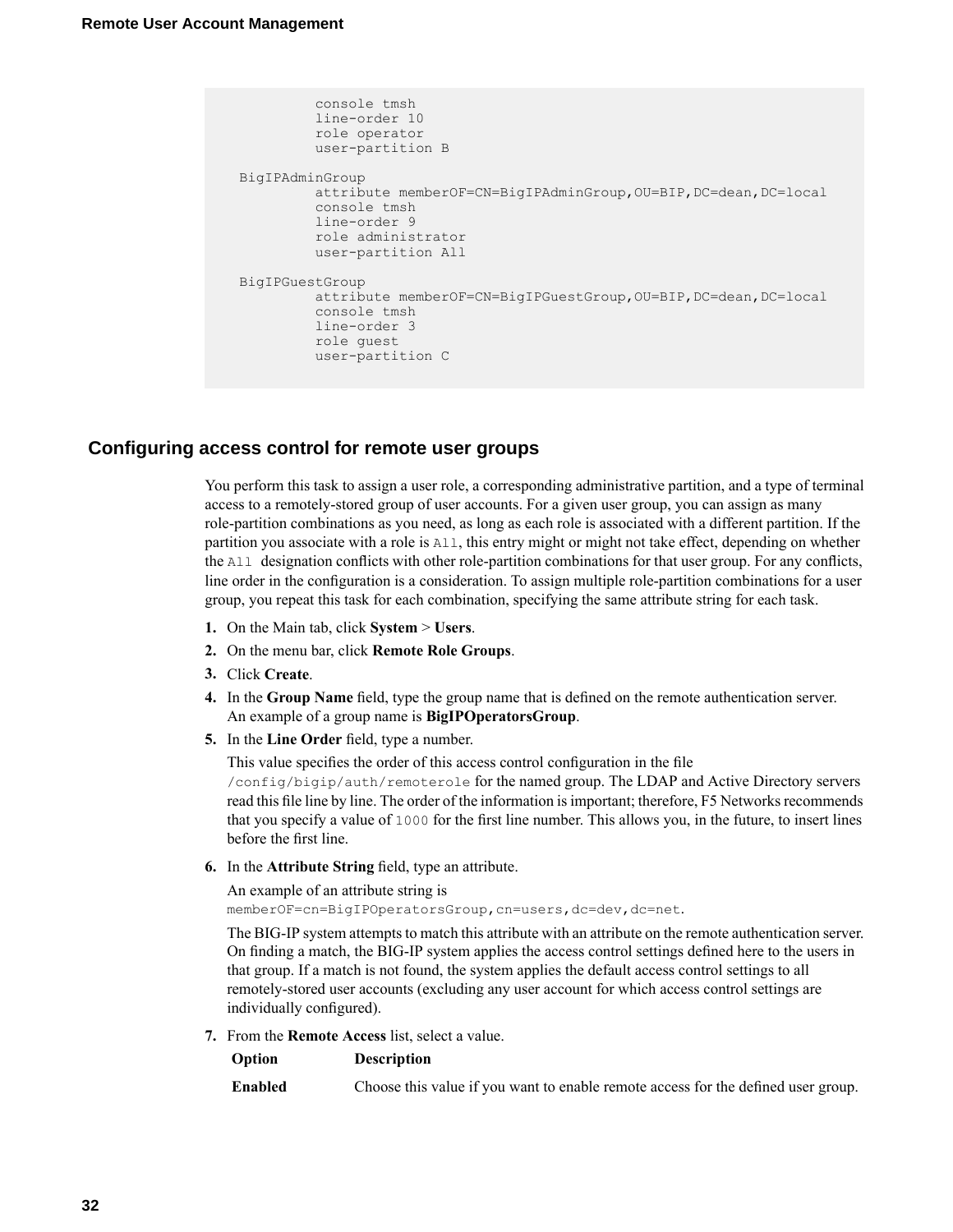| Option          | <b>Description</b>                                                                                                                                                                                                                                                                                                                                                                     |
|-----------------|----------------------------------------------------------------------------------------------------------------------------------------------------------------------------------------------------------------------------------------------------------------------------------------------------------------------------------------------------------------------------------------|
| <b>Disabled</b> | Choose this value if you want to disable remote access for the defined user group.<br>Note that if you configure multiple instances of this remote role group (one instance<br>for each role-partition pair for the attribute string), then choosing a value of<br><b>Disabled</b> disables remote access for all user group members, regardless of the<br>remote role group instance. |

**8.** From the **Assigned Role** list, select a user role for the remote user group.

| <b>9.</b> From the <b>Partition Access</b> list, select an administrative partition value. |                                                                                                                                    |  |
|--------------------------------------------------------------------------------------------|------------------------------------------------------------------------------------------------------------------------------------|--|
| Option                                                                                     | <b>Description</b>                                                                                                                 |  |
| All                                                                                        | Choose this value to give users in the defined group access to their authorized<br>objects in all partitions on the BIG-IP system. |  |
| partition name                                                                             | Choose a specific partition name to give users in the defined group access<br>to that partition only.                              |  |
| Common                                                                                     | Choose this value to give users in the defined group access to partition<br><b>Common</b> only.                                    |  |
|                                                                                            |                                                                                                                                    |  |

- **10.** From the **Terminal Access** list, select the type of command-line access you want to grant users in the group, if any.
- **11.** Click **Finished** or **Repeat**.

After you perform this task, the user group that you specified has the assigned role, partition access, and terminal access properties assigned to it.

### <span id="page-32-0"></span>**About variable substitution**

As an alternative to using the BIG-IP<sup>™</sup> Configuration utility to specify explicit values for access control properties for remote user groups, you can configure the remote server to return a vendor-specific attribute with variables for role, partition access, and console access. You can then assign values to those variables (numeric or alphabetic), and you can use the tmsh remoterole command to perform variable substitution for those access control properties.

For example, suppose that you configure a remote RADIUS authentication server to return the vendor-specific attribute  $F5-LTM-User-Info-1 = DC1$ , along with three variables and their values:

- F5-LTM-User-Role = 400 (variable)
- $F5-LTM-User-Partition = App C (variable)$
- $F5-LTM-User-Console = 1 (variable)$

*Note: A user role value of 400 signifies the Operator user role.*

The remoterole command can use the attribute F5-LTM-User-Info-1 on which to match. The command can then read the role, user partition, and console values from the three variables, rather than you specifying them explicitly. To do this, you specify each of the three variables on the command line, preceded by the string %, as arguments.

The following shows a sample use of the remoterole command. This sample command matches on the vendor-specific attribute F5-LTM-User-Info-1 and then, using the above variables, assigns a user role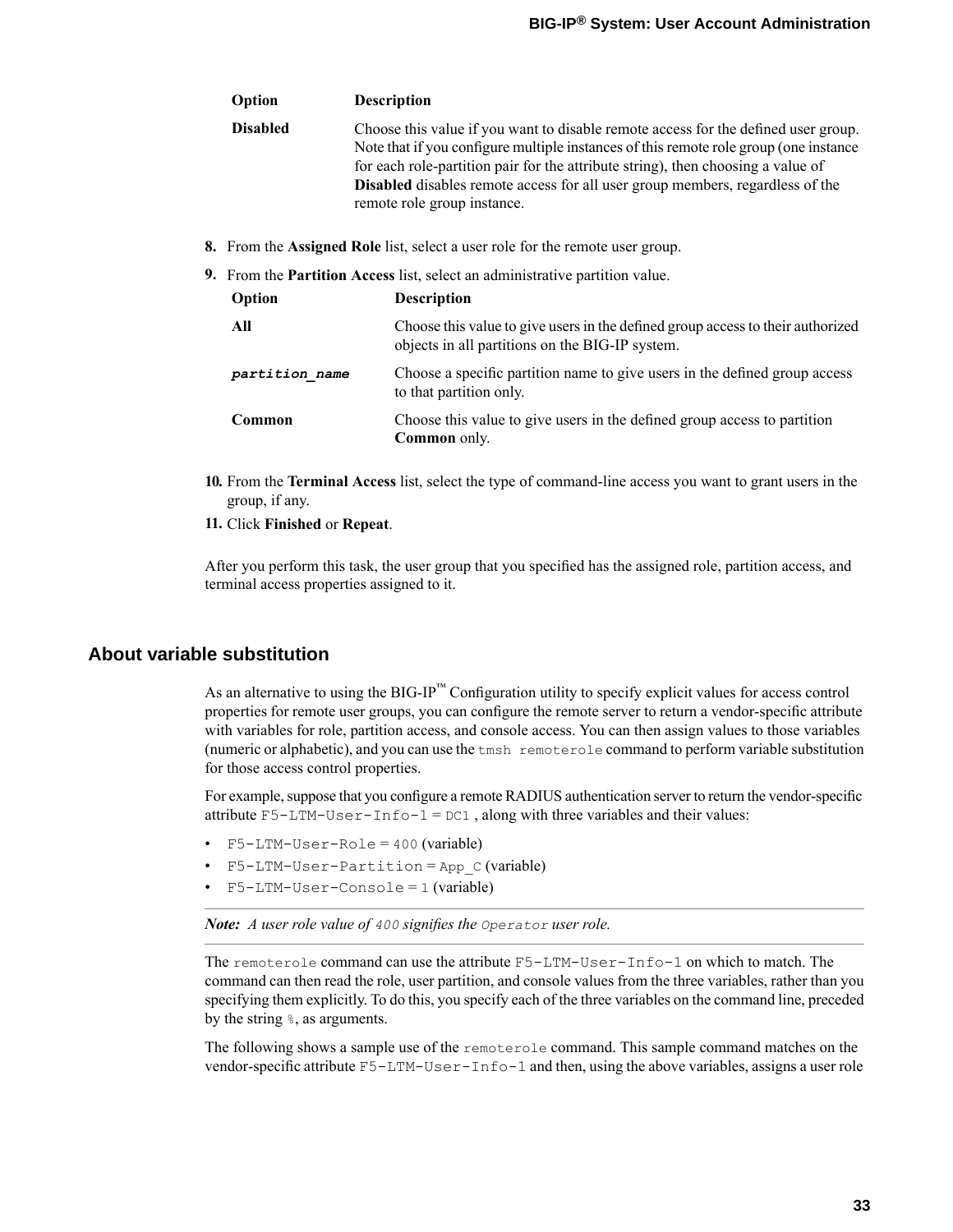of (Operator (400)), access to partition App  $C$ , and tmsh access 1) to any user accounts that are part of Datacenter 1 (DC1):

```
tmsh auth remote-role role-info add { DC1 { attribute "F5-LTM-User-Info-1=DC1"
console "%F5-LTM-User-Console" role "%F5-LTM-User-Role" user partition
 "%F5-LTM-User-Partition" line order 1 } }
```
#### <span id="page-33-1"></span>**Values for remote role variables**

This table lists the values for the BIG-IP variable F5-LTM-User-Role that you use for defining a role for a remotely-stored user group. For example, a value of 100 to the variable F5-LTM-User-Role indicates the Manager user role.

| <b>User Role</b>            | <b>Value</b>     |
|-----------------------------|------------------|
| Administrator               | $\boldsymbol{0}$ |
| Resource-Admin              | 20               |
| User-Manager                | 40               |
| Auditor                     | 80               |
| Manager                     | 100              |
| App-Editor                  | 300              |
| Operator                    | 400              |
| Firewall Manager            | 450              |
| Fraud Protection Manager    | 480              |
| Certificate-Manager         | 500              |
| Certificate-Manager         | 510              |
| Guest                       | 700              |
| Application-Security-Admin  | 800              |
| Application-Security-Editor | 810              |
| Application-Policy-Editor   | 850              |
| No-Access                   | 900              |

### <span id="page-33-0"></span>**About terminal access for remote user groups**

If you use the Traffic Management Shell (tmsh) remoterole command to configure console access for a user account within a remote user group, the BIG-IP<sup>™</sup> system behavior differs depending on the value of the console option:

- If an attribute string for a remote user group has one or more role-partition pairs assigned to that attribute, and you set the value of the console option to **tmsh**, then on successful authentication the BIG-IP system grants all users in that user group tmsh access to the BIG-IP system.
- If you set the value of the console option to disable (or you do not configure the console option) for all role-partition combinations assigned to the same attribute string, then the BIG-IP system denies all users in that user group tmsh access to the BIG-IP system, even on successful authentication. Note that this does not affect user access to the BIG-IP Configuration utility.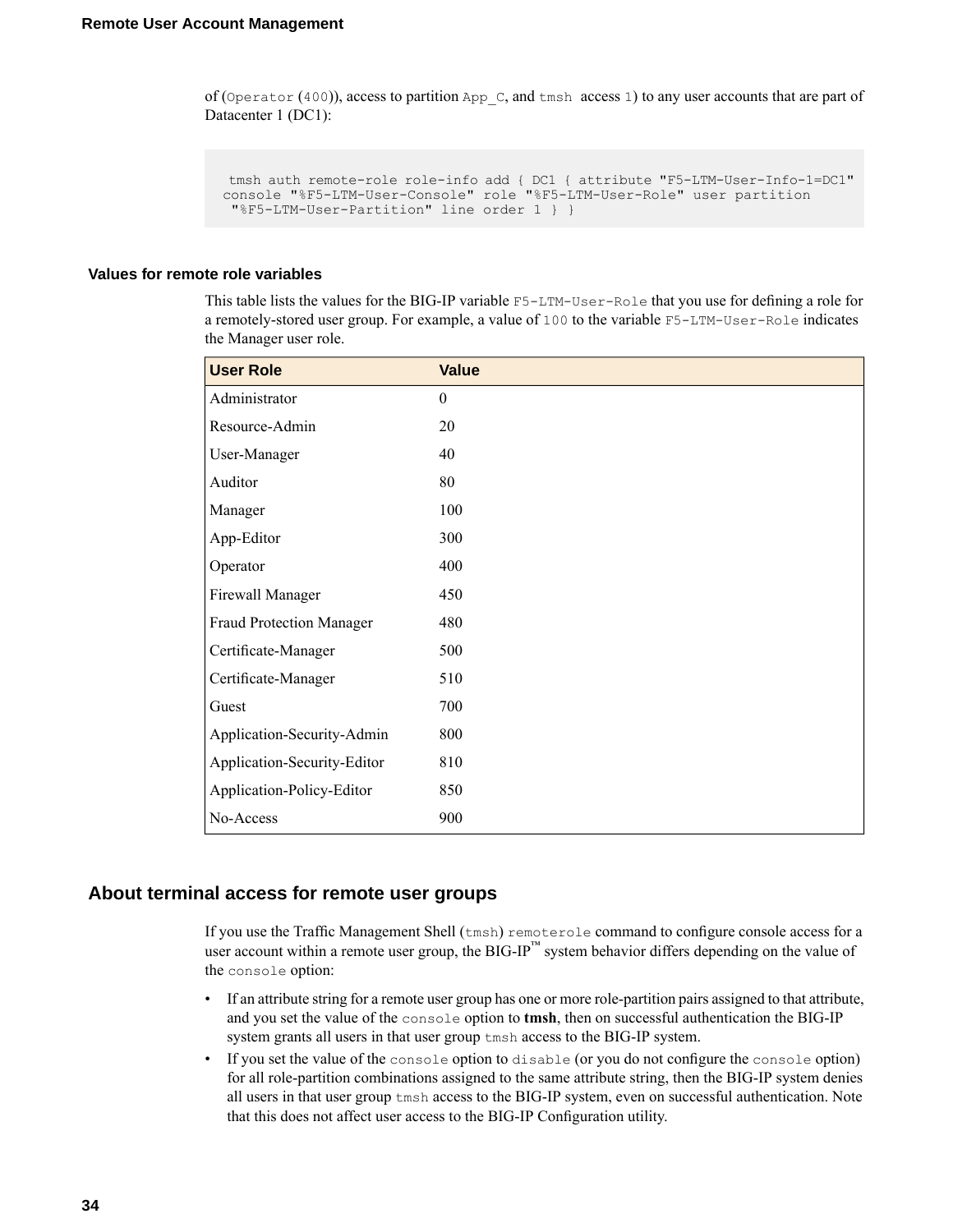### <span id="page-34-0"></span>**Saving access control settings to a file**

You can save the running configuration of the system, including all settings for remote user authentication and authorization, in a flat, text file with a specified name and the extension  $\cdot$  scf.

- **1.** On the BIG-IP® system, access a command-line prompt.
- **2.** At the prompt, open the Traffic Management Shell by typing the command tmsh.
- **3.** Type sys save *filename*.

```
sys save myConfiguration053107 creates the file myConfiguration053107.scf in the
var/local/scf directory.
sys save /config/myConfiguration creates the file myConfiguration.scf in the /config
directory.
```
You can now import this file onto other BIG-IP devices on the network.

### <span id="page-34-1"></span>**Importing BIG-IP configuration data onto other BIG-IP systems**

You can use the tmsh sys load command to import a single configuration file (SCF), including access control data, onto other BIG-IP® devices on the network.

*Note: This task is optional.*

- **1.** On the BIG-IP system on which you created the SCF, access a command-line prompt.
- **2.** Copy the SCF that you previously created to a location on your network that you can access from the system that you want to configure.
- **3.** Edit the SCF to reflect the management routing and special passwords of the BIG-IP system that you want to configure:
	- a) Open the SCF in an editor.
	- b) Where necessary, change the values of the management IP address, network mask, management default route, self IP addresses, virtual server IP addresses, routes, default routes, and host name fields to the values for the new system.
	- c) If necessary, change the passwords for the root and admin accounts using the command user *name* password none newpassword *password*.

*Important: When configuring a unit that is part of a redundant system configuration and that is using the SCF from the peer unit, do not modify the root and admin accounts. These accounts must be identical on both units of the redundant system.*

- d) Save the edited SCF.
- **4.** On the BIG-IP system that you want to configure, open the Traffic Management Shell by typing the command tmsh.
- **5.** Type sys load *scf\_filename*.

sys load myConfiguration053107.scf saves a backup of the running configuration in the /var/local/scf directory, and then resets the running configuration with the configuration contained in the SCF you are loading.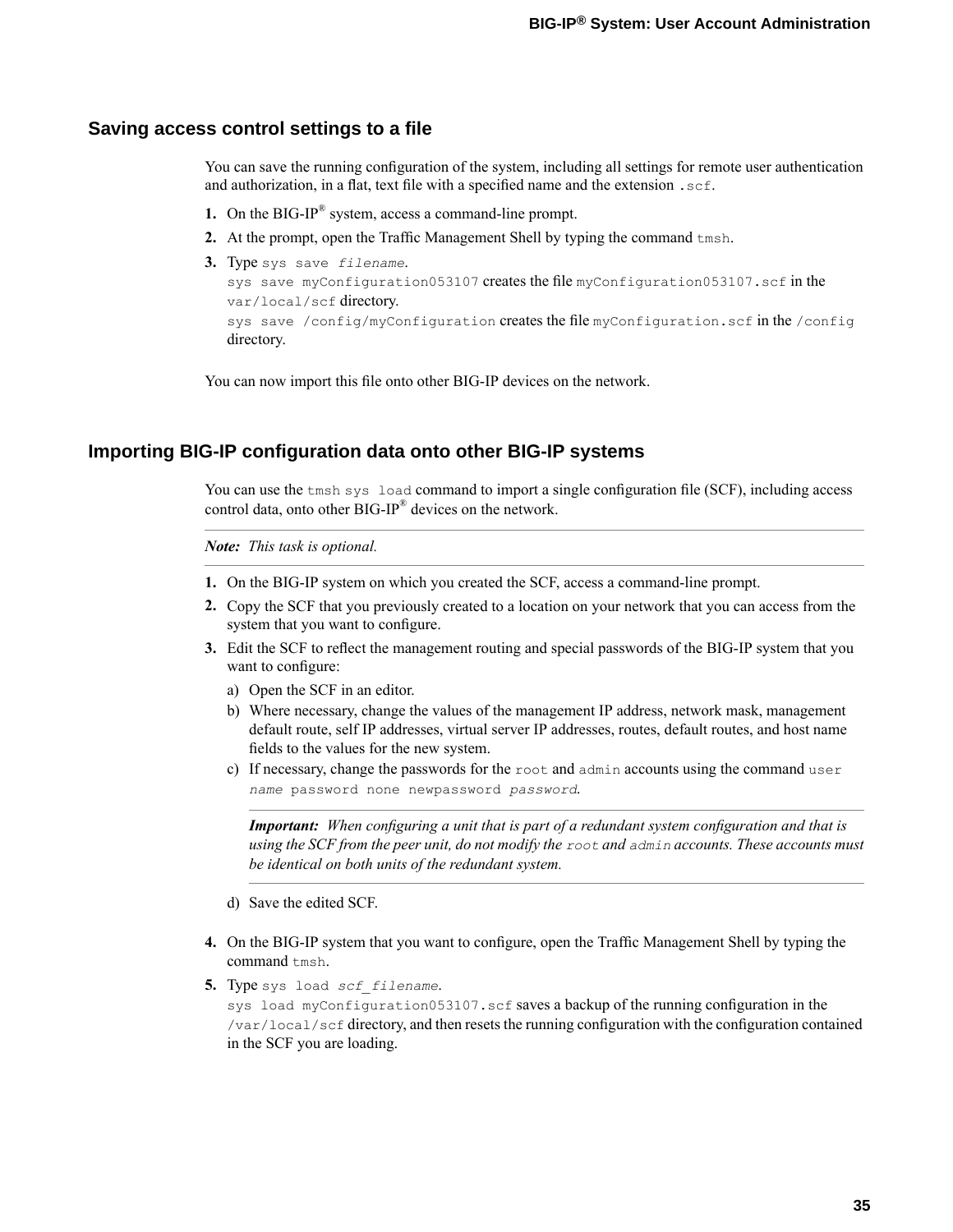# <span id="page-35-0"></span>**About viewing remote user accounts**

Using the BIG-IP Configuration utility, you can display a list of those remote user accounts to which you explicitly assigned a non-default user role. If a remote user account has the default role assigned to it, you cannot see that account in the user account list.

Any users who have access to a partition in which remote accounts reside can view a list of remote user accounts.

### <span id="page-35-1"></span>**Displaying a list of remote user accounts**

You perform this task to display a list of remotely-stored user accounts.

- **1.** On the Main tab, click **System** > **Users**.
- **2.** On the menu bar, click **Authentication**.
- **3.** Verify that the **User Directory** setting specifies a remote authentication server type (Active Directory, LDAP, or RADIUS).
- **4.** On the menu bar, click **User List**.
- **5.** View the list of user accounts. Remote user accounts that are assigned the default user role appear as **Other External Users**.

### <span id="page-35-2"></span>**Viewing access control properties**

- **1.** On the Main tab, click **System** > **Users**.
- **2.** On the menu bar, click **Authentication**.
- **3.** Verify that the **User Directory** setting specifies a remote authentication server type (Active Directory, LDAP, or RADIUS).
- **4.** On the menu bar, click **User List**.
- **5.** View the list of user accounts. Remote user accounts that are assigned the default user role appear as **Other External Users**.
- **6.** In the user account list, find the user account you want to view and click the account name. This displays the properties of that user account.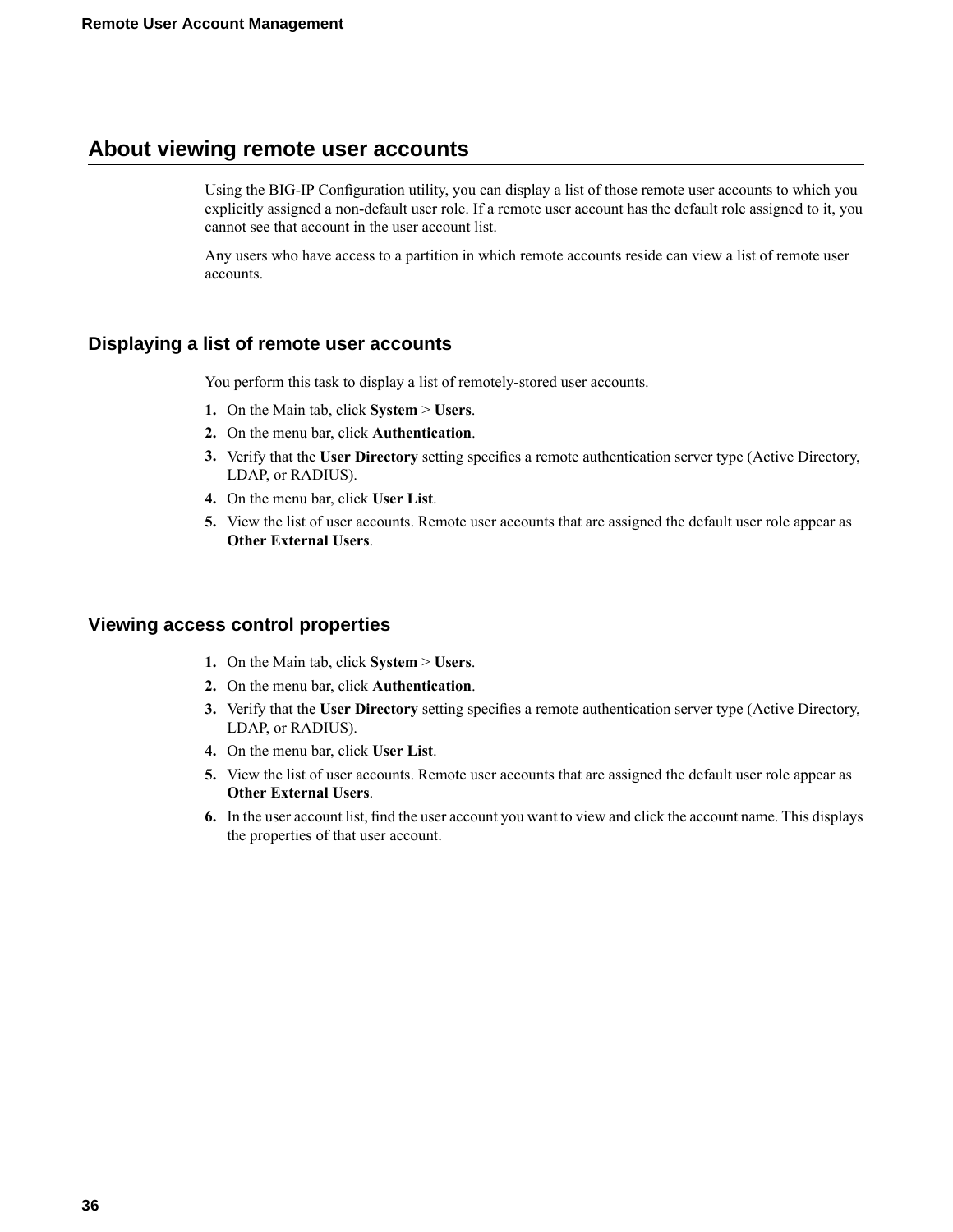# <span id="page-36-1"></span><span id="page-36-0"></span>**About auditing of user access to the BIG-IP system**

The BIG-IP® system generates a log message whenever a user or an application attempts to log in to or log out of the system. The system logs both successful and unsuccessful login attempts. The system stores these log messages in the /var/log/secure file.

When the system logs an authentication message in the  $/\text{var}/\text{log}/\text{secure}$  file, the message can contain the following types of information:

- The connecting user's ID
- The IP address or host name of the user's interface
- The time of each login attempt
- Successful login attempts for command line interface sessions only
- Failed login attempts for command line interface, BIG-IP Configuration utility, and iControl® sessions
- The time of the logout for command line interface sessions only

This is an example of log messages for both successful and failed login attempts made by user jsmith:

```
May 10 16:25:25 jsmith-dev sshd[13272]: pam_audit: user: jsmith(jsmith) from:
 /dev/pts/10 at jsmith-dev attempts: 1 in:
[Thu May 10 16:25:23 2007 ] out: [Thu May 10 16:25:25 2007 ]
May 10 16:14:56 jsmith-dev sshd[716]: pam_audit: User jsmith from ssh at
jsmith-dev failed to login after 1 attempts
(start: [Thu May 10 16:14:53 2007 ] end: [Thu May 10 16:14:56 2007 ]).
```
# <span id="page-36-2"></span>**About audit logging**

Audit logging is an optional feature that logs messages whenever a BIG-IP $^{\circledast}$  system object, such as a virtual server or a load balancing pool, is configured (that is, created, modified, or deleted). The BIG-IP system logs the messages for these auditing events in the file /var/log/audit.

There are three ways that objects can be configured:

- By user action
- By system action
- By loading configuration data

Whenever an object is configured in one of these ways, the BIG-IP system logs a message to the audit log.

# <span id="page-36-3"></span>**About enabling and disabling auditing logging**

An optional type of logging that you can enable is audit logging. *Audit logging* logs messages that pertain to configuration changes that users or services make to the BIG-IP $^{\circledast}$  system configuration. This type of audit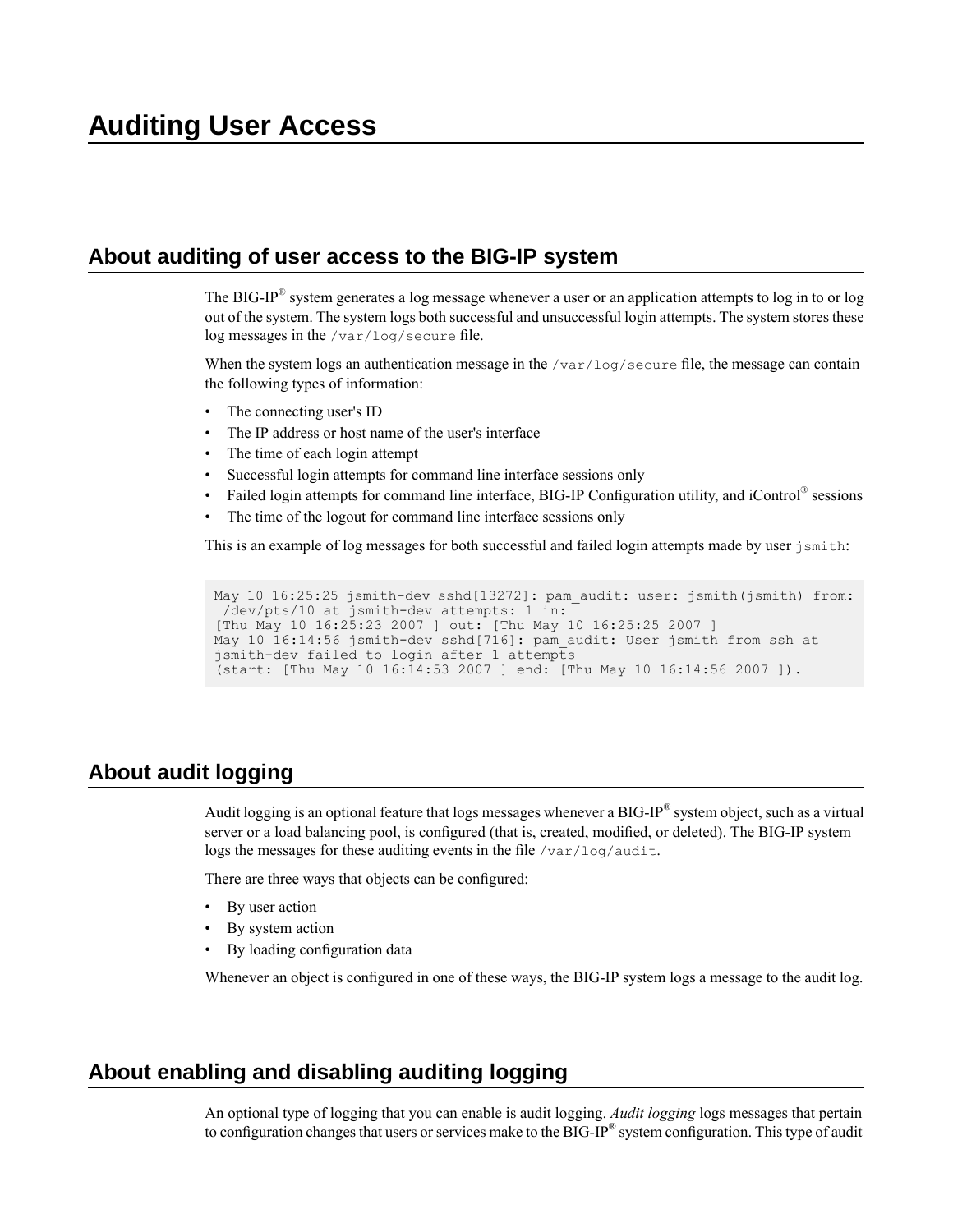logging is known as *MCP audit logging*. Optionally, you can set up audit logging for any tmsh commands that users type on the command line.

For both MCP and tmsh audit logging, you can choose a log level. In this case, the log levels do not affect the severity of the log messages; instead, they affect the initiator of the audit event.

The log levels for MCP logging are:

#### **Disable**

This turns audit logging off.

#### **Enable**

This causes the system to log messages for user-initiated configuration changes only. This is the default value.

#### **Verbose**

This causes the system to log messages for user-initiated configuration changes and any loading of configuration data.

### **Debug**

This causes the system to log messages for all user-initiated and system-initiated configuration changes.

The log levels for tmsh logging are:

### **Disable**

This turns audit logging off.

#### **Enable**

This causes the system to log all tmsh commands, including commands that result in no change to the configuration. Note that the system does not generate a log entry when the user types the single command tmsh to open the tmsh shell. This is the default log level.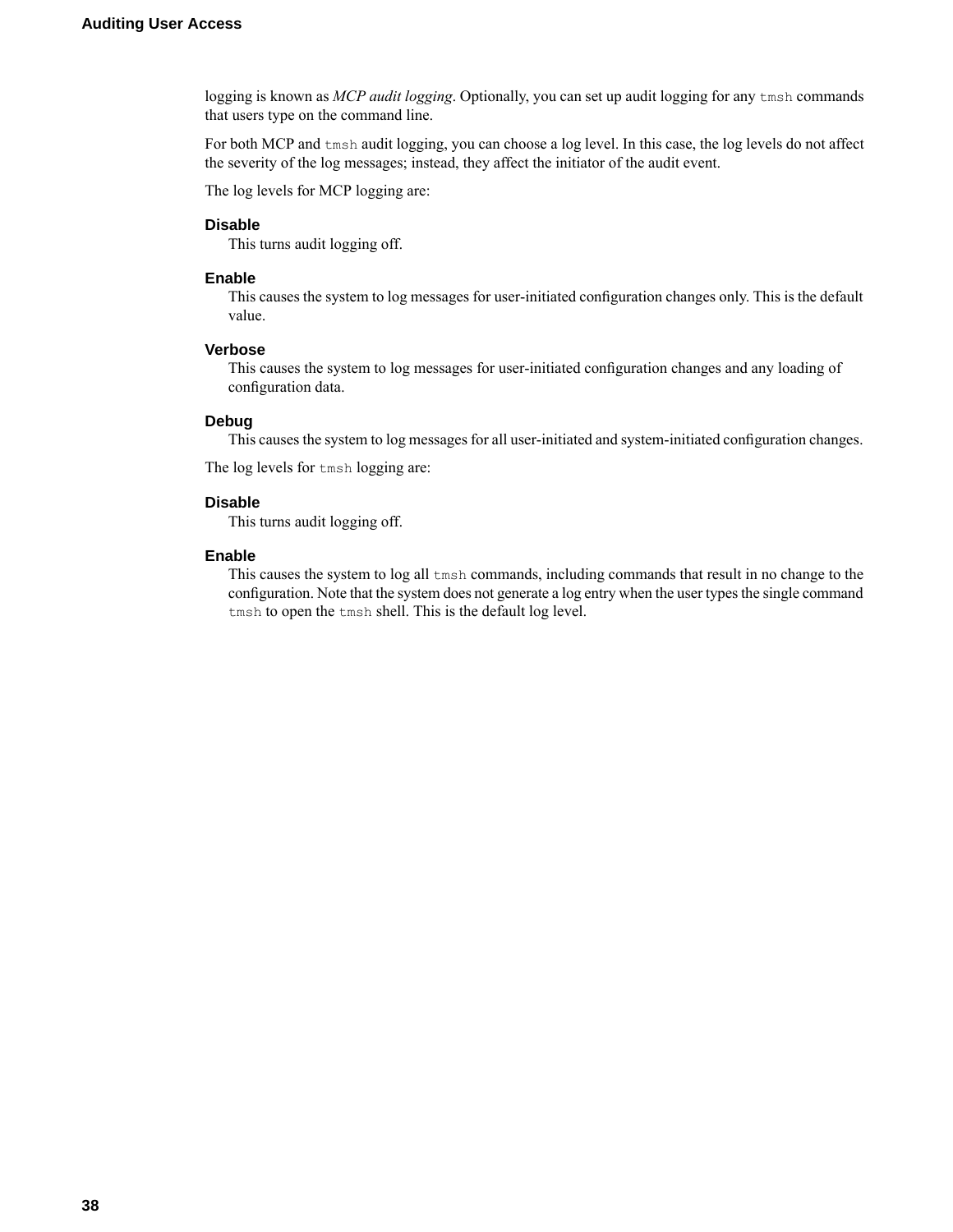# <span id="page-38-1"></span><span id="page-38-0"></span>**Legal Notices**

### **Publication Date**

This document was published on April 27, 2018.

### **Publication Number**

MAN-0540-00

### **Copyright**

Copyright © 2014-2018, F5 Networks, Inc. All rights reserved.

F5 Networks, Inc. (F5) believes the information it furnishes to be accurate and reliable. However, F5 assumes no responsibility for the use of this information, nor any infringement of patents or other rights of third parties which may result from its use. No license is granted by implication or otherwise under any patent, copyright, or other intellectual property right of F5 except as specifically described by applicable user licenses. F5 reserves the right to change specifications at any time without notice.

#### **Trademarks**

AAM, Access Policy Manager, Advanced Client Authentication, Advanced Firewall Manager, Advanced Routing, AFM, Application Acceleration Manager, Application Security Manager, APM, ARX, AskF5, ASM, BIG-IP, BIG-IQ, Cloud Extender, CloudFucious, Cloud Manager, Clustered Multiprocessing, CMP, COHESION, Data Manager, DevCentral, DevCentral [DESIGN], DNS Express, DSC, DSI, Edge Client, Edge Gateway, EdgePortal, ELEVATE, EM, Enterprise Manager, ENGAGE,F5,F5 [DESIGN],F5 Certified [DESIGN],F5 Networks,F5SalesXchange [DESIGN],F5Synthesis, f5Synthesis,F5Synthesis[DESIGN], F5 TechXchange [DESIGN], Fast Application Proxy, Fast Cache, FirePass, Global Traffic Manager, GTM, GUARDIAN, iApps, IBR, iCall, Intelligent Browser Referencing, Intelligent Compression, IPv6 Gateway, iControl, iHealth, iQuery, iRules, iRules OnDemand, iSession, L7 Rate Shaping, LC, Link Controller, LineRate, LineRate Systems [DESIGN], Local Traffic Manager, LROS, LTM, Message Security Manager, MobileSafe, MSM, OneConnect, Packet Velocity, PEM, Policy Enforcement Manager, Protocol Security Manager, PSM, Real Traffic Policy Builder, SalesXchange, ScaleN, SDAC (except in Japan), SDC, Signalling Delivery Controller, Solutions for an application world, Software Designed Applications Services, SSL Acceleration, StrongBox, SuperVIP, SYN Check, TCP Express, TDR, TechXchange, TMOS, TotALL, Traffic Management Operating System, Traffix (except Germany), Traffix [DESIGN] (except Germany), Transparent Data Reduction, UNITY, VAULT, vCMP, VE F5 [DESIGN], Versafe, Versafe [DESIGN], VIPRION, Virtual Clustered Multiprocessing, WebSafe, and ZoneRunner, are trademarks or service marks of F5 Networks, Inc., in the U.S. and other countries, and may not be used without F5's express written consent.

All other product and company names herein may be trademarks of their respective owners.

#### **Patents**

This product may be protected by one or more patents indicated at: *<http://www.f5.com/about/guidelines-policies/patents>*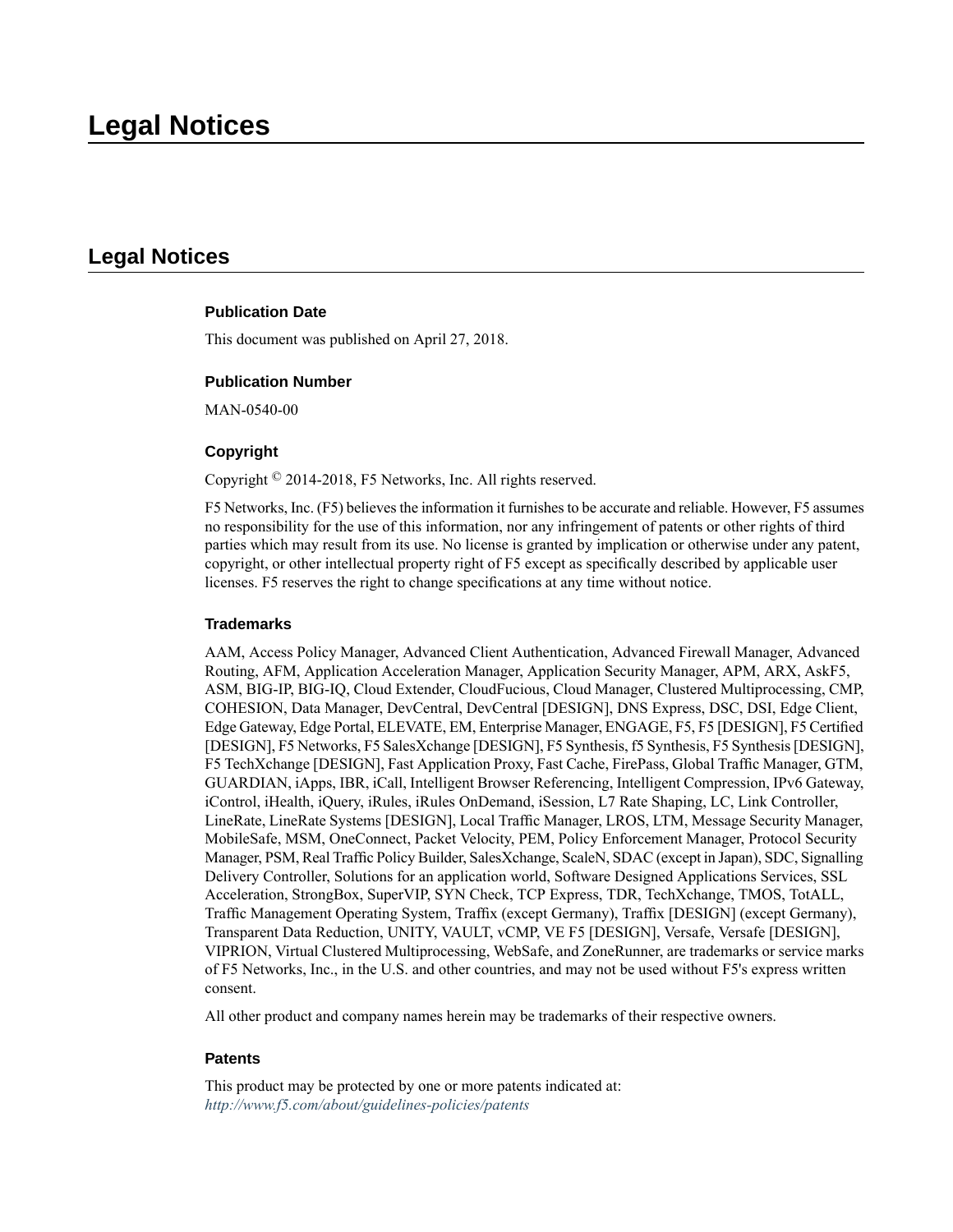#### **Link Controller Availability**

This product is not currently available in the United States.

#### **Export Regulation Notice**

This product may include cryptographic software. Under the Export Administration Act, the United States government may consider it a criminal offense to export this product from the United States.

#### **RF Interference Warning**

This is a Class A product. In a domestic environment this product may cause radio interference, in which case the user may be required to take adequate measures.

#### **FCC Compliance**

This equipment has been tested and found to comply with the limits for a Class A digital device pursuant to Part 15 of FCC rules. These limits are designed to provide reasonable protection against harmful interference when the equipment is operated in a commercial environment. This unit generates, uses, and can radiate radio frequency energy and, if not installed and used in accordance with the instruction manual, may cause harmful interference to radio communications. Operation of this equipment in a residential area is likely to cause harmful interference, in which case the user, at his own expense, will be required to take whatever measures may be required to correct the interference.

Any modifications to this device, unless expressly approved by the manufacturer, can void the user's authority to operate this equipment under part 15 of the FCC rules.

### **Canadian Regulatory Compliance**

This Class A digital apparatus complies with Canadian ICES-003.

#### **Standards Compliance**

This product conforms to the IEC, European Union, ANSI/UL and Canadian CSA standards applicable to Information Technology products at the time of manufacture.

### <span id="page-39-0"></span>**Acknowledgments**

This product includes software developed by Gabriel Forté.

This product includes software developed by Bill Paul.

This product includes software developed by Jonathan Stone.

This product includes software developed by Manuel Bouyer.

This product includes software developed by Paul Richards.

This product includes software developed by the NetBSD Foundation, Inc. and its contributors.

This product includes software developed by the Politecnico di Torino, and its contributors.

This product includes software developed by the Swedish Institute of Computer Science and its contributors.

This product includes software developed by the University of California, Berkeley and its contributors.

This product includes software developed by the Computer Systems Engineering Group at the Lawrence Berkeley Laboratory.

This product includes software developed by Christopher G. Demetriou for the NetBSD Project.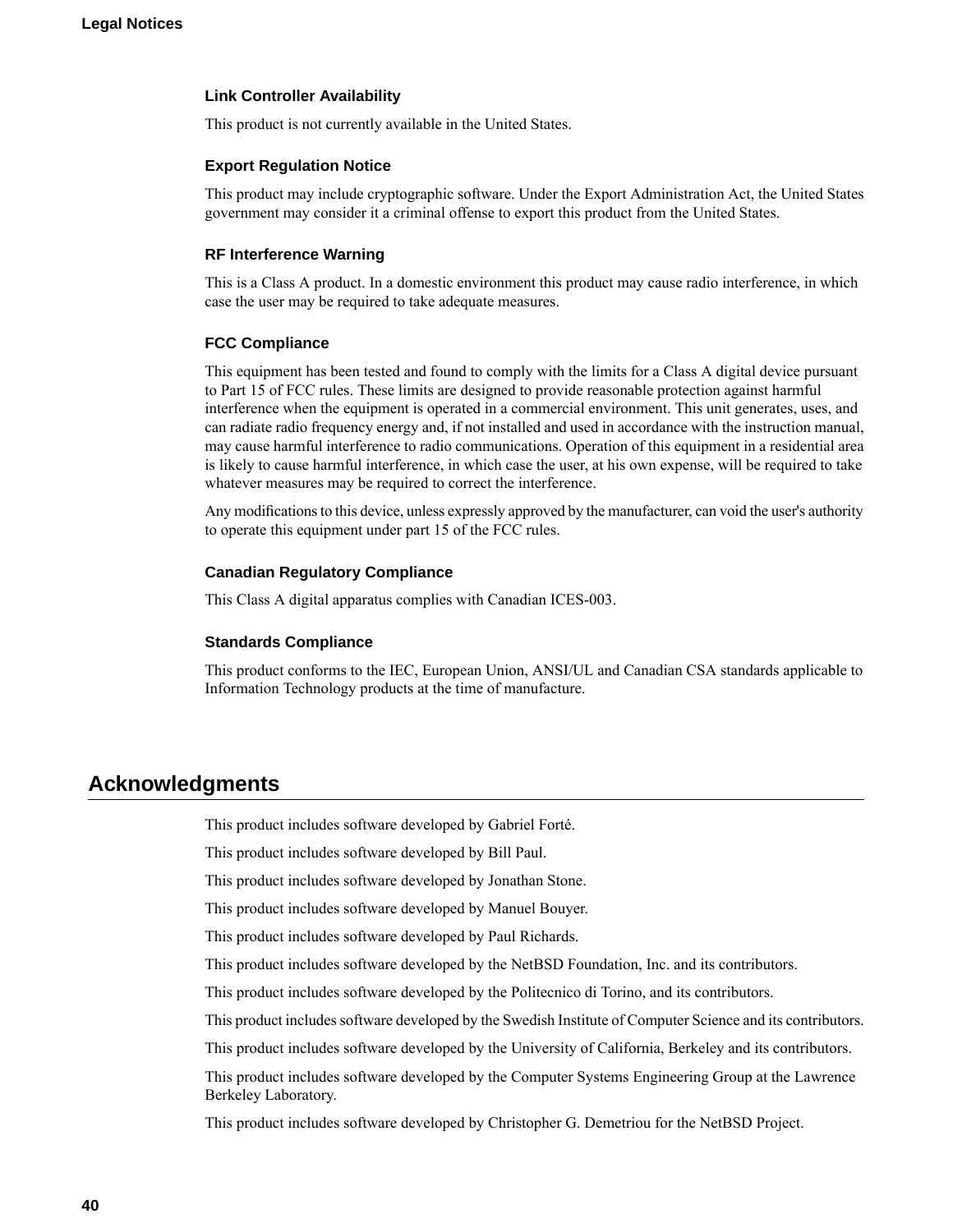This product includes software developed by Adam Glass.

This product includes software developed by Christian E. Hopps.

This product includes software developed by Dean Huxley.

This product includes software developed by John Kohl.

This product includes software developed by Paul Kranenburg.

This product includes software developed by Terrence R. Lambert.

This product includes software developed by Philip A. Nelson.

This product includes software developed by Herb Peyerl.

This product includes software developed by Jochen Pohl for the NetBSD Project.

This product includes software developed by Chris Provenzano.

This product includes software developed by Theo de Raadt.

This product includes software developed by David Muir Sharnoff.

This product includes software developed by SigmaSoft, Th. Lockert.

This product includes software developed for the NetBSD Project by Jason R. Thorpe.

This product includessoftware developed by Jason R. Thorpe for And Communications, http://www.and.com.

This product includes software developed for the NetBSD Project by Frank Van der Linden.

This product includes software developed for the NetBSD Project by John M. Vinopal.

This product includes software developed by Christos Zoulas.

This product includes software developed by the University of Vermont and State Agricultural College and Garrett A. Wollman.

This product includes software developed by Balazs Scheidler (bazsi $@$ balabit.hu), which is protected under the GNU Public License.

This product includes software developed by Niels Mueller (nisse@lysator.liu.se), which is protected under the GNU Public License.

In the following statement, "This software" refers to the Mitsumi CD-ROM driver: This software was developed by Holger Veit and Brian Moore for use with 386BSD and similar operating systems. "Similar operating systems" includes mainly non-profit oriented systems for research and education, including but not restricted to NetBSD, FreeBSD, Mach (by CMU).

This product includes software developed by the Apache Group for use in the Apache HTTP server project (http://www.apache.org/).

This product includes software licensed from Richard H. Porter under the GNU Library General Public License (© 1998, Red Hat Software), www.gnu.org/copyleft/lgpl.html.

This product includes the standard version of Perl software licensed under the Perl Artistic License ( $\degree$  1997, 1998 Tom Christiansen and Nathan Torkington). All rights reserved. You may find the most current standard version of Perl at http://www.perl.com.

This product includes software developed by Jared Minch.

This product includes software developed by the OpenSSL Project for use in the OpenSSL Toolkit (http://www.openssl.org/).

This product includes cryptographic software written by Eric Young (eay $@c$ ryptsoft.com).

This product contains software based on oprofile, which is protected under the GNU Public License.

This product includes software with glib library utility functions, which is protected under the GNU Public License.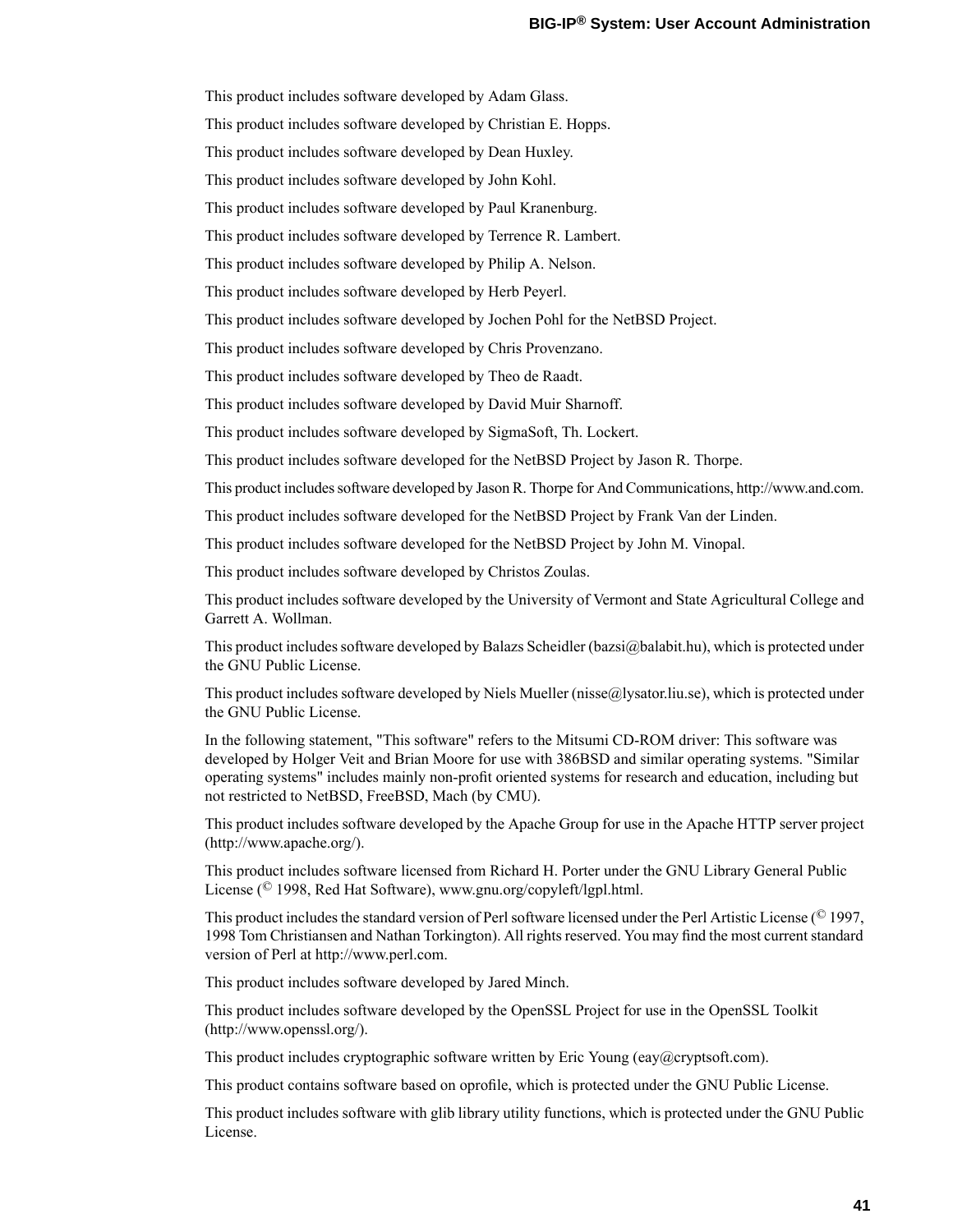This product includes software with grub2 bootloader functions, which is protected under the GNU Public License.

This product includes software with the Intel Gigabit Linux driver, which is protected under the GNU Public License. Copyright ©1999 - 2012 Intel Corporation.

This product includes software with the Intel 10 Gigabit PCI Express Linux driver, which is protected under the GNU Public License. Copyright ©1999 - 2012 Intel Corporation.

This product includes RRDtool software developed by Tobi Oetiker (http://www.rrdtool.com/index.html) and licensed under the GNU General Public License.

This product contains software licensed from Dr. Brian Gladman under the GNU General Public License (GPL).

This product includes software developed by the Apache Software Foundation (http://www.apache.org/).

This product includes Hypersonic SQL.

This product contains software developed by the Regents of the University of California, Sun Microsystems, Inc., Scriptics Corporation, and others.

This product includes software developed by the Internet Software Consortium.

This product includes software developed by Nominum, Inc. (http://www.nominum.com).

This product contains software developed by Broadcom Corporation, which is protected under the GNU Public License.

This product containssoftware developed by MaxMind LLC, and is protected under the GNU Lesser General Public License, as published by the Free Software Foundation.

This product includes software under license from Qosmos (www.qosmos.com).

This product includes software developed by Andrew Tridgell, which is protected under the GNU Public License, copyright ©1992-2000.

This product includes software developed by Jeremy Allison, which is protected under the GNU Public License, copyright ©1998.

This product includes software developed by Guenther Deschner, which is protected under the GNU Public License, copyright ©2008.

This product includes software developed by www.samba.org, which is protected under the GNU Public License, copyright ©2007.

This product includes software from Allan Jardine, distributed under the MIT License.

This product includes software from Trent Richardson, distributed under the MIT License.

This product includes vmbus drivers distributed by Microsoft Corporation.

This product includes software from Cavium.

This product includes software from Webroot, Inc.

This product includes software from Maxmind, Inc.

This product includes software from OpenVision Technologies, Inc. Copyright ©1993-1996, OpenVision Technologies, Inc. All Rights Reserved.

This product includes software developed by Matt Johnson, distributed under the MIT License. Copyright  $^{\circ}2012$ .

Permission is hereby granted, free of charge, to any person obtaining a copy of this software and associated documentation files (the "Software"), to deal in the Software without restriction, including without limitation the rights to use, copy, modify, merge, publish, distribute, sublicense, and/or sell copies of the Software, and to permit persons to whom the Software is furnished to do so, subject to the following conditions: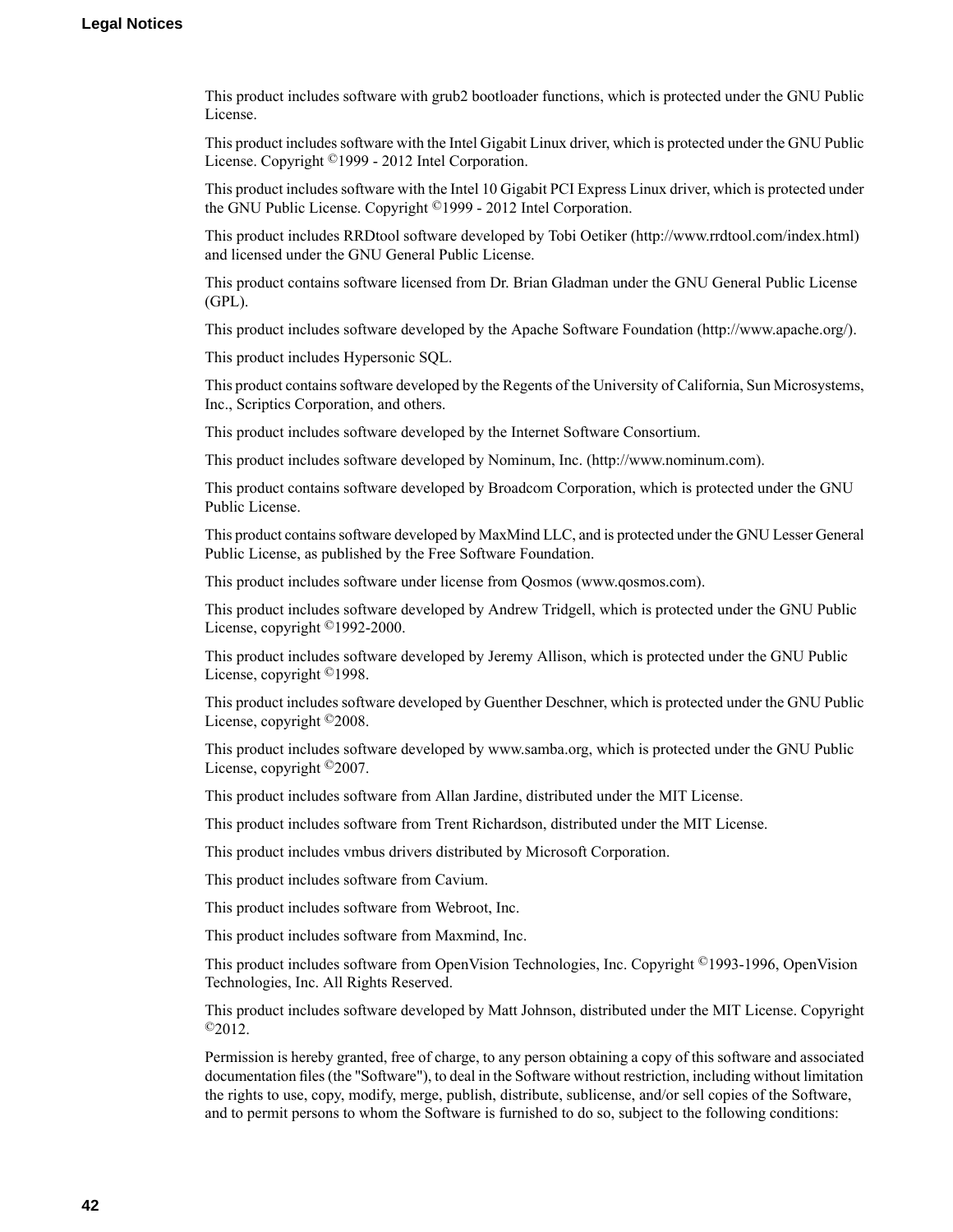The above copyright notice and this permission notice shall be included in all copies or substantial portions of the Software.

THE SOFTWARE IS PROVIDED "AS IS", WITHOUT WARRANTY OF ANY KIND, EXPRESS OR IMPLIED, INCLUDING BUT NOT LIMITED TO THE WARRANTIES OF MERCHANTABILITY, FITNESS FOR A PARTICULAR PURPOSE AND NONINFRINGEMENT. IN NO EVENT SHALL THE AUTHORS OR COPYRIGHT HOLDERS BE LIABLE FOR ANY CLAIM, DAMAGES OR OTHER LIABILITY, WHETHER IN AN ACTION OF CONTRACT, TORT OR OTHERWISE, ARISING FROM, OUT OF OR IN CONNECTION WITH THE SOFTWARE OR THE USE OR OTHER DEALINGS IN THE SOFTWARE.

This product includes software from NLnetLabs. Copyright ©2001-2006. All rights reserved.

Redistribution and use in source and binary forms, with or without modification, are permitted provided that the following conditions are met:

- Redistributions of source code must retain the above copyright notice, this list of conditions and the following disclaimer.
- Redistributions in binary form must reproduce the above copyright notice, this list of conditions and the following disclaimer in the documentation and/or other materials provided with the distribution.
- Neither the name of NLnetLabs nor the names of its contributors may be used to endorse or promote products derived from this software without specific prior written permission.

THIS SOFTWARE IS PROVIDED BY THE COPYRIGHT HOLDERS AND CONTRIBUTORS "AS IS" AND ANY EXPRESS OR IMPLIED WARRANTIES, INCLUDING, BUT NOT LIMITED TO, THE IMPLIED WARRANTIES OF MERCHANTABILITY AND FITNESSFOR A PARTICULAR PURPOSE ARE DISCLAIMED. IN NO EVENT SHALL THE COPYRIGHT OWNER OR CONTRIBUTORS BE LIABLE FOR ANY DIRECT, INDIRECT, INCIDENTAL, SPECIAL, EXEMPLARY, OR CONSEQUENTIAL DAMAGES (INCLUDING, BUT NOT LIMITED TO, PROCUREMENT OF SUBSTITUTE GOODS OR SERVICES; LOSS OF USE, DATA, OR PROFITS; OR BUSINESS INTERRUPTION) HOWEVER CAUSED AND ON ANY THEORY OF LIABILITY, WHETHER IN CONTRACT,STRICT LIABILITY, ORTORT (INCLUDING NEGLIGENCE OR OTHERWISE) ARISING IN ANY WAY OUT OF THE USE OF THIS SOFTWARE, EVEN IF ADVISED OF THE POSSIBILITY OF SUCH DAMAGE.

This product includes unbound software from NLnetLabs. Copyright ©2007. All rights reserved.

Redistribution and use in source and binary forms, with or without modification, are permitted provided that the following conditions are met:

- Redistributions of source code must retain the above copyright notice, this list of conditions and the following disclaimer.
- Redistributions in binary form must reproduce the above copyright notice, this list of conditions and the following disclaimer in the documentation and/or other materials provided with the distribution.
- Neither the name of NLnetLabs nor the names of its contributors may be used to endorse or promote products derived from this software without specific prior written permission.

THIS SOFTWARE IS PROVIDED BY THE COPYRIGHT HOLDERS AND CONTRIBUTORS "AS IS" AND ANY EXPRESS OR IMPLIED WARRANTIES, INCLUDING, BUT NOT LIMITED TO, THE IMPLIED WARRANTIES OF MERCHANTABILITY AND FITNESSFOR A PARTICULAR PURPOSE ARE DISCLAIMED. IN NO EVENT SHALL THE COPYRIGHT OWNER OR CONTRIBUTORS BE LIABLE FOR ANY DIRECT, INDIRECT, INCIDENTAL, SPECIAL, EXEMPLARY, OR CONSEQUENTIAL DAMAGES (INCLUDING, BUT NOT LIMITED TO, PROCUREMENT OF SUBSTITUTE GOODS OR SERVICES; LOSS OF USE, DATA, OR PROFITS; OR BUSINESS INTERRUPTION) HOWEVER CAUSED AND ON ANY THEORY OF LIABILITY, WHETHER IN CONTRACT,STRICT LIABILITY, ORTORT (INCLUDING NEGLIGENCE OR OTHERWISE) ARISING IN ANY WAY OUT OF THE USE OF THIS SOFTWARE, EVEN IF ADVISED OF THE POSSIBILITY OF SUCH DAMAGE.

This product includes GRand Unified Bootloader (GRUB) software developed under the GNU Public License, copyright ©2007.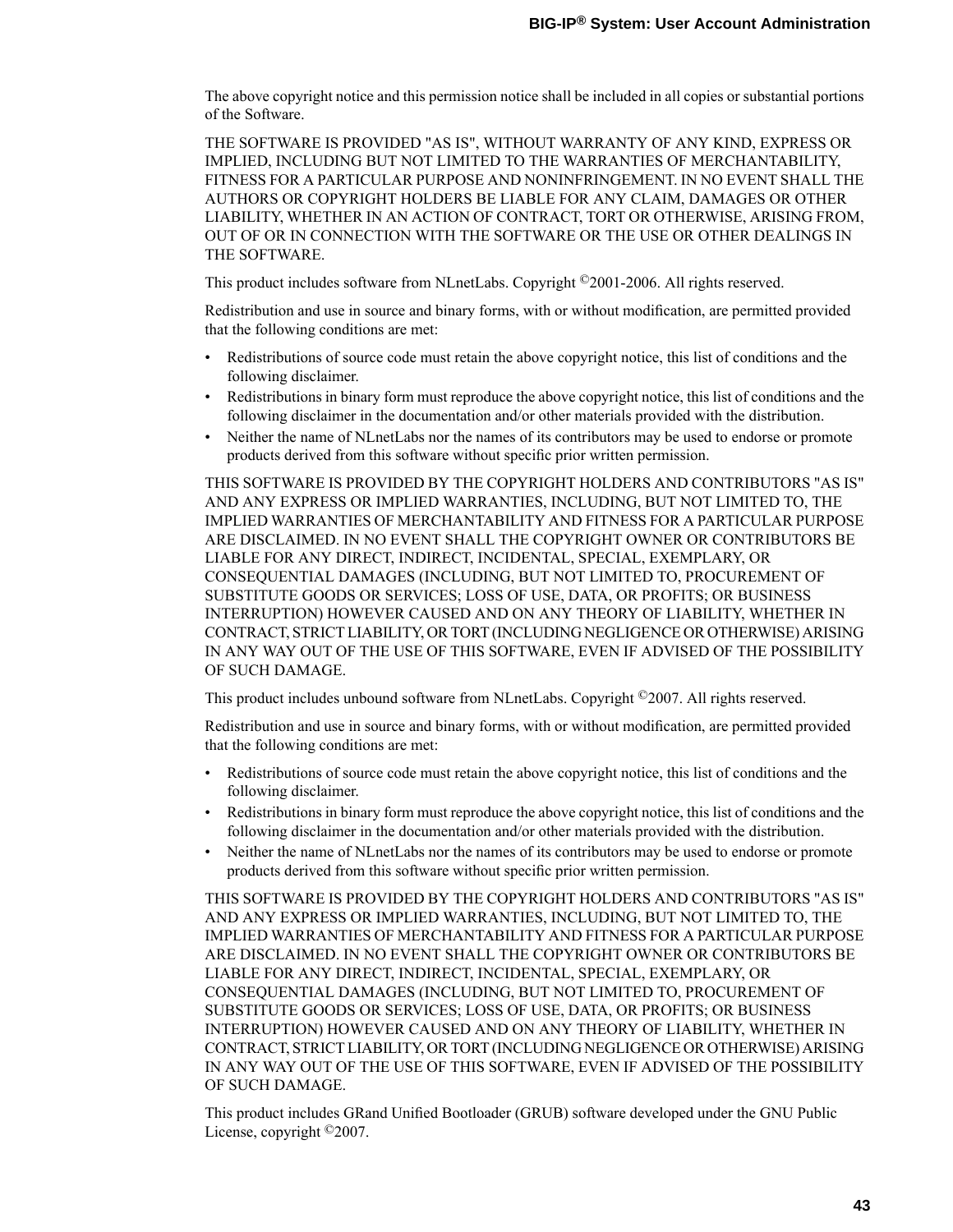This product includes Intel QuickAssist kernel module, library, and headers software licensed under the GNU General Public License (GPL).

This product includes gd-libgd library software developed by the following in accordance with the following copyrights:

- Portions copyright  $^{\circ}$ 1994, 1995, 1996, 1997, 1998, 2000, 2001, 2002 by Cold Spring Harbor Laboratory. Funded under Grant P41-RR02188 by the National Institutes of Health.
- Portions copyright ©1996, 1997, 1998, 1999, 2000, 2001, 2002 by Boutell.Com, Inc.
- Portions relating to GD2 format copyright ©1999, 2000, 2001, 2002 Philip Warner.
- Portions relating to PNG copyright <sup>©</sup>1999, 2000, 2001, 2002 Greg Roelofs.
- Portions relating to gdttf.c copyright ©1999, 2000, 2001, 2002 John Ellson (ellson@lucent.com).
- Portions relating to gdft.c copyright ©2001, 2002 John Ellson (ellson@lucent.com).
- Portions copyright ©2000, 2001, 2002, 2003, 2004, 2005, 2006, 2007 2008 Pierre-Alain Joye  $(pierre@libgd.org).$
- Portions relating to JPEG and to color quantization copyright ©2000, 2001, 2002, Doug Becker and copyright ©1994, 1995, 1996, 1997, 1998, 1999, 2000, 2001, 2002, Thomas G. Lane. This software is based in part on the work of the Independent JPEG Group.
- Portions relating to WBMP copyright 2000, 2001, 2002 Maurice Szmurlo and Johan Van den Brande. Permission has been granted to copy, distribute and modify gd in any context without fee, including a commercial application, provided that this notice is present in user-accessible supporting documentation.

This product includes software developed by Oracle America, Inc. Copyright ©2012.

- **1.** Java Technology Restrictions. Licensee shall not create, modify, change the behavior of, or authorize licensees of licensee to create, modify, or change the behavior of, classes, interfaces, or subpackages that are in any way identified as "java", "javax", "sun" or similar convention as specified by Oracle in any naming convention designation. In the event that Licensee creates an additional API(s) which: (a) extends the functionality of a Java Environment; and (b) is exposed to third party software developers for the purpose of developing additional software which invokes such additional API, Licensee must promptly publish broadly an accurate specification for such API for free use by all developer.
- **2.** Trademarks and Logos. This License does not authorize an end user licensee to use any Oracle America, Inc. name, trademark, service mark, logo or icon. The end user licensee acknowledges that Oracle owns the Java trademark and all Java-related trademarks, logos and icon including the Coffee Cup and Duke ("Java Marks") and agrees to: (a) comply with the Java Trademark Guidelines at http://www.oraclc.com/html/3party.html; (b) not do anything harmful to or inconsistent with Oracle's rights in the Java Marks; and (c) assist Oracle in protecting those rights, including assigning to Oracle any rights acquired by Licensee in any Java Mark.
- **3.** Source Code. Software may contain source code that, unless expressly licensed for other purposes, is provided solely for reference purposes pursuant to the terms of your license. Source code may not be redistributed unless expressly provided for in the terms of your license.
- **4.** Third Party Code. Additional copyright notices and license terms applicable to portion of the Software are set forth in the THIRDPARTYLICENSEREADME.txt file.
- **5.** Commercial Features. Use of the Commercial Features for any commercial or production purpose requires a separate license from Oracle. "Commercial Features" means those features identified in Table I-I (Commercial Features In Java SE Product Editions) of tile Software documentation accessible at http://www.oracle.com/technetwork/java/javase/documentation/index.html.

This product includes utilities developed by Linus Torvalds for inspecting devices connected to a USB bus.

This product includes perl-PHP-Serialization software, developed by Jesse Brown, copyright ©2003, and distributed under the Perl Development Artistic License (http://dev.perl.org/licenses/artistic.html).

This product includes software developed by members of the CentOS Project under the GNU Public License, copyright ©2004-2011 by the CentOS Project.

This product includes software developed by members of the OpenJDK Project under the GNU Public License Version 2, copyright ©2012 by Oracle Corporation.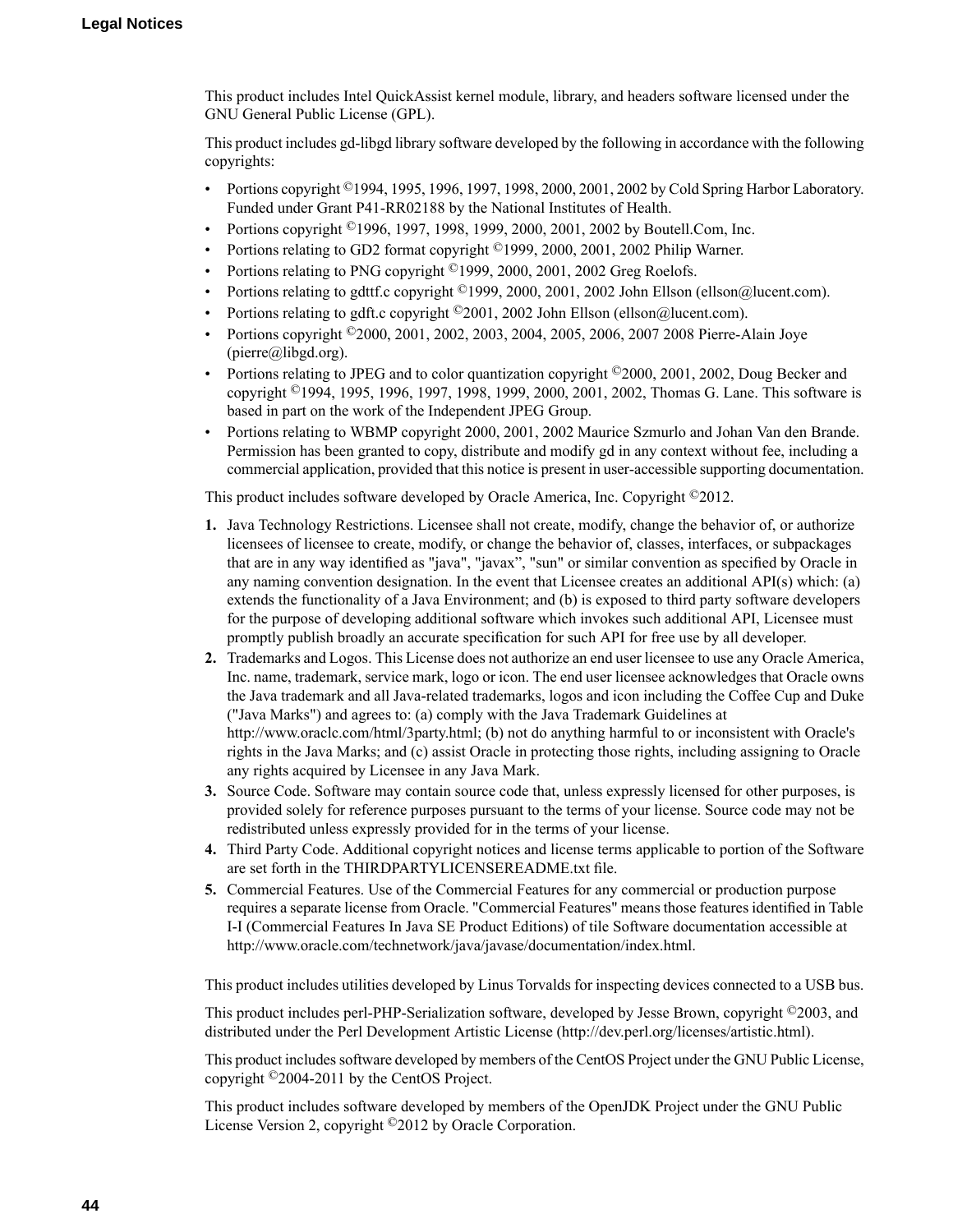This product includessoftware developed by The VMWare Guest Components Team under the GNU Public License Version 2, copyright ©1999-2011 by VMWare, Inc.

This product includes software developed by The Netty Project under the Apache Public License Version 2, copyright ©2008-2012 by The Netty Project.

This product includes software developed by Stephen Colebourne under the Apache Public License Version 2, copyright ©2001-2011 Joda.org.

This product includes software developed by the GlassFish Community under the GNU Public License Version 2 with classpath exception, copyright ©2012 Oracle Corporation.

This product includes software developed by the Mort Bay Consulting under the Apache Public License Version 2, copyright ©1995-2012 Mort Bay Consulting.

This product contains software developed by members of the Jackson Project under the GNU Lesser General Public License Version 2.1, ©2007 – 2012 by the Jackson Project".

This product contains software developed by QOS.ch under the MIT License,  $^{\circ}2004 - 2011$  by QOS.ch.

This product includes software licensed from Gerald Combs (gerald@wireshark.org) under the GNU General Public License as published by the Free Software Foundation; either version 2 of the License, or any later version. Copyright ©1998 Gerald Combs.

This product includes software developed by Daniel Stenberg. Copyright ©1996 - 2012, Daniel Stenberg, (daniel@haxx.se). All rights reserved.

Permission to use, copy, modify, and distribute this software for any purpose with or without fee is hereby granted, provided that the above copyright notice and this permission notice appear in all copies.

THE SOFTWARE IS PROVIDED "AS IS", WITHOUT WARRANTY OF ANY KIND, EXPRESS OR IMPLIED, INCLUDING BUT NOT LIMITED TO THE WARRANTIES OF MERCHANTABILITY, FITNESS FOR A PARTICULAR PURPOSE AND NONINFRINGEMENT OF THIRD PARTY RIGHTS. IN NO EVENT SHALL THE AUTHORS OR COPYRIGHT HOLDERS BE LIABLE FOR ANY CLAIM, DAMAGES OR OTHER LIABILITY, WHETHER IN AN ACTION OF CONTRACT, TORT OR OTHERWISE, ARISING FROM, OUT OF OR IN CONNECTION WITH THE SOFTWARE OR THE USE OR OTHER DEALINGS IN THE SOFTWARE.

Except as contained in this notice, the name of a copyright holdershall not be used in advertising or otherwise to promote the sale, use or other dealings in this Software without prior written authorization of the copyright holder.

This product includes software licensed from Rémi Denis-Courmont under the GNU Library General Public License. Copyright ©2006 - 2011.

This product includes software developed by jQuery Foundation and other contributors, distributed under the MIT License. Copyright ©2014 jQuery Foundation and other contributors (http://jquery.com/).

Permission is hereby granted, free of charge, to any person obtaining a copy of this software and associated documentation files (the "Software"), to deal in the Software without restriction, including without limitation the rights to use, copy, modify, merge, publish, distribute, sublicense, and/or sell copies of the Software, and to permit persons to whom the Software is furnished to do so, subject to the following conditions:

The above copyright notice and this permission notice shall be included in all copies or substantial portions of the Software.

THE SOFTWARE IS PROVIDED "AS IS", WITHOUT WARRANTY OF ANY KIND, EXPRESS OR IMPLIED, INCLUDING BUT NOT LIMITED TO THE WARRANTIES OF MERCHANTABILITY, FITNESS FOR A PARTICULAR PURPOSE AND NONINFRINGEMENT. IN NO EVENT SHALL THE AUTHORS OR COPYRIGHT HOLDERS BE LIABLE FOR ANY CLAIM, DAMAGES OR OTHER LIABILITY, WHETHER IN AN ACTION OF CONTRACT, TORT OR OTHERWISE, ARISING FROM, OUT OF OR IN CONNECTION WITH THE SOFTWARE OR THE USE OR OTHER DEALINGS IN THE SOFTWARE.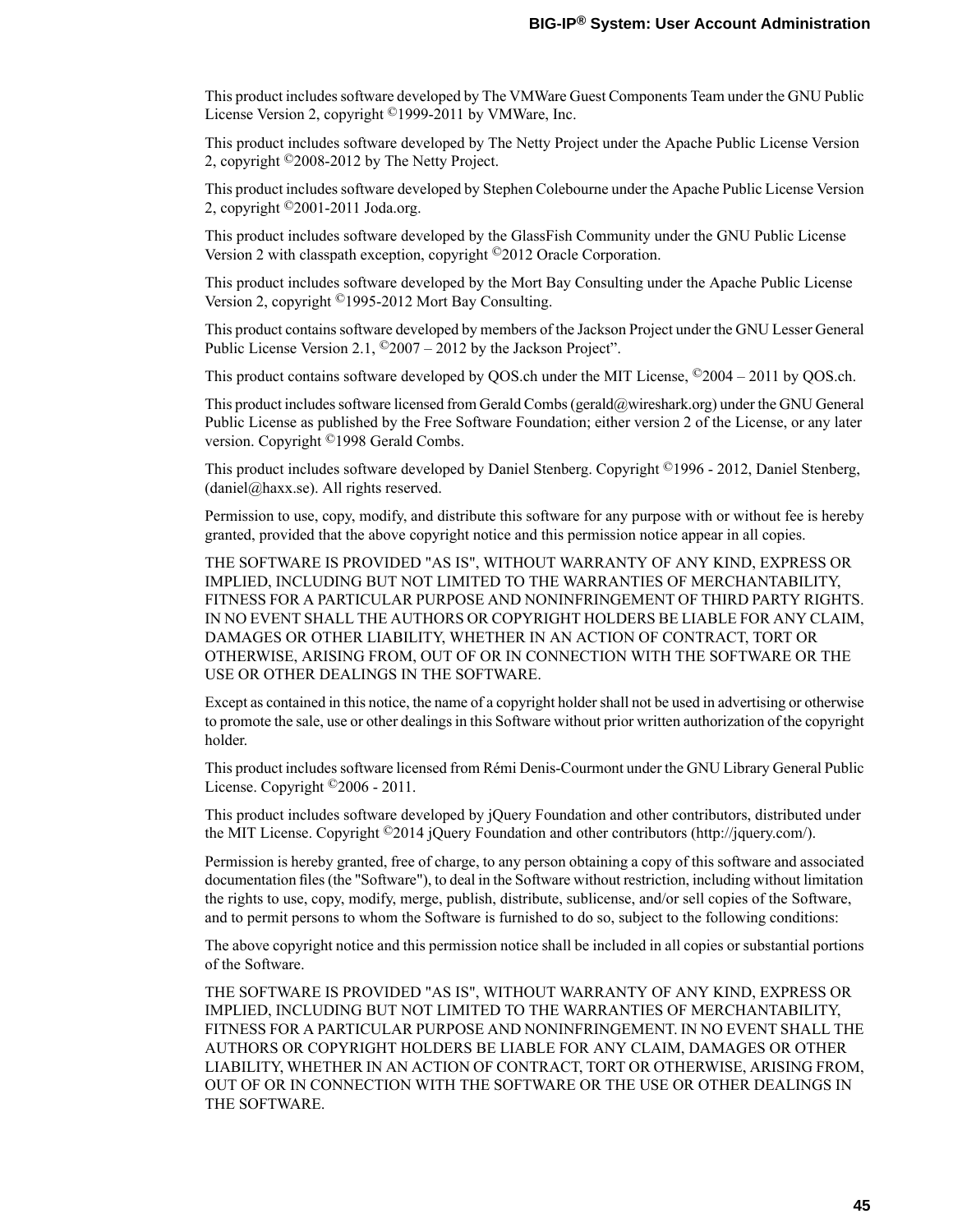This product includessoftware developed by Trent Richardson, distributed under the MIT License. Copyright ©2012 jQuery Foundation and other contributors (http://jquery.com/).

Permission is hereby granted, free of charge, to any person obtaining a copy of this software and associated documentation files (the "Software"), to deal in the Software without restriction, including without limitation the rights to use, copy, modify, merge, publish, distribute, sublicense, and/or sell copies of the Software, and to permit persons to whom the Software is furnished to do so, subject to the following conditions:

The above copyright notice and this permission notice shall be included in all copies or substantial portions of the Software.

THE SOFTWARE IS PROVIDED "AS IS", WITHOUT WARRANTY OF ANY KIND, EXPRESS OR IMPLIED, INCLUDING BUT NOT LIMITED TO THE WARRANTIES OF MERCHANTABILITY, FITNESS FOR A PARTICULAR PURPOSE AND NONINFRINGEMENT. IN NO EVENT SHALL THE AUTHORS OR COPYRIGHT HOLDERS BE LIABLE FOR ANY CLAIM, DAMAGES OR OTHER LIABILITY, WHETHER IN AN ACTION OF CONTRACT, TORT OR OTHERWISE, ARISING FROM, OUT OF OR IN CONNECTION WITH THE SOFTWARE OR THE USE OR OTHER DEALINGS IN THE SOFTWARE.

This product includes software developed by Allan Jardine, distributed under the MIT License. Copyright ©2008 - 2012, Allan Jardine, all rights reserved, jQuery Foundation and other contributors (http://jquery.com/).

Permission is hereby granted, free of charge, to any person obtaining a copy of this software and associated documentation files (the "Software"), to deal in the Software without restriction, including without limitation the rights to use, copy, modify, merge, publish, distribute, sublicense, and/or sell copies of the Software, and to permit persons to whom the Software is furnished to do so, subject to the following conditions:

The above copyright notice and this permission notice shall be included in all copies or substantial portions of the Software.

THE SOFTWARE IS PROVIDED "AS IS", WITHOUT WARRANTY OF ANY KIND, EXPRESS OR IMPLIED, INCLUDING BUT NOT LIMITED TO THE WARRANTIES OF MERCHANTABILITY, FITNESS FOR A PARTICULAR PURPOSE AND NONINFRINGEMENT. IN NO EVENT SHALL THE AUTHORS OR COPYRIGHT HOLDERS BE LIABLE FOR ANY CLAIM, DAMAGES OR OTHER LIABILITY, WHETHER IN AN ACTION OF CONTRACT, TORT OR OTHERWISE, ARISING FROM, OUT OF OR IN CONNECTION WITH THE SOFTWARE OR THE USE OR OTHER DEALINGS IN THE SOFTWARE.

This product includes software developed by Douglas Gilbert. Copyright ©1992 - 2012 The FreeBSD Project. All rights reserved.

Redistribution and use in source and binary forms, with or without modification, are permitted provided that the following conditions are met:

- **1.** Redistributions of source code must retain the above copyright notice, this list of conditions and the following disclaimer.
- **2.** Redistributions in binary form must reproduce the above copyright notice, this list of conditions and the following disclaimer in the documentation and/or other materials provided with the distribution.

THIS SOFTWARE IS PROVIDED BY THE FREEBSD PROJECT "AS IS" AND ANY EXPRESS OR IMPLIED WARRANTIES, INCLUDING, BUT NOT LIMITED TO, THE IMPLIED WARRANTIES OF MERCHANTABILITY AND FITNESS FOR A PARTICULAR PURPOSE ARE DISCLAIMED. IN NO EVENT SHALL THE FREEBSD PROJECT OR CONTRIBUTORS BE LIABLE FOR ANY DIRECT, INDIRECT,INCIDENTAL,SPECIAL,EXEMPLARY, ORCONSEQUENTIAL DAMAGES(INCLUDING, BUT NOT LIMITED TO, PROCUREMENT OF SUBSTITUTE GOODS OR SERVICES; LOSS OF USE, DATA, OR PROFITS; OR BUSINESS INTERRUPTION) HOWEVER CAUSED AND ON ANY THEORY OF LIABILITY, WHETHER IN CONTRACT, STRICT LIABILITY, OR TORT (INCLUDING NEGLIGENCE OR OTHERWISE) ARISING IN ANY WAY OUT OF THE USE OF THIS SOFTWARE, EVEN IF ADVISED OF THE POSSIBILITY OF SUCH DAMAGE.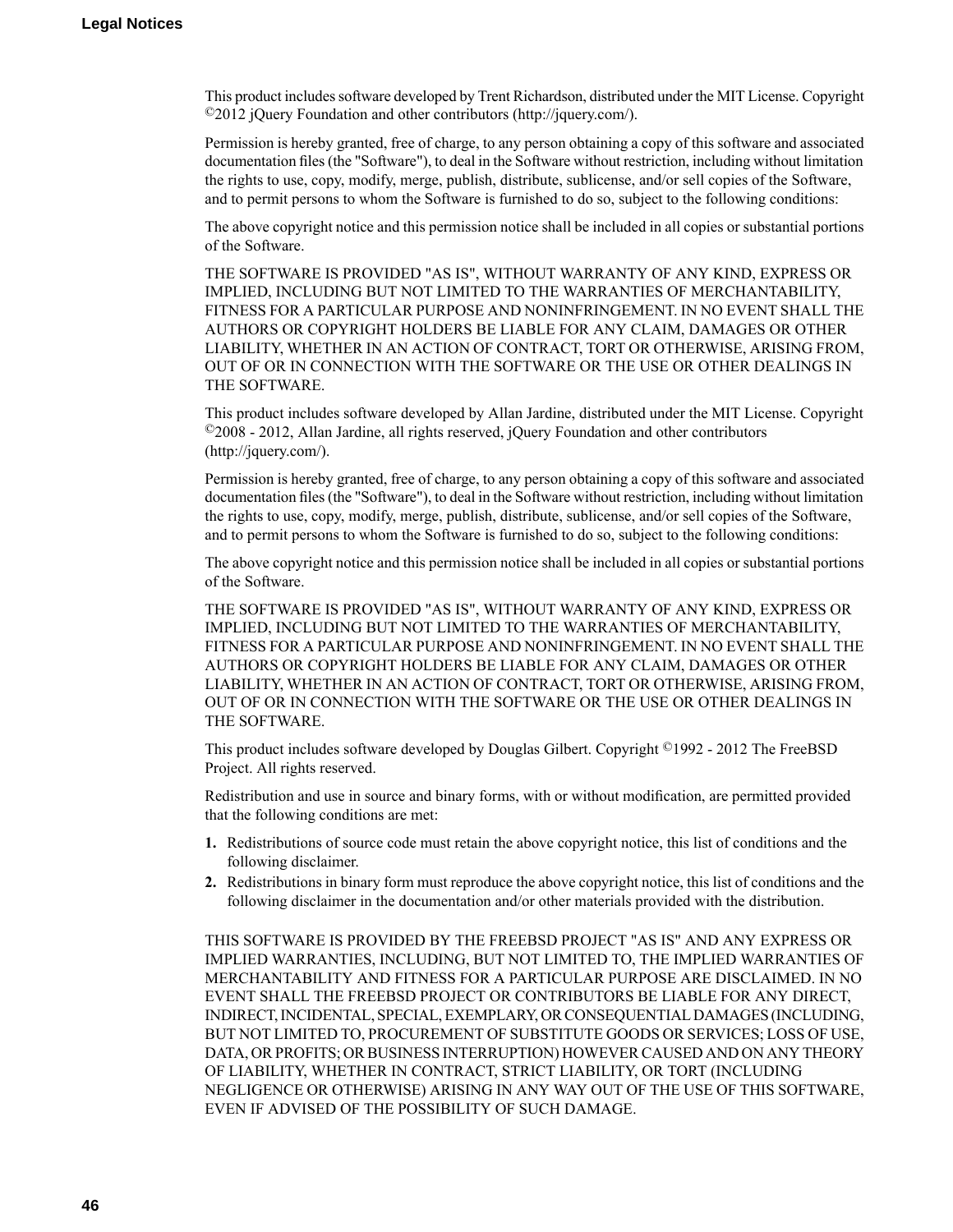The views and conclusions contained in the software and documentation are those of the authors and should not be interpreted as representing official policies, either expressed or implied, of the FreeBSD Project.

This product includes software developed as open source software. Copyright ©1994 - 2012 The FreeBSD Project. All rights reserved.

Redistribution and use in source and binary forms, with or without modification, are permitted provided that the following conditions are met:

- **1.** Redistributions of source code must retain the above copyright notice, this list of conditions and the following disclaimer.
- **2.** Redistributions in binary form must reproduce the above copyright notice, this list of conditions and the following disclaimer in the documentation and/or other materials provided with the distribution.
- **3.** The names of the authors may not be used to endorse or promote products derived from this software without specific prior written permission.

### THIS SOFTWARE IS PROVIDED "AS IS" AND WITHOUT ANY EXPRESS OR IMPLIED WARRANTIES, INCLUDING, WITHOUT LIMITATION, THE IMPLIED WARRANTIES OF MERCHANTABILITY AND FITNESS FOR A PARTICULAR PURPOSE.

This product includes cryptographic software written by Eric Young (eay@cryptsoft.com). Copyright <sup>©</sup>1998 - 2011 The OpenSSL Project. All rights reserved.

Redistribution and use in source and binary forms, with or without modification, are permitted provided that the following conditions are met:

- **1.** Redistributions of source code must retain the above copyright notice, this list of conditions and the following disclaimer.
- **2.** Redistributions in binary form must reproduce the above copyright notice, this list of conditions and the following disclaimer in the documentation and/or other materials provided with the distribution.
- **3.** All advertising materials mentioning features or use of this software must display the following acknowledgment: "This product includes software developed by the OpenSSL Project for use in the OpenSSL Toolkit. (http://www.openssl.org/)"
- **4.** The names "OpenSSL Toolkit" and "OpenSSL Project" must not be used to endorse or promote products derived from this software without prior written permission. For written permission, please contact openssl-core@openssl.org.
- **5.** Products derived from this software may not be called "OpenSSL" nor may "OpenSSL" appear in their names without prior written permission of the OpenSSL Project.
- **6.** Redistributions of any form whatsoever must retain the following acknowledgment: "This product includes software developed by the OpenSSL Project for use in the OpenSSL Toolkit (http://www.openssl.org/)"

THIS SOFTWARE IS PROVIDED BY THE OpenSSL PROJECT "AS IS" AND ANY EXPRESSED OR IMPLIED WARRANTIES, INCLUDING, BUT NOT LIMITED TO, THE IMPLIED WARRANTIES OF MERCHANTABILITY AND FITNESS FOR A PARTICULAR PURPOSE ARE DISCLAIMED. IN NO EVENT SHALL THE OpenSSL PROJECT OR ITS CONTRIBUTORS BE LIABLE FOR ANY DIRECT, INDIRECT,INCIDENTAL,SPECIAL,EXEMPLARY, ORCONSEQUENTIAL DAMAGES(INCLUDING, BUT NOT LIMITED TO, PROCUREMENT OF SUBSTITUTE GOODS OR SERVICES; LOSS OF USE, DATA, OR PROFITS; OR BUSINESS INTERRUPTION) HOWEVER CAUSED AND ON ANY THEORY OF LIABILITY, WHETHER IN CONTRACT, STRICT LIABILITY, OR TORT (INCLUDING NEGLIGENCE OR OTHERWISE) ARISING IN ANY WAY OUT OF THE USE OF THIS SOFTWARE, EVEN IF ADVISED OF THE POSSIBILITY OF SUCH DAMAGE.

This product includes software licensed from William Ferrell, Selene Scriven and many other contributors under the GNU General Public License, copyright ©1998 - 2006.

This product includes software developed by Thomas Williams and Colin Kelley. Copyright ©1986 - 1993, 1998, 2004, 2007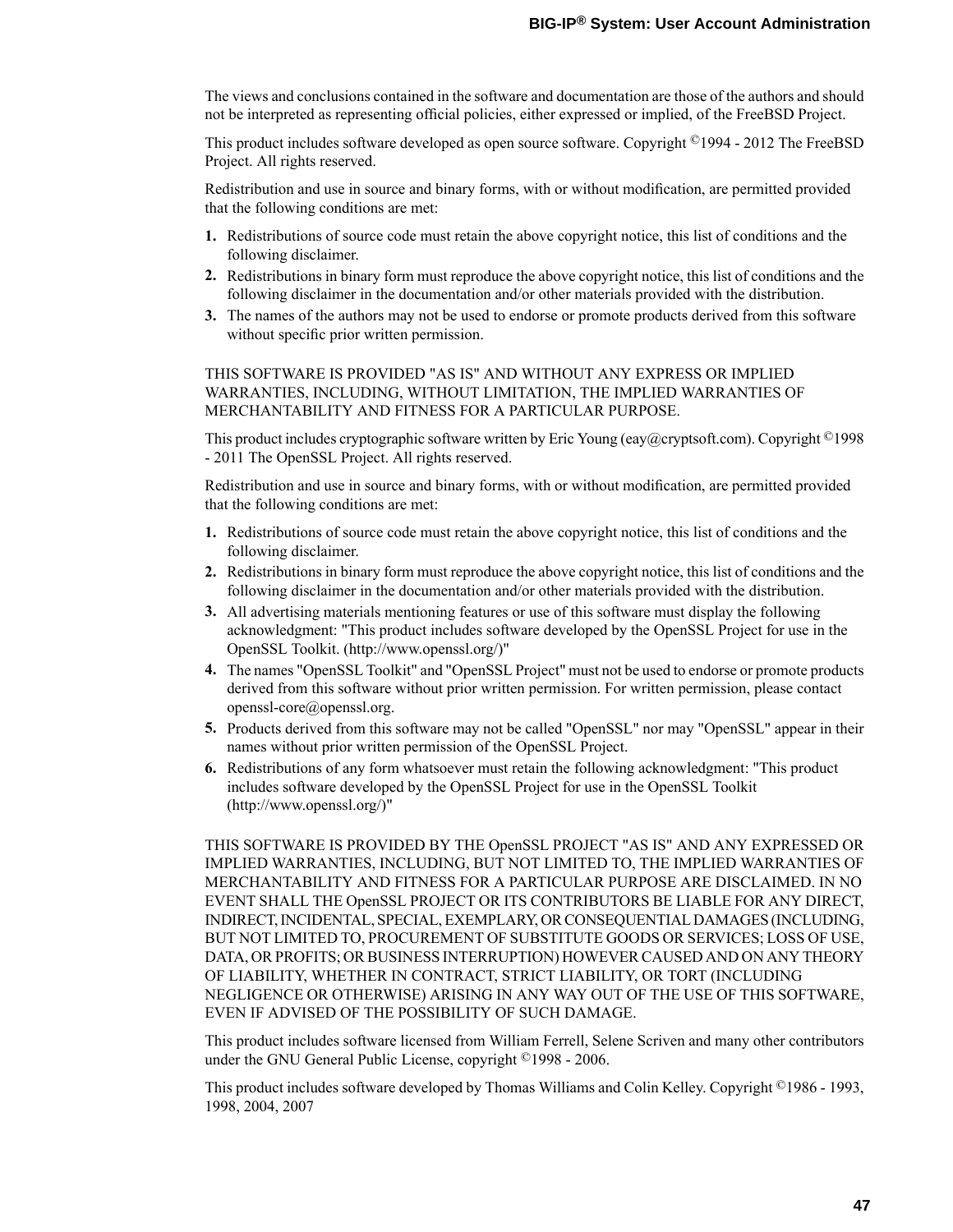Permission to use, copy, and distribute this software and its documentation for any purpose with or without fee is hereby granted, provided that the above copyright notice appear in all copies and that both that copyright notice and this permission notice appear in supporting documentation. Permission to modify the software is granted, but not the right to distribute the complete modified source code. Modifications are to be distributed as patches to the released version. Permission to distribute binaries produced by compiling modified sources is granted, provided you

- **1.** distribute the corresponding source modifications from the released version in the form of a patch file along with the binaries,
- **2.** add special version identification to distinguish your version in addition to the base release version number,
- **3.** provide your name and address as the primary contact for the support of your modified version, and
- **4.** retain our contact information in regard to use of the base software.

Permission to distribute the released version of the source code along with corresponding source modifications in the form of a patch file is granted with same provisions 2 through 4 for binary distributions. This software is provided "as is" without express or implied warranty to the extent permitted by applicable law.

This product includes software developed by Brian Gladman, Worcester, UK Copyright ©1998-2010. All rights reserved. The redistribution and use of this software (with or without changes) is allowed without the payment of fees or royalties provided that:

- source code distributions include the above copyright notice, this list of conditions and the following disclaimer;
- binary distributions include the above copyright notice, this list of conditions and the following disclaimer in their documentation.

This software is provided "as is" with no explicit or implied warranties in respect of its operation, including, but not limited to, correctness and fitness for purpose.

This product includes software developed by the Computer Systems Engineering Group at Lawrence Berkeley Laboratory. Copyright ©1990-1994 Regents of the University of California. All rights reserved. Redistribution and use in source and binary forms, with or without modification, are permitted provided that the following conditions are met:

- **1.** Redistributions of source code must retain the above copyright notice, this list of conditions and the following disclaimer.
- **2.** Redistributions in binary form must reproduce the above copyright notice, this list of conditions and the following disclaimer in the documentation and/or other materials provided with the distribution.
- **3.** All advertising materials mentioning features or use of this software must display the following acknowledgment: This product includes software developed by the Computer Systems Engineering Group at Lawrence Berkeley Laboratory.
- **4.** Neither the name of the University nor of the Laboratory may be used to endorse or promote products derived from this software without specific prior written permission.

THIS SOFTWARE IS PROVIDED BY THE REGENTS AND CONTRIBUTORS "AS IS" AND ANY EXPRESS OR IMPLIED WARRANTIES, INCLUDING, BUT NOT LIMITED TO, THE IMPLIED WARRANTIES OF MERCHANTABILITY AND FITNESS FOR A PARTICULAR PURPOSE ARE DISCLAIMED. IN NO EVENT SHALL THE REGENTS OR CONTRIBUTORS BE LIABLE FOR ANY DIRECT, INDIRECT, INCIDENTAL, SPECIAL, EXEMPLARY, OR CONSEQUENTIAL DAMAGES (INCLUDING, BUT NOT LIMITED TO, PROCUREMENT OF SUBSTITUTE GOODS OR SERVICES; LOSS OF USE, DATA, OR PROFITS; OR BUSINESS INTERRUPTION) HOWEVER CAUSED AND ON ANY THEORY OF LIABILITY, WHETHER IN CONTRACT, STRICT LIABILITY, OR TORT (INCLUDING NEGLIGENCE OR OTHERWISE) ARISING IN ANY WAY OUT OF THE USE OF THIS SOFTWARE, EVEN IF ADVISED OF THE POSSIBILITY OF SUCH DAMAGE.

This product includes software developed by Sony Computer Science Laboratories Inc. Copyright © 1997-2003 Sony Computer Science Laboratories Inc. All rights reserved. Redistribution and use in source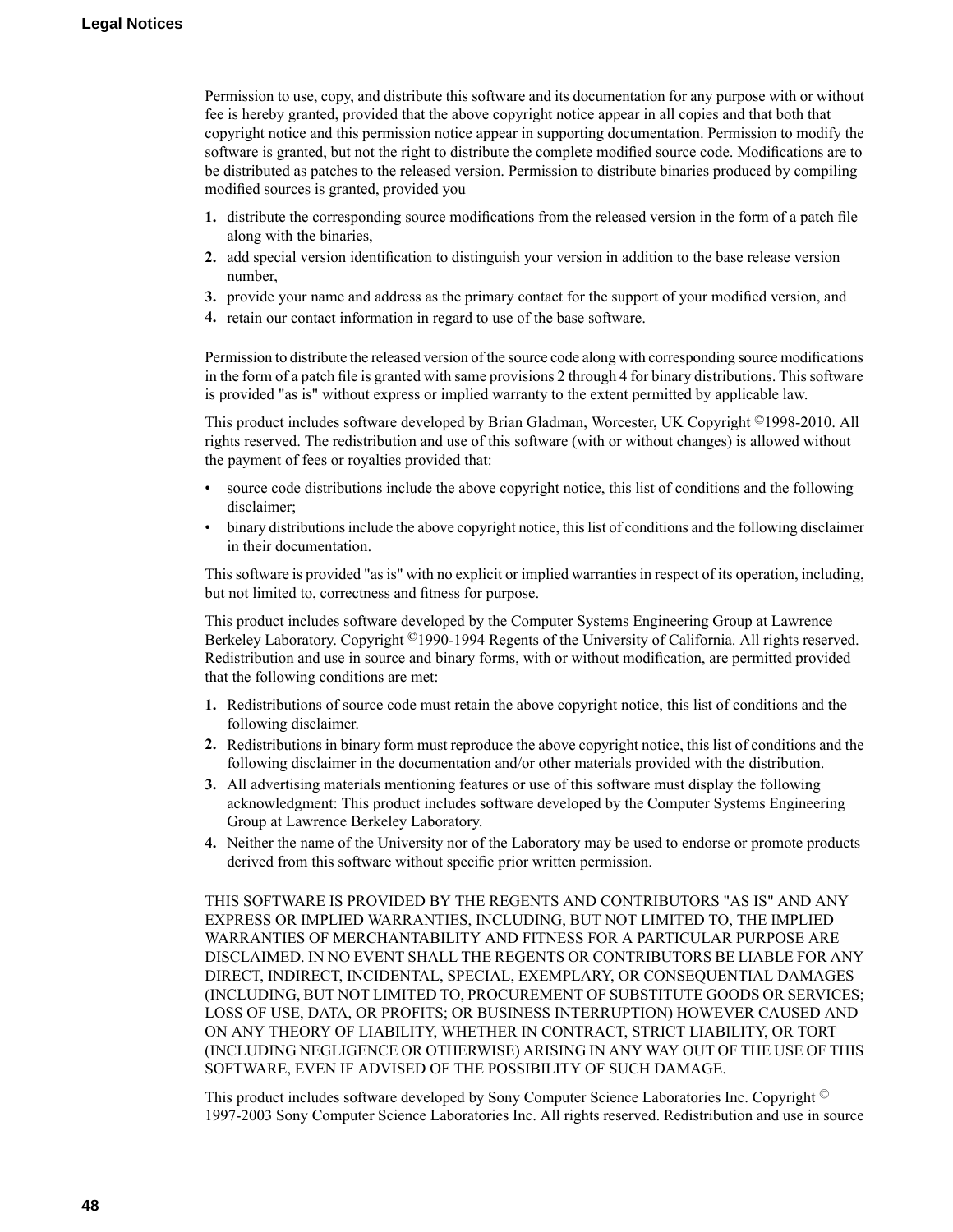and binary forms, with or without modification, are permitted provided that the following conditions are met:

- **1.** Redistributions of source code must retain the above copyright notice, this list of conditions and the following disclaimer.
- **2.** Redistributions in binary form must reproduce the above copyright notice, this list of conditions and the following disclaimer in the documentation and/or other materials provided with the distribution.

THISSOFTWARE ISPROVIDED BY SONY CSL AND CONTRIBUTORS"ASIS" AND ANY EXPRESS OR IMPLIED WARRANTIES, INCLUDING, BUT NOT LIMITED TO, THE IMPLIED WARRANTIES OF MERCHANTABILITY AND FITNESS FOR A PARTICULAR PURPOSE ARE DISCLAIMED. IN NO EVENT SHALL SONY CSL OR CONTRIBUTORS BE LIABLE FOR ANY DIRECT, INDIRECT, INCIDENTAL, SPECIAL, EXEMPLARY, OR CONSEQUENTIAL DAMAGES (INCLUDING, BUT NOT LIMITED TO, PROCUREMENT OF SUBSTITUTE GOODS OR SERVICES; LOSS OF USE, DATA, OR PROFITS; OR BUSINESS INTERRUPTION) HOWEVER CAUSED AND ON ANY THEORY OF LIABILITY, WHETHER IN CONTRACT, STRICT LIABILITY, OR TORT (INCLUDING NEGLIGENCE OR OTHERWISE) ARISING IN ANY WAY OUT OF THE USE OF THIS SOFTWARE, EVEN IF ADVISED OF THE POSSIBILITY OF SUCH DAMAGE.

This product contains software developed by Google, Inc. Copyright ©2011 Google, Inc.

Permission is hereby granted, free of charge, to any person obtaining a copy of this software and associated documentation files (the "Software"), to deal in the Software without restriction, including without limitation the rights to use, copy, modify, merge, publish, distribute, sublicense, and/or sell copies of the Software, and to permit persons to whom the Software is furnished to do so, subject to the following conditions:

The above copyright notice and this permission notice shall be included in all copies or substantial portions of the Software.

THE SOFTWARE IS PROVIDED "AS IS", WITHOUT WARRANTY OF ANY KIND, EXPRESS OR IMPLIED, INCLUDING BUT NOT LIMITED TO THE WARRANTIES OF MERCHANTABILITY, FITNESS FOR A PARTICULAR PURPOSE AND NONINFRINGEMENT. IN NO EVENT SHALL THE AUTHORS OR COPYRIGHT HOLDERS BE LIABLE FOR ANY CLAIM, DAMAGES OR OTHER LIABILITY, WHETHER IN AN ACTION OF CONTRACT, TORT OR OTHERWISE, ARISING FROM, OUT OF OR IN CONNECTION WITH THE SOFTWARE OR THE USE OR OTHER DEALINGS IN THE SOFTWARE.

This software incorporates JFreeChart, ©2000-2007 by Object Refinery Limited and Contributors, which is protected under the GNU Lesser General Public License (LGPL).

This product contains software developed by the Mojarra project. Source code for the Mojarra software may be obtained at https://javaserverfaces.dev.java.net/.

This product includes software developed by McAfee®.

This product includes software developed by Ian Gulliver ©2006, which is protected under the GNU General Public License, as published by the Free Software Foundation.

This product contains software developed by the RE2 Authors. Copyright ©2009 The RE2 Authors. All rights reserved. Redistribution and use in source and binary forms, with or without modification, are permitted provided that the following conditions are met:

- Redistributions of source code must retain the above copyright notice, this list of conditions and the following disclaimer.
- Redistributions in binary form must reproduce the above copyright notice, this list of conditions and the following disclaimer in the documentation and/or other materials provided with the distribution.
- Neither the name of Google Inc. nor the names of its contributors may be used to endorse or promote products derived from this software without specific prior written permission.

THIS SOFTWARE IS PROVIDED BY THE COPYRIGHT HOLDERS AND CONTRIBUTORS "AS IS" AND ANY EXPRESS OR IMPLIED WARRANTIES, INCLUDING, BUT NOT LIMITED TO, THE IMPLIED WARRANTIES OF MERCHANTABILITY AND FITNESSFOR A PARTICULAR PURPOSE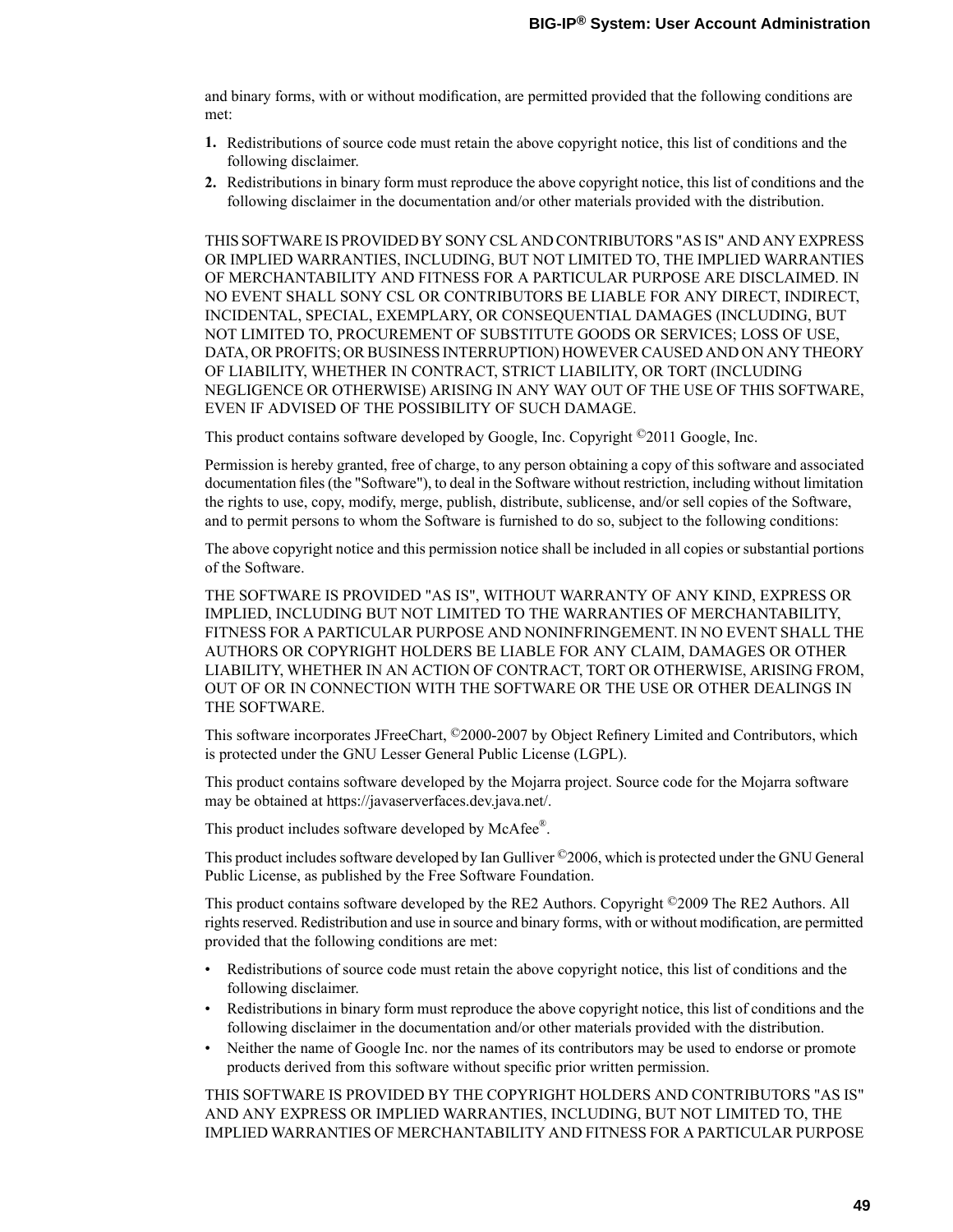ARE DISCLAIMED. IN NO EVENT SHALL THE COPYRIGHT OWNER OR CONTRIBUTORS BE LIABLE FOR ANY DIRECT, INDIRECT, INCIDENTAL, SPECIAL, EXEMPLARY, OR CONSEQUENTIAL DAMAGES (INCLUDING, BUT NOT LIMITED TO, PROCUREMENT OF SUBSTITUTE GOODS OR SERVICES; LOSS OF USE, DATA, OR PROFITS; OR BUSINESS INTERRUPTION) HOWEVER CAUSED AND ON ANY THEORY OF LIABILITY, WHETHER IN CONTRACT,STRICT LIABILITY, ORTORT (INCLUDING NEGLIGENCE OR OTHERWISE) ARISING IN ANY WAY OUT OF THE USE OF THIS SOFTWARE, EVEN IF ADVISED OF THE POSSIBILITY OF SUCH DAMAGE.

This product includes the Zend Engine, freely available at http://www.zend.com.

This product includes software developed by Digital Envoy, Inc.

This product contains software developed by NuSphere Corporation, which is protected under the GNU Lesser General Public License.

This product contains software developed by Erik Arvidsson and Emil A Eklund.

This product contains software developed by Aditus Consulting.

This product contains software developed by Dynarch.com, which is protected under the GNU Lesser General Public License, version 2.1 or later.

This product contains software developed by InfoSoft Global (P) Limited.

This product includes software written by Steffen Beyer and licensed under the Perl Artistic License and the GPL.

This product includes software written by Makamaka Hannyaharamitu ©2007-2008.

Rsync was written by Andrew Tridgell and Paul Mackerras, and is available under the GNU Public License.

This product includes Malloc library software developed by Mark Moraes. (©1988, 1989, 1993, University of Toronto).

This product includes open SSH software developed by Tatu Ylonen (ylo@cs.hut.fi), Espoo, Finland  $($ <sup>©</sup>1995).

This product includes open SSH software developed by Niels Provos (©1999).

This product includes SSH software developed by Mindbright Technology AB, Stockholm, Sweden, www.mindbright.se, info@mindbright.se (©1998-1999).

This product includes free SSL software developed by Object Oriented Concepts, Inc., St. John's, NF, Canada, (©2000).

This product includes software developed by Object Oriented Concepts, Inc., Billerica, MA, USA (©2000).

This product includes free software developed by ImageMagick Studio LLC (©1999-2011).

This product includes software developed by Bob Withers.

This product includes software developed by Jean-Loup Gaily and Mark Adler.

This product includes software developed by Markus FXJ Oberhumer.

This product includes software developed by Guillaume Fihon.

This product includes QPDF software, developed by Jay Berkenbilt, copyright ©2005-2010, and distributed under version 2 of the OSI Artistic License (http://www.opensource.org/licenses/artistic-license-2.0.php).

This product includes JZlib software, Copyright © 2000-2011 ymnk, JCraft,Inc. All rights reserved.

Redistribution and use in source and binary forms, with or without modification, are permitted provided that the following conditions are met:

• Redistributions of source code must retain the above copyright notice, this list of conditions and the following disclaimer.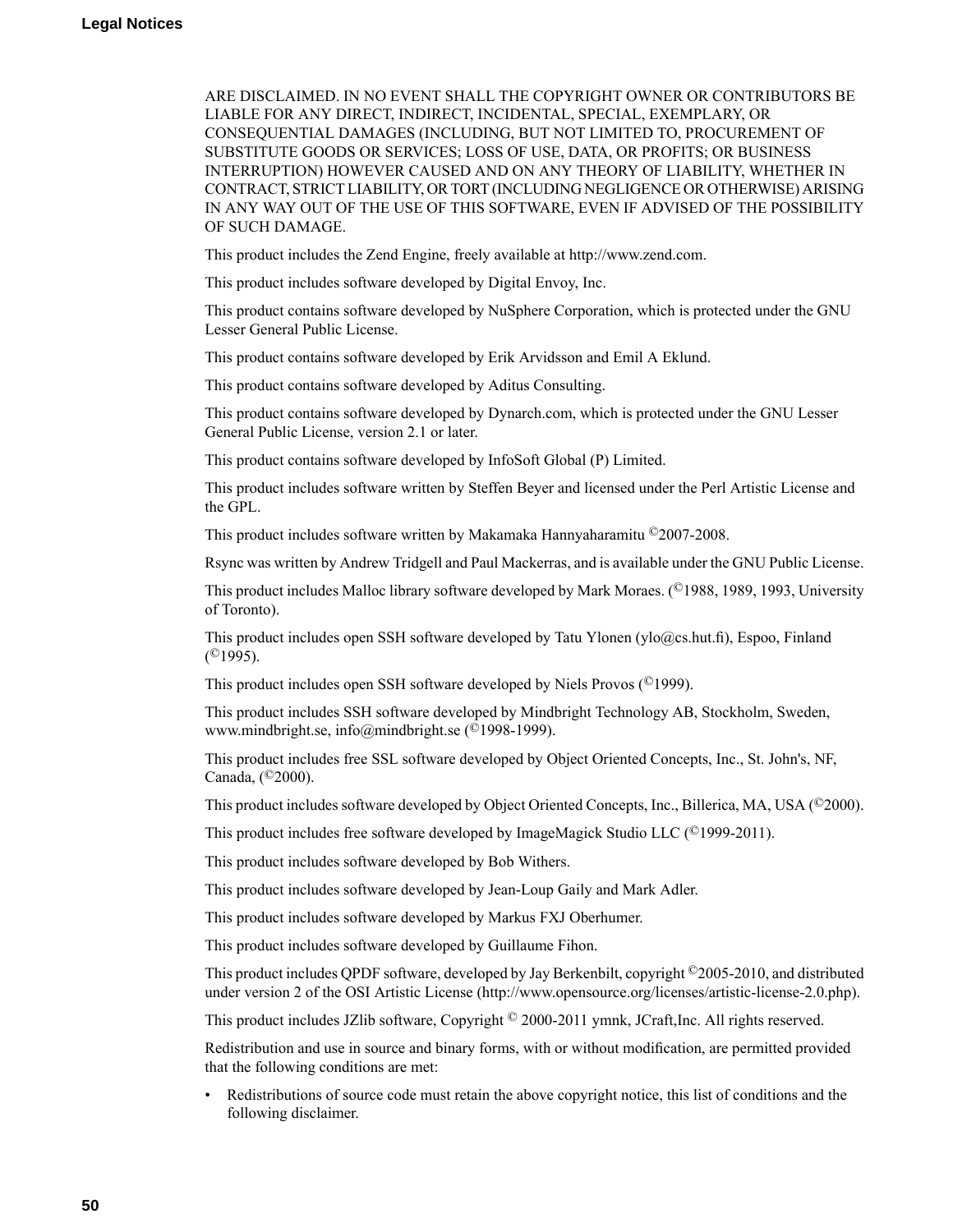- Redistributions in binary form must reproduce the above copyright notice, this list of conditions and the following disclaimer in the documentation and/or other materials provided with the distribution.
- The names of the authors may not be used to endorse or promote products derived from this software without specific prior written permission.

THIS SOFTWARE IS PROVIDED "AS IS" AND ANY EXPRESSED OR IMPLIED WARRANTIES, INCLUDING, BUT NOT LIMITED TO, THE IMPLIED WARRANTIES OF MERCHANTABILITY AND FITNESSFOR A PARTICULAR PURPOSE ARE DISCLAIMED. IN NO EVENT SHALL JCRAFT, INC. OR ANY CONTRIBUTORS TO THIS SOFTWARE BE LIABLE FOR ANY DIRECT, INDIRECT, INCIDENTAL, SPECIAL, EXEMPLARY, OR CONSEQUENTIAL DAMAGES (INCLUDING, BUT NOT LIMITED TO, PROCUREMENT OF SUBSTITUTE GOODS OR SERVICES; LOSS OF USE, DATA, OR PROFITS; OR BUSINESS INTERRUPTION) HOWEVER CAUSED AND ON ANY THEORY OF LIABILITY, WHETHER IN CONTRACT, STRICT LIABILITY, OR TORT (INCLUDING NEGLIGENCE OR OTHERWISE) ARISING IN ANY WAY OUT OF THE USE OF THIS SOFTWARE, EVEN IF ADVISED OF THE POSSIBILITY OF SUCH DAMAGE.

This product includes Apache Lucene software, distributed by the Apache Software Foundation under the Apache License, version 2.0.

This product includes Apache MINA software, distributed by the Apache Software Foundation under the Apache License, version 2.0.

This product includes OData4J software, distributed under the Apache License version 2.0.

This product includes software developed by the Visigoth Software Society (http://www.visigoths.org/).

This product includes software developed by Jeremy Ashkenas and DocumentCloud, and distributed under the MIT license. Copyright © 2010-2013 Jeremy Ashkenas, DocumentCloud.

This product includessoftware developed by Addy Osmani, and distributed under the MIT license. Copyright © 2012 Addy Osmani.

This product includes software developed by Charles Davison, and distributed under the MIT license. Copyright © 2013 Charles Davison.

This product includes software developed by The Dojo Foundation, and distributed under the MIT license. Copyright © 2010-2011, The Dojo Foundation.

This product includes gson software, distributed under the Apache License version 2.0. Copyright <sup>©</sup> 2008-2011 Google Inc.

This product includes software developed by Douglas Crockford, douglas@crockford.com.

This product includes ec2-tools software, copyright  $\textcircled{2008}$ , Amazon Web Services, and licensed under the Amazon Software License. A copy of the License is located at http://aws.amazon.com/asl/ .

This product includes the ixgbevf Intel Gigabit Linux driver, Copyright © 1999 - 2012 Intel Corporation, and distributed under the GPLv2 license, as published by the Free Software Foundation.

This product includes Apache Ant software, distributed by the Apache Software Foundation under the Apache License, version 2.0.

This product includes libwebp software. Copyright <sup>©</sup> 2010, Google Inc. All rights reserved.

This product includes isc-dhcp software. Copyright © 2004-2013 by Internet Systems Consortium, Inc. ("ISC"); Copyright © 1995-2003 by Internet Software Consortium.

Permission to use, copy, modify, and/or distribute this software for any purpose with or without fee is hereby granted, provided that the above copyright notice and this permission notice appear in all copies.

THE SOFTWARE ISPROVIDED "ASIS" AND ISC DISCLAIMS ALL WARRANTIES WITH REGARD TO THIS SOFTWARE INCLUDING ALL IMPLIED WARRANTIES OF MERCHANTABILITY AND FITNESS. IN NO EVENT SHALL ISC BE LIABLE FOR ANY SPECIAL, DIRECT, INDIRECT, OR CONSEQUENTIAL DAMAGES OR ANY DAMAGES WHATSOEVER RESULTING FROM LOSS OF USE, DATA OR PROFITS, WHETHER IN AN ACTION OF CONTRACT, NEGLIGENCE OR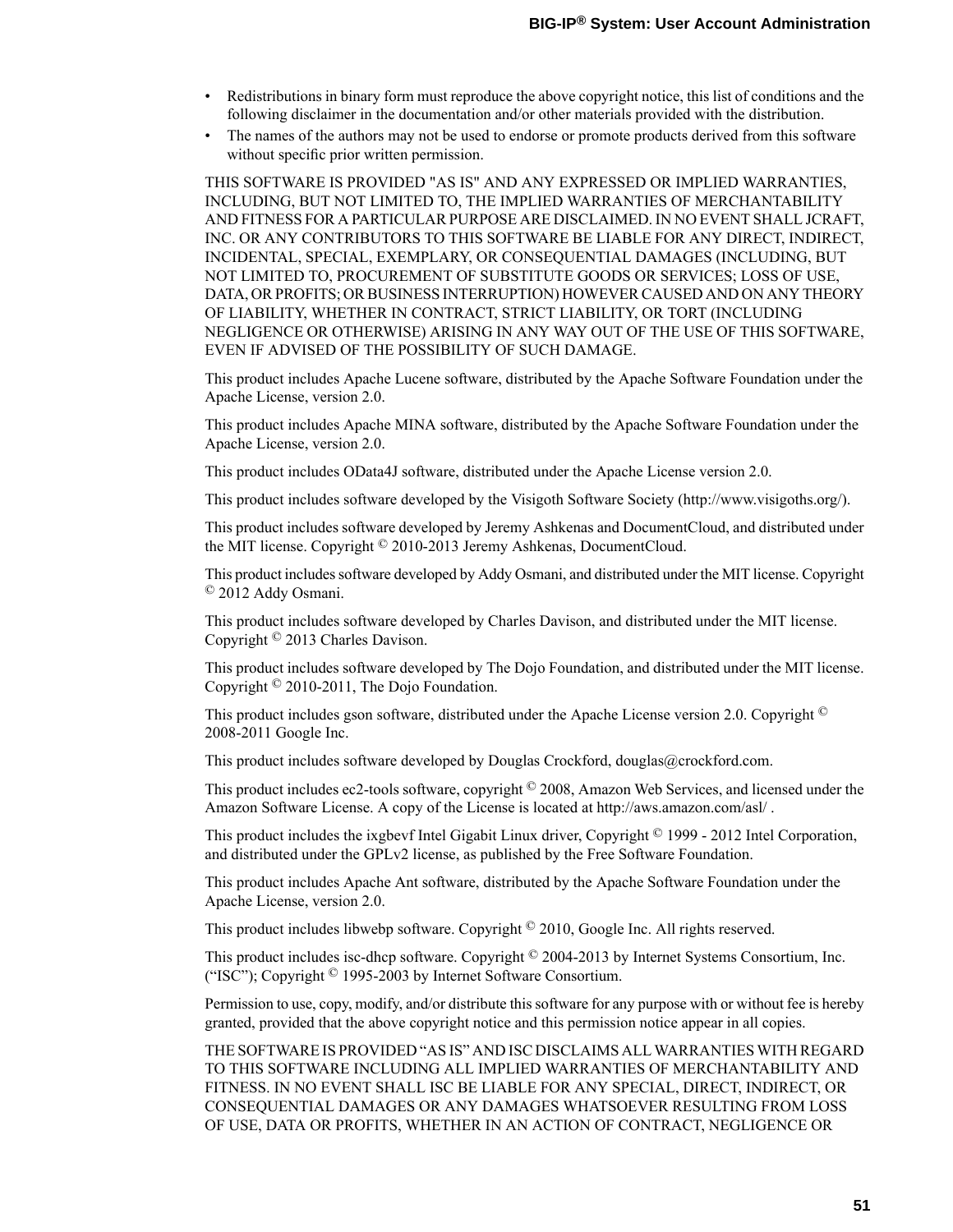OTHER TORTIOUS ACTION, ARISING OUT OF OR IN CONNECTION WITH THE USE OR PERFORMANCE OF THIS SOFTWARE.

This product includes jQuery Sparklines software, developed by Gareth Watts, and distributed under the new BSD license.

This product includesjsdifflib software, developed by Chas Emerick, and distributed under the BSD license.

This product includes winston software, copyright © 2010, by Charlie Robbins.

This product includes Q software developed by Kristopher Michael Kowal, and distributed under the MIT license. Copyright © 2009-2013 Kristopher Michael Kowal.

This product includes SlickGrid software developed by Michael Liebman, and distributed under the MIT license.

This product includes JCraft Jsch software developed by Atsuhiko Yamanaka, copyright © 2002-2012 Atsuhiko Yamanaka, JCraft, Inc. All rights reserved.

This product includes DP\_DateExtensions software developed by Jim Davis, Copyright  $\textcircled{ }1996$ -2004, The Depressed Press of Boston (depressedpres.com). All rights reserved.

Redistribution and use in source and binary forms, with or without modification, are permitted provided that the following conditions are met:

- Redistributions of source code must retain the above copyright notice, this list of conditions and the following disclaimer.
- Redistributions in binary form must reproduce the above copyright notice, this list of conditions and the following disclaimer in the documentation and/or other materials provided with the distribution.
- Neither the name of the DEPRESSED PRESS OF BOSTON (DEPRESSEDPRESS.COM) nor the names of its contributors may be used to endorse or promote products derived from this software without specific prior written permission.

THIS SOFTWARE IS PROVIDED BY THE COPYRIGHT HOLDERS AND CONTRIBUTORS "AS IS" AND ANY EXPRESS OR IMPLIED WARRANTIES, INCLUDING, BUT NOT LIMITED TO, THE IMPLIED WARRANTIES OF MERCHANTABILITY AND FITNESSFOR A PARTICULAR PURPOSE ARE DISCLAIMED. IN NO EVENT SHALL THE COPYRIGHT OWNER OR CONTRIBUTORS BE LIABLE FOR ANY DIRECT, INDIRECT, INCIDENTAL, SPECIAL, EXEMPLARY, OR CONSEQUENTIAL DAMAGES (INCLUDING, BUT NOT LIMITED TO, PROCUREMENT OF SUBSTITUTE GOODS OR SERVICES; LOSS OF USE, DATA, OR PROFITS; OR BUSINESS INTERRUPTION) HOWEVER CAUSED AND ON ANY THEORY OF LIABILITY, WHETHER IN CONTRACT,STRICT LIABILITY, ORTORT (INCLUDING NEGLIGENCE OR OTHERWISE) ARISING IN ANY WAY OUT OF THE USE OF THIS SOFTWARE, EVEN IF ADVISED OF THE POSSIBILITY OF SUCH DAMAGE.

All code not authored by the Depressed Press is attributed (where possible) to its rightful owners/authors, used with permission and should be assumed to be under copyright restrictions as well.

This product includes Boost libraries, which are distributed under the Boost license (http://www.boost.org/LICENSE\_1\_0.txt).

This product includes Angular software developed by Google, Inc., http://angulargs.org, copyright © 2010-2012 Google, Inc., and distributed under the MIT license.

This product includes node.js software, copyright © Joyent, Inc. and other Node contributors. All rights reserved.

Permission is hereby granted, free of charge, to any person obtaining a copy of this software and associated documentation files (the "Software"), to deal in the Software without restriction, including without limitation the rights to use, copy, modify, merge, publish, distribute, sublicense, and/or sell copies of the Software, and to permit persons to whom the Software is furnished to do so, subject to the following conditions:

• The above copyright notice and this permission notice shall be included in all copies or substantial portions of the Software.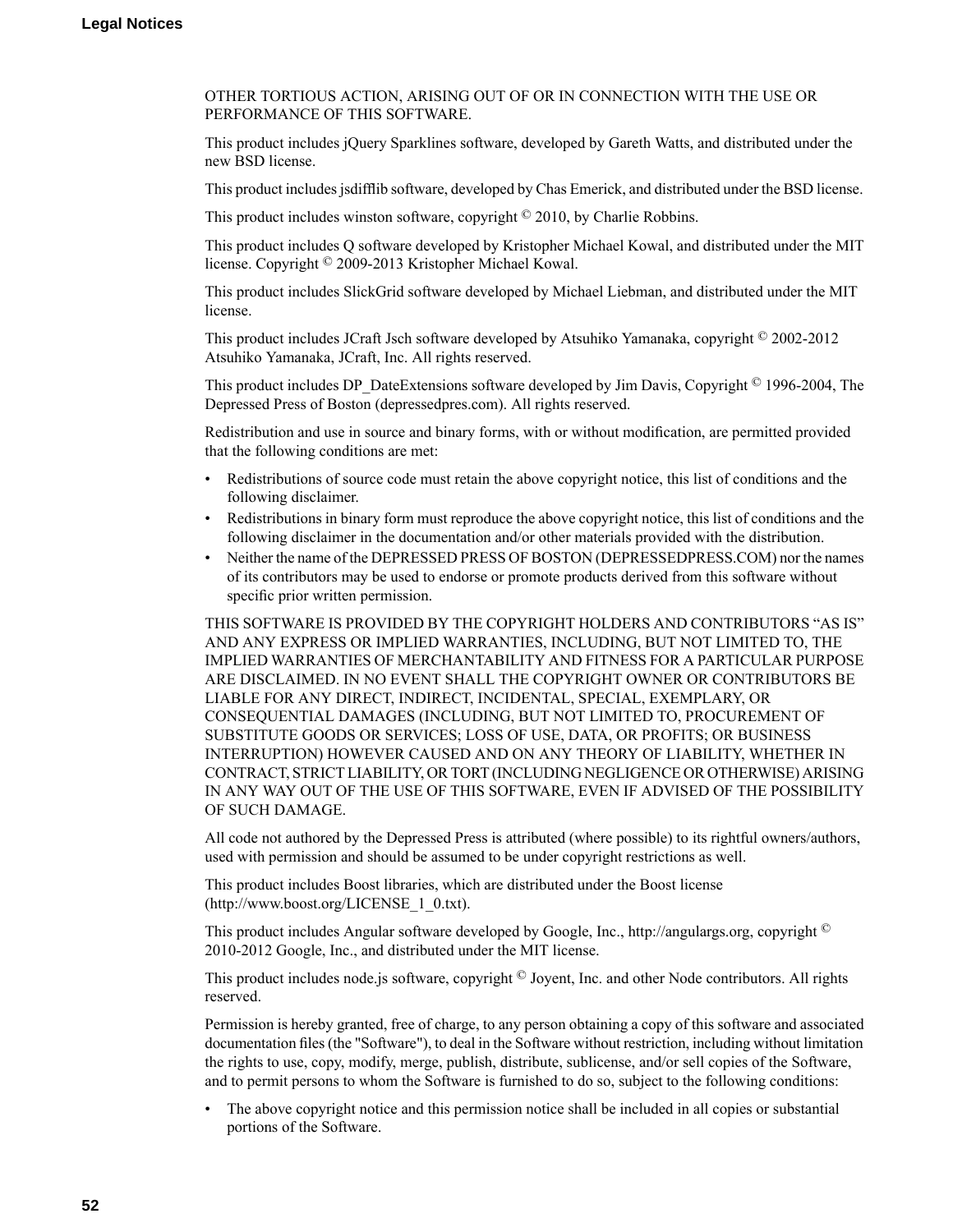THE SOFTWARE IS PROVIDED "AS IS", WITHOUT WARRANTY OF ANY KIND, EXPRESS OR IMPLIED, INCLUDING BUT NOT LIMITED TO THE WARRANTIES OF MERCHANTABILITY, FITNESS FOR A PARTICULAR PURPOSE AND NONINFRINGEMENT. IN NO EVENT SHALL THE AUTHORS OR COPYRIGHT HOLDERS BE LIABLE FOR ANY CLAIM, DAMAGES OR OTHER LIABILITY, WHETHER IN AN ACTION OF CONTRACT, TORT OR OTHERWISE, ARISING FROM, OUT OF OR IN CONNECTION WITH THE SOFTWARE OR THE USE OR OTHER DEALINGS IN THE SOFTWARE.

This product includes crypto.js software, copyright © 2009-2013, Jeff Mott, and distributed under the BSD New license.

This product includes the epoxy.js library for backbone, copyright  $\textcircled{2012-2013}$  Greg MacWilliam. (http://epoxyjs.org)

This product includes Javamail software, copyright ©1997-2013 Oracle and/or its affiliates, all rights reserved; and copyright © 2009-2013 Jason Mehrens, all rights reserved. This software is distributed under the GPLv2 license.

This product includes underscore software, copyright © 2009-2014 Jeremy Ashkenas, DocumentCloud, and Investigative Reporters & Editors.

This product includes node-static software, copyright © 2010-2014 Alexis Sellier.

This product includes bootstrap software, copyright © 2011-2014 Twitter, Inc., and distributed under the MIT license (http://getbootstrap.com/getting-started/#license-faqs).

This product includes Intel PCM software, copyright © 2009-2013, Intel Corporation All rights reserved. This software is distributed under the OSI BSD license.

This product includes jxrlib software, copyright ©2009 Microsoft Corp. All rights reserved. Distributed under the new BSD license.

This product includes software developed by Computing Services at Carnegie Mellon University (http://www.cmu.edu/computing/).

This product includes libmagic software, copyright © Ian F. Darwin 1986, 1987, 1989, 1990, 1991, 1992, 1994, 1995. Software written by Ian F. Darwin and others; maintained 1994- Christos Zoulas.

This product includes Net-SNMP software, to which one or more of the following copyrights apply:

- Copyright  $\degree$  1989, 1991, 1992 by Carnegie Mellon University; Derivative Work 1996, 1998-2000, Copyright  $\degree$  1996, 1998-2000, The Regents of the University of California. All rights reserved. Distributed under CMU/UCD license (BSD like).
- Copyright  $\degree$  2001-2003, Networks Associates Technology, Inc. All rights reserved. Distributed under the BSD license.
- Portions of this code are copyright © 2001-2003, Cambridge Broadband Ltd. All rights reserved. Distributed under the BSD license.
- Copyright  $\degree$  2003 Sun Microsystems, Inc., 4150 Network Circle, Santa Clara, California 95054, U.S.A. All rights reserved. Distributed under the BSD license.
- Copyright  $\degree$  2003-2009, Sparta, Inc. All rights reserved. Distributed under the BSD license.
- Copyright  $\degree$  2004, Cisco, Inc and Information Network Center of Beijing University of Posts and Telecommunications. All rights reserved. Distributed under the BSD license.
- Copyright  $\degree$  2003Fabasoft R&D Software GmbH & Co KG, oss@fabasoft.com. Distributed under the BSD license.
- Copyright  $\degree$  2007 Apple Inc. All rights reserved. Distributed under the BSD license.
- Copyright  $\degree$  2009 ScienceLogic, Inc. All rights reserved. Distributed under the BSD license.

This product contains OpenLDAP software, which is distributed under the OpenLDAP v2.8 license (BSD3-like).

This product includes Racoon 2 software, copyright © 2003-2005 WIDE Project. All rights reserved. Distributed under a BSD-like license.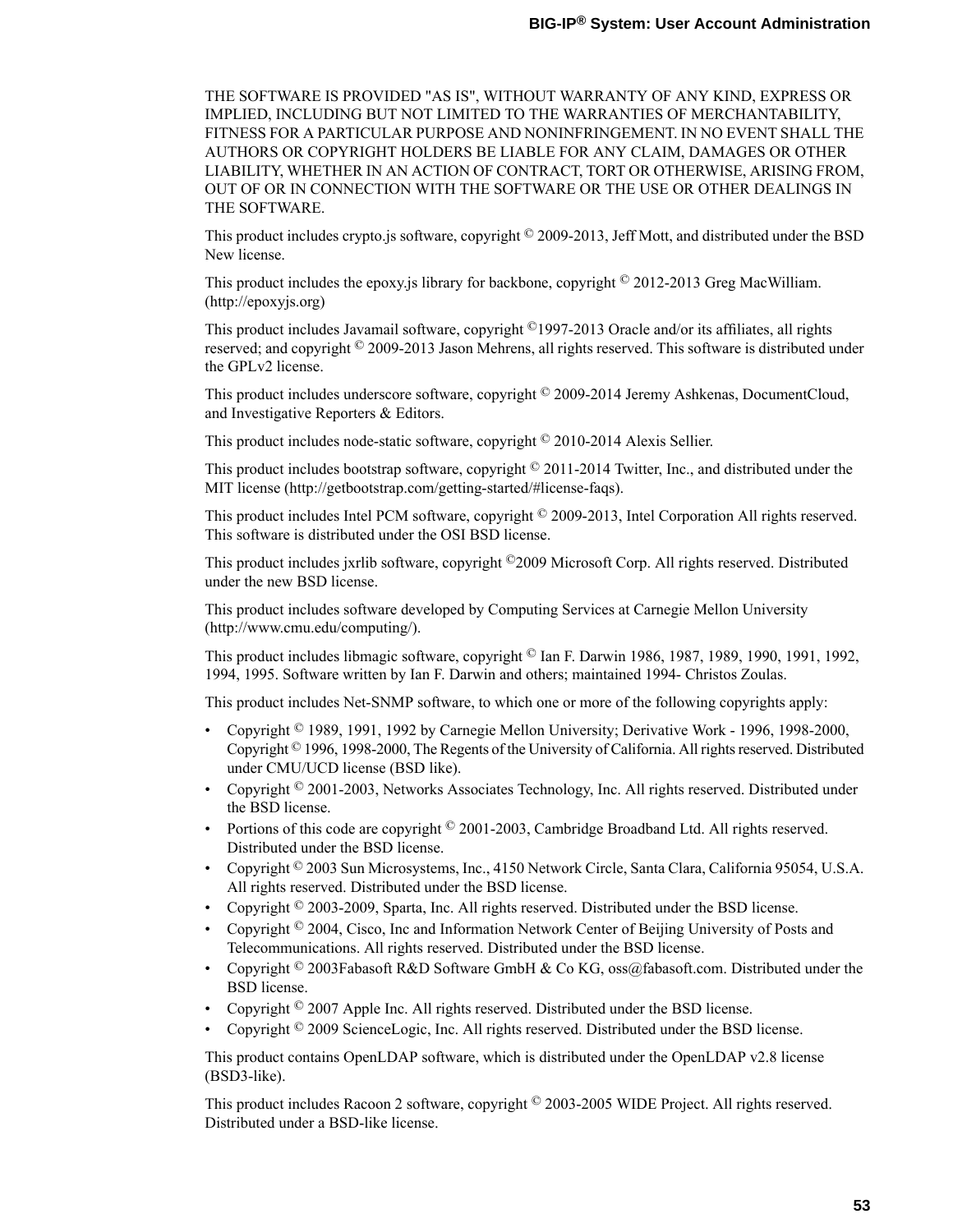This product includes node-uuid software, copyright © 2010-2012, Robert Kieffer, and distributed under the MIT license.

This product includes opencsv software, which is distributed under the Apache 2.0 license.

This product includes owasp-jave-encoder software, copyright  $\degree$  2014, Jeff Ichnowski, and distributed under the New BSD license.

This product includes cookies software, copyright  $\degree$  2014, Jed Schmidt, http://jed.is/, and distributed under the MIT license.

This product includes node-fastcgi software, copyright © 2013, Fabio Massaioli, and distributed under the MIT license.

This product includes socket.io software, copyright  $\degree$  2013, Guillermo Rauch, and distributed under the MIT license.

This product includes node-querystring software, copyright © 2012. Irakli Gozalishvili. All rights reserved.

This product includes TinyRadius software, copyright © 1991, 1999 Free Software Foundation, Inc., and distributed under the GNU Lesser GPL version 2.1 license.

This product may include Intel SDD software subject to the following license; check your hardware specification for details.

- **1.** LICENSE. This Software is licensed for use only in conjunction with Intel solid state drive (SSD) products. Use of the Software in conjunction with non-Intel SSD products is not licensed hereunder. Subject to the terms of this Agreement, Intel grants to You a nonexclusive, nontransferable, worldwide, fully paid-up license under Intel's copyrights to:
	- copy the Software onto a single computer or multiple computers for Your personal, noncommercial use; and
	- make appropriate back-up copies of the Software, for use in accordance with Section 1a) above.

The Software may contain the software or other property of third party suppliers, some of which may be identified in, and licensed in accordance with, any enclosed "license.txt" file or other text or file.

Except as expressly stated in this Agreement, no license or right is granted to You directly or by implication, inducement, estoppel or otherwise. Intel will have the right to inspect or have an independent auditor inspect Your relevant records to verify Your compliance with the terms and conditions of this Agreement.

- **2.** RESTRICTIONS. You will not:
	- **a.** copy, modify, rent, sell, distribute or transfer any part of the Software, and You agree to prevent unauthorized copying of the Software; and,
	- **b.** reverse engineer, decompile, or disassemble the Software; and,
	- **c.** sublicense or permit simultaneous use of the Software by more than one user; and,
	- **d.** otherwise assign, sublicense, lease, or in any other way transfer or disclose Software to any third party, except as set forth herein; and,
	- **e.** subject the Software, in whole or in part, to any license obligations of Open Source Software including without limitation combining or distributing the Software with Open Source Software in a manner that subjects the Software or any portion of the Software provided by Intel hereunder to any license obligations of such Open Source Software. "Open Source Software" means any software that requires as a condition of use, modification and/or distribution of such software that such software or other software incorporated into, derived from or distributed with such software:
		- **a.** be disclosed or distributed in source code form; or
		- **b.** be licensed by the user to third parties for the purpose of making and/or distributing derivative works; or
		- **c.** be redistributable at no charge.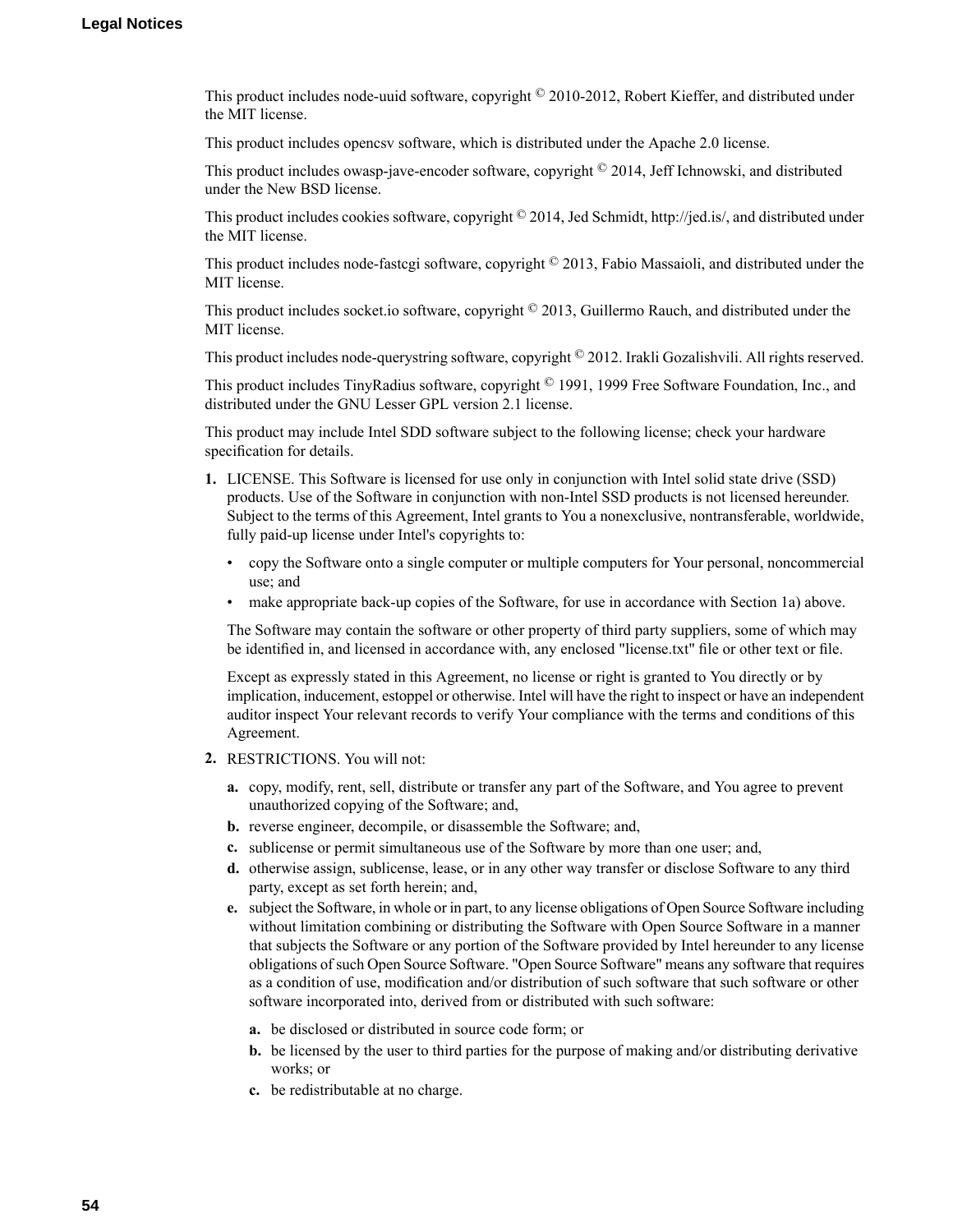Open Source Software includes, without limitation, software licensed or distributed under any of the following licenses or distribution models, or licenses or distribution models substantially similar to any of the following:

- **a.** GNU's General Public License (GPL) or Lesser/Library GPL (LGPL),
- **b.** the Artistic License (e.g., PERL),
- **c.** the Mozilla Public License,
- **d.** the Netscape Public License,
- **e.** the Sun Community Source License (SCSL),
- **f.** vi) the Sun Industry Source License (SISL),
- **g.** vii) the Apache Software license, and
- **h.** viii) the Common Public License (CPL).
- **3.** OWNERSHIP OF SOFTWARE AND COPYRIGHTS. Title to all copies of the Software remains with Intel or its suppliers. The Software is copyrighted and protected by the laws of the United States and other countries, and international treaty provisions. You may not remove any copyright notices from the Software. Intel may make changes to the Software, or to materials referenced therein, at any time and without notice, but is not obligated to support or update the Software. Except as otherwise expressly provided, Intel grants no express or implied right or license under Intel patents, copyrights, trademarks, or other intellectual property rights.
- **4.** Entire Agreement. This Agreement contains the complete and exclusive statement of the agreement between You and Intel and supersedes all proposals, oral or written, and all other communications relating to the subject matter of this Agreement. Only a written instrument duly executed by authorized representatives of Intel and You may modify this Agreement.
- **5.** LIMITED MEDIA WARRANTY. If the Software has been delivered by Intel on physical media, Intel warrants the media to be free from material physical defects for a period of ninety (90) days after delivery by Intel. If such a defect is found, return the media to Intel for replacement or alternate delivery of the Software as Intel may select.
- **6.** EXCLUSION OF OTHER WARRANTIES. EXCEPT AS PROVIDED ABOVE, THE SOFTWARE IS PROVIDED "AS IS" WITHOUT ANY EXPRESS OR IMPLIED WARRANTY OF ANY KIND, INCLUDING WARRANTIES OF MERCHANTABILITY, NONINFRINGEMENT, OR FITNESS FOR A PARTICULAR PURPOSE. Intel does not warrant or assume responsibility for any errors, the accuracy or completeness of any information, text, graphics, links or other materials contained within the Software.
- **7.** LIMITATION OF LIABILITY. IN NO EVENT WILL INTEL OR ITS SUPPLIERS BE LIABLE FOR ANY DAMAGES WHATSOEVER (INCLUDING, WITHOUT LIMITATION, LOST PROFITS, BUSINESS INTERRUPTION OR LOST INFORMATION) ARISING OUT OF THE USE OF OR INABILITY TO USE THE SOFTWARE, EVEN IF INTEL HAS BEEN ADVISED OF THE POSSIBILITY OF SUCH DAMAGES. SOME JURISDICTIONS PROHIBIT EXCLUSION OR LIMITATION OF LIABILITY FOR IMPLIED WARRANTIES OR CONSEQUENTIAL OR INCIDENTAL DAMAGES, SO THE ABOVE LIMITATION MAY NOT APPLY TO YOU. YOU MAY ALSO HAVE OTHER LEGAL RIGHTS THAT VARY FROM JURISDICTION TO JURISDICTION.
- **8.** TERMINATION OF THIS AGREEMENT. Intel may terminate this Agreement at any time if You violate its terms. Upon termination, You will immediately destroy the Software or return all copies of the Software to Intel.
- **9.** APPLICABLE LAWS. Claims arising under this Agreement will be governed by the laws of Delaware, excluding its principles of conflict of laws and the United Nations Convention on Contracts for the Sale of Goods. You may not export the Software in violation of applicable export laws and regulations. Intel is not obligated under any other agreements unless they are in writing and signed by an authorized representative of Intel.
- **10.** GOVERNMENT RESTRICTED RIGHTS. The Software is provided with "RESTRICTED RIGHTS." Use, duplication, or disclosure by the Government is subject to restrictions as set forth in FAR52.227-14 and DFAR252.227-7013 et seq. or their successors. Use of the Software by the Government constitutes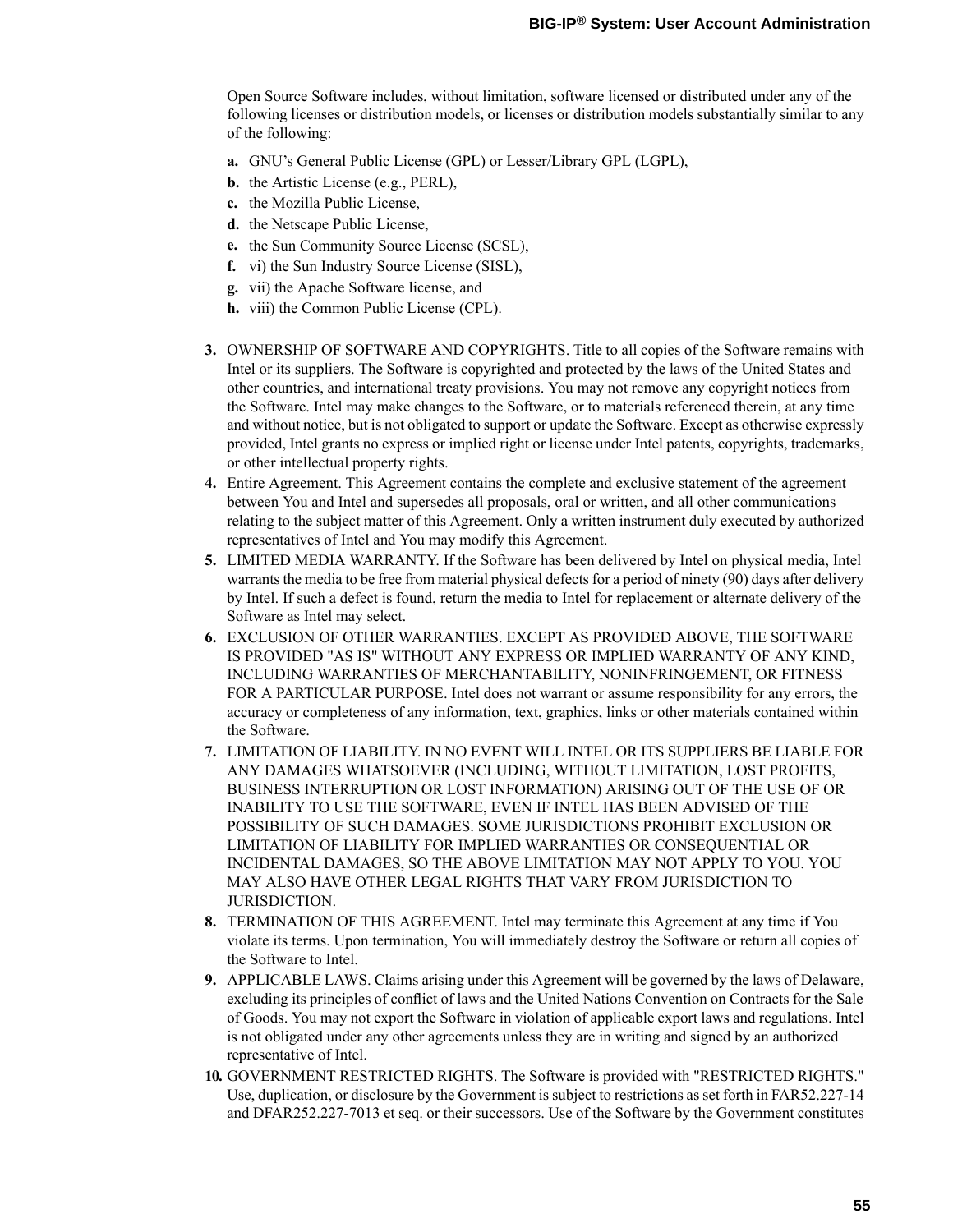acknowledgment of Intel's proprietary rights therein. Contractor or Manufacturer is Intel Corporation, 2200 Mission College Blvd., Santa Clara, CA 95054.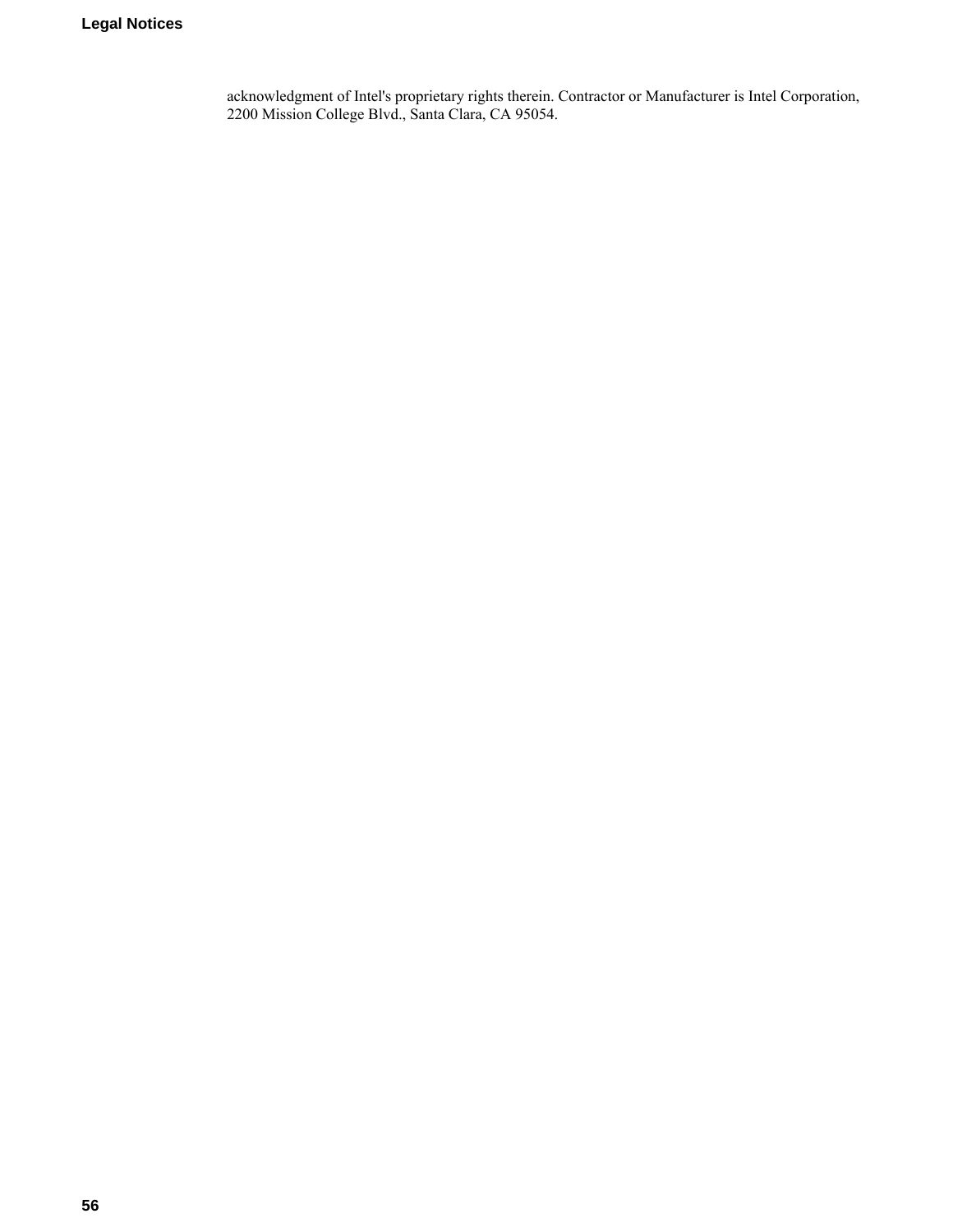# **Inde x**

# **A**

access control configuring *[11](#page-10-2)* for remote accounts *[5](#page-4-3)* for remote user groups *[30](#page-29-0)* viewing *[36](#page-35-2)* with partitions *[7](#page-6-1)* access control properties assigning to user groups *[32](#page-31-0)* access control settings saving *[35](#page-34-0)* access le vel definition *[14](#page-13-0)* enable/disable *[14](#page-13-0)* read *[14](#page-13-0)* update *[14](#page-13-0)* write *[14](#page-13-0)* Activ e Director y ser ver information *[25](#page-24-2)* administrativ e accounts creation of *[5](#page-4-1)* administrativ e boundaries setting *[9](#page-8-1)* administrativ e partition assign partition access *[8](#page-7-0)* create user accounts *[8](#page-7-0)* administrativ e partition Common *[9](#page-8-0)* administrativ e partitions access to *[11](#page-10-2)* changing *[9](#page-8-2)* creating *[7](#page-6-2)* definition *[7](#page-6-1)* setting current *[9](#page-8-1)* administrativ e traffic authenticating *[25](#page-24-2)* application traffic isolating on networ k *[7](#page-6-2)* audit logging *[37](#page-36-2)* disable *[37](#page-36-3)* enable *[37](#page-36-3)* audit user access *[37](#page-36-1)* authentication loc kout *[23](#page-22-0)* authorization for groups of user accounts *[29](#page-28-1)* for remotely-stored accounts *[29](#page-28-0)*

# **B**

boundaries , administrativ e setting *[9](#page-8-1)*

# **C**

configuration changes auditing *[37](#page-36-2)* configuration data importing *[35](#page-34-1)*

console access defined *[5](#page-4-2)* for remote user groups *[34](#page-33-0)* current partition *[9](#page-8-1)*

# **E**

enforcement restrictions *[21](#page-20-0)* examples of *[30–31](#page-29-1)*

# **F**

folders changing *[9](#page-8-2)*

# **I**

in valid object referencing *[10](#page-9-0)*

# **L**

<span id="page-56-0"></span>LDAP ser ver information specifying *[25](#page-24-2)* local user account deleting *[20](#page-19-0)* local user accounts considerations for *[15](#page-14-0)* creating *[17](#page-16-3)* defined *[5](#page-4-3)* listing *[17](#page-16-2)* modifying *[19](#page-18-1)* properties *[19](#page-18-0)* logging audit *[37](#page-36-3)* login failures *[22](#page-21-0)* logins unlocking *[23](#page-22-1)*

# **M**

MCP audit logging definition *[37](#page-36-3)*

# **O**

object referencing *[10](#page-9-0)* Other External Users account about *[25](#page-24-1)*, *[29](#page-28-0)*

# **P**

partition access about *[14](#page-13-1)* partition Common *[9–10](#page-8-0)* partitions